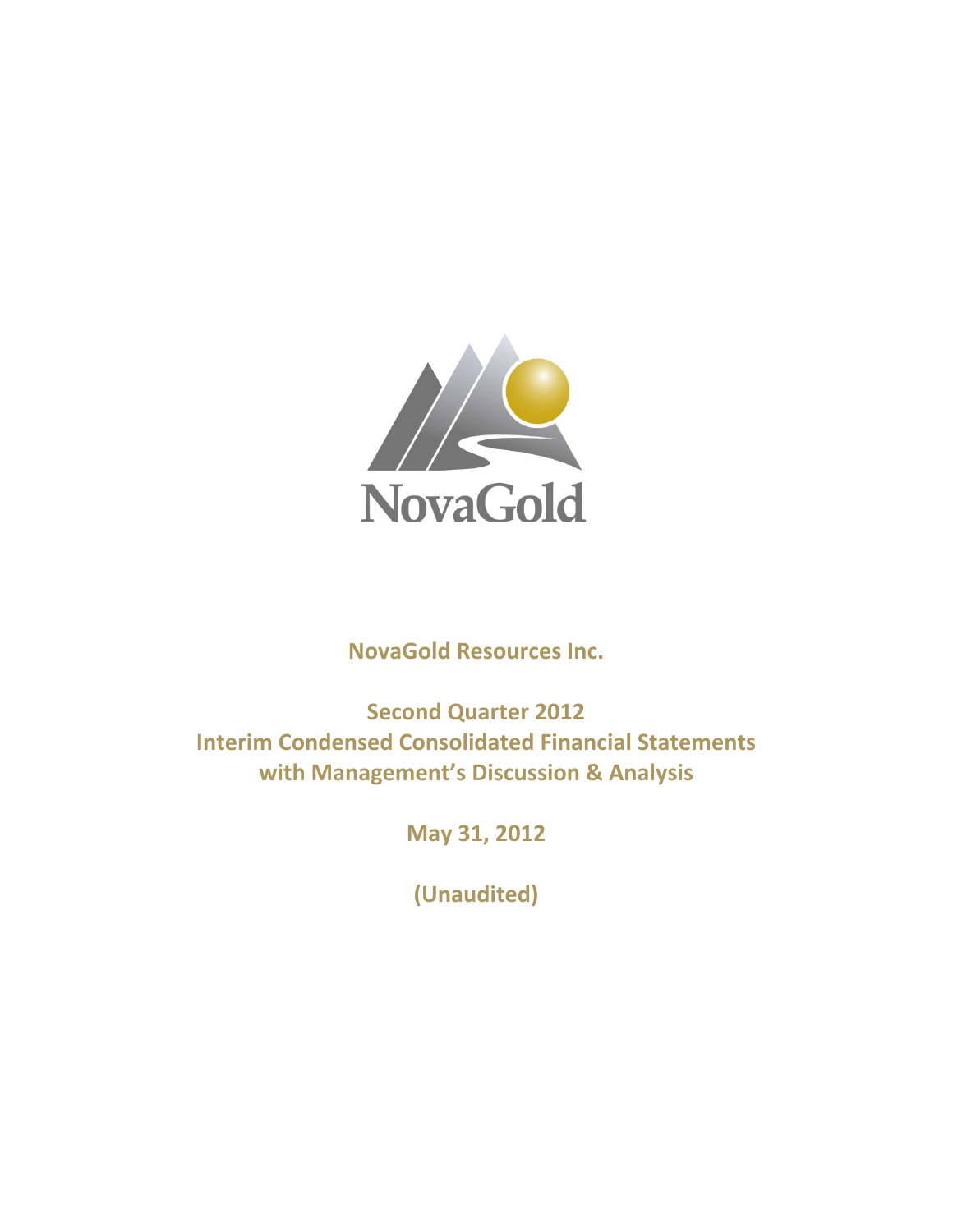# **Table of Contents**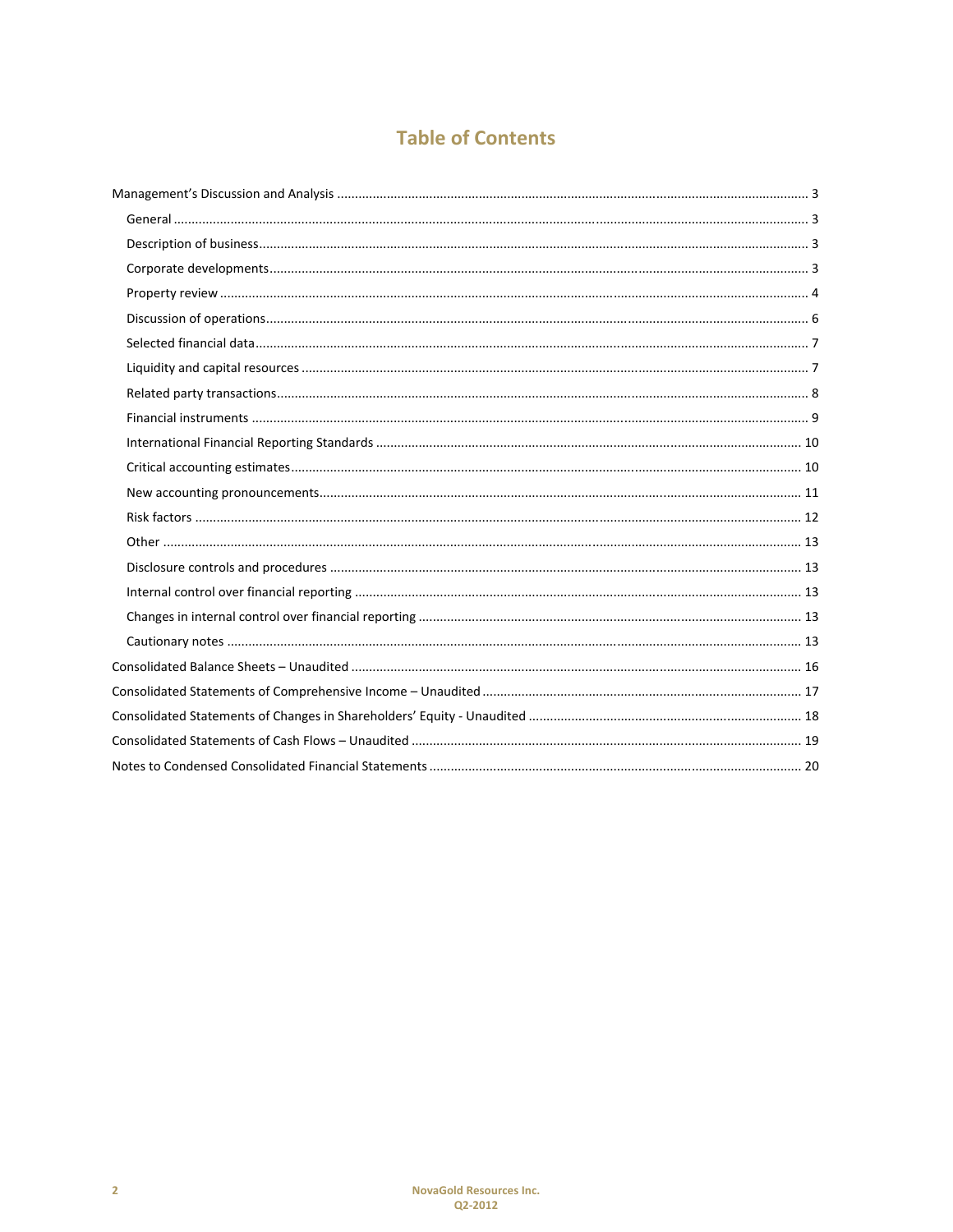#### **General**

This Management's Discussion and Analysis ("MD&A") of NovaGold Resources Inc. ("NovaGold" or "the Company") is dated July 12, 2012 and provides an analysis of NovaGold's unaudited financial results for the quarter ended May 31, 2012 compared to the same period in the previous year.

The following information should be read in conjunction with the Company's May 31, 2012 unaudited consolidated financial statements and related notes which were prepared in accordance with International Financial Reporting Standards ("IFRS"). The Company adopted IFRS on December 1, 2011 with a transition date of December 1, 2010. A reconciliation of the previously disclosed comparative periods' financial statements prepared in accordance with previous Canadian generally accepted accounting principles ("previous Canadian GAAP") to the current Canadian GAAP, which has adopted IFRS is set out in note 21 to the interim consolidated financial statements. The MD&A should also be read in conjunction with the Company's audited consolidated financial statements and related notes for the year ended November 30, 2011, which were prepared in accordance with previous Canadian GAAP and the Company's interim consolidated financial statements for the quarter ended February 29, 2012, prepared in accordance with IFRS. The Company's IFRS accounting policies were disclosed in note 3 of the condensed interim consolidated financial statements for the period ended February 29, 2012. All amounts are in Canadian dollars unless otherwise stated.

Heather White, B.Sc., P. Eng, an employee to the Company and a "qualified person" under National Instrument 43-101 ("NI 43- 101") Standards of Disclosure for Mineral Projects, Heather approved the scientific and technical information in this MD&A.

The Company's shares are listed on the Toronto Stock Exchange and the NYSE-MKT (formerly NYSE-AMEX) under the symbol "NG". Additional information related to NovaGold is available on SEDAR at www.sedar.com, on EDGAR at www.sec.gov and the Company's website at www.novagold.net.

#### **Description of business**

NovaGold is a precious metals company engaged in the exploration and development of mineral properties in Alaska, U.S.A. and British Columbia, Canada. The Company conducts its operations through wholly-owned subsidiaries, partnerships, limited liability companies and joint ventures. The Company has 50% interests in two of the world's largest known undeveloped gold and copper projects — Donlin Gold and Galore Creek. The Company is primarily focused on gold properties, some of which also have significant copper, silver and zinc resources. In addition, NovaGold's principal properties are located in Alaska and British Columbia, regions with low geopolitical risk that have a long history of mining, established permitting standards, and governments supportive of resource development. NovaGold has drawn on the expertise of its management and that of our partners, Barrick Gold Corporation ("Barrick") on the Donlin Gold project and Teck Resources Limited ("Teck") on the Galore Creek project.

# **Corporate developments**

#### *Corporate restructuring*

On March 28, 2012, the Company's securityholders voted in favor of the special resolution approving the announced spin-out of NovaCopper Inc. ("NovaCopper"). NovaCopper, through its wholly-owned subsidiary NovaCopper US Inc., owns the Ambler project located in Northwestern Alaska (the "Arrangement"). On April 30, 2012 the effective date of the Arrangement, the shares of NovaCopper were distributed to NovaGold shareholders as a return of capital such that each NovaGold shareholder received one NovaCopper Share for every six common shares held of NovaGold.

#### *Corporate governance*

On March 26, 2012, the Company announced the appointment of Anthony P. Walsh to the Company's Board of Directors and the resignation of James Philip from the Board of Directors. Mr. Walsh has held such senior positions as President and Chief Executive Officer of Miramar Mining Corporation, which in 2007 was sold to Newmont Mining Company, President and Chief Executive Officer of Sabina Gold and Silver Corporation from 1999 until retirement in Nov 2011 and Senior Vice President and Chief Financial Officer of International Corona Corporation. Prior to joining the industry, he had a twelve-year tenure with Deloitte, Haskins & Sells, where he earned his Chartered Accountant designation. Mr. Walsh currently serves on several boards of Canadian exploration and development companies.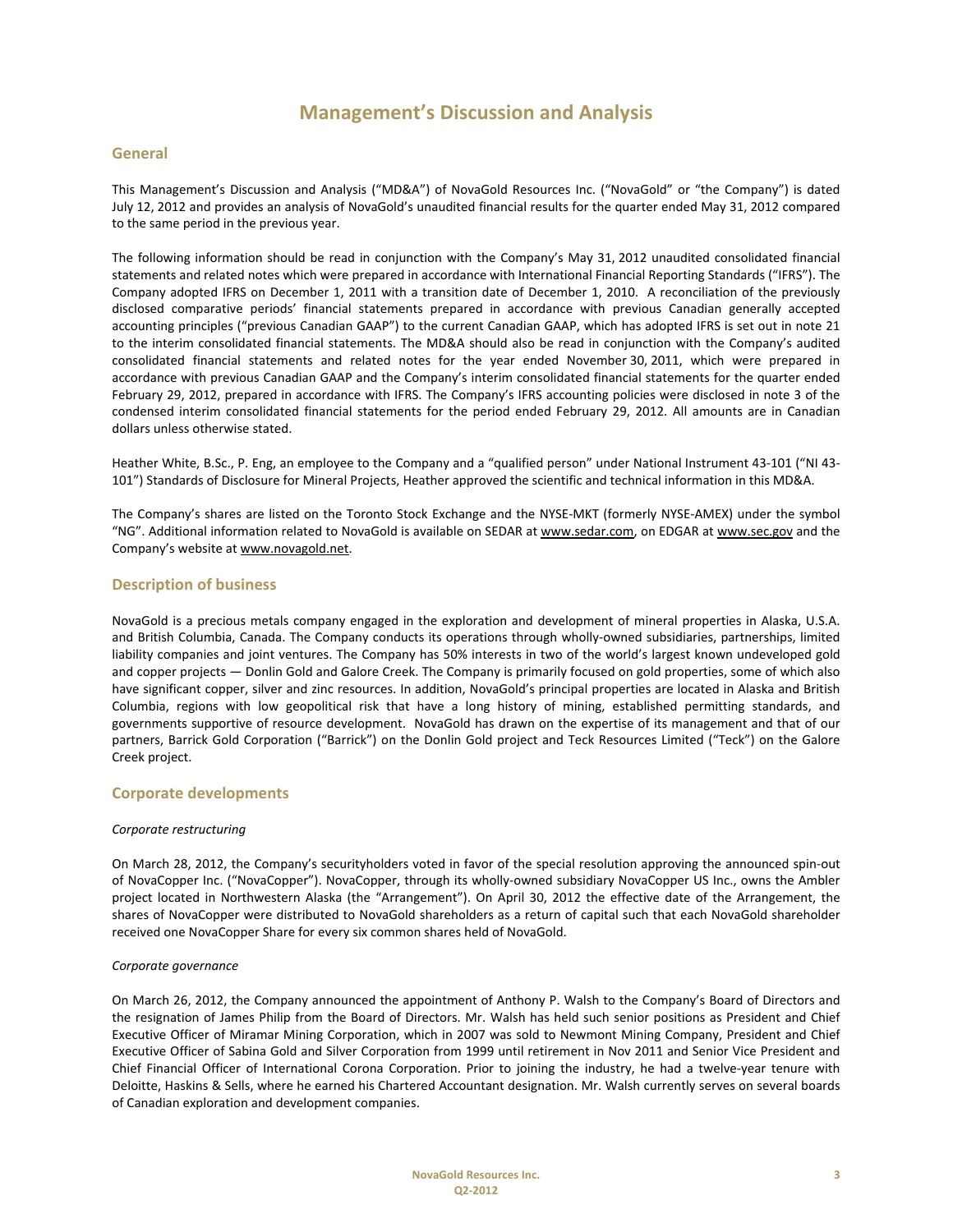On April 18, 2012, the Company announced the appointments of Gregory A. Lang, the Company's President and CEO, and Sharon Dowdall to the Company's Board of Directors. Ms. Dowdall served in senior legal capacities for Franco-Nevada Corporation ("Franco-Nevada"), a major gold-focused royalty company, and Newmont Mining Corporation. Prior to joining Franco-Nevada, she practiced law with a major Canadian legal firm specializing in natural resources. Ms. Dowdall was the recipient of the 2011 Canadian General Counsel Award for Business Achievement. She currently serves on several boards of Canadian exploration and development companies.

#### **Property review**

#### **Donlin Gold**

Donlin Gold is one of the world's largest known undeveloped gold deposits. Donlin Gold is owned and operated by Donlin Gold LLC (formerly Donlin Creek LLC), a limited liability company that is owned equally by wholly-owned subsidiaries of NovaGold and Barrick. The deposit is located entirely on private, Alaska Native-owned land and Alaska state mining claims totaling 81,431 acres (32,954 hectares). Donlin Gold LLC has a good working relationship with Calista Corporation ("Calista") and The Kuskokwim Corporation ("TKC"), owners of the mineral and surface rights to Donlin Gold. The property has estimated proven and probable mineral reserves of 505 million tonnes grading 2.09 grams per tonne gold representing 33.8 million ounces of gold. This represents an approximate 16% increase from the mineral reserve estimate outlined in the 2009 Feasibility Study and is broadly comparable to the March 2010 mineral reserve and resource update released by NovaGold. The property hosts estimated measured and indicated mineral resources (inclusive of mineral reserves) of 541 million tonnes grading 2.24 grams per tonne gold representing 39 million ounces of gold and inferred mineral resources of 92 million tonnes grading 2.02 grams per tonne gold representing 6.0 million ounces of gold.

On December 5, 2011, NovaGold announced the completion of the updated Feasibility Study for the Donlin Gold project ("Study"). This updated Study revised the original Feasibility Study which had been completed in April 2009 (the "2009 Feasibility Study") with updated mineral reserves and resources, capital cost, and operating cost estimates and formed the basis of the "Donlin Gold Project, Alaska, USA NI 43-101 Technical Report on Second Updated Feasibility" with an effective date of November 18, 2011.

Donlin Gold, if put into production in accordance with the Study, would produce an average of 1.5 million ounces of gold per year in its first five years of operation at an average cash cost of US\$409 per ounce, and an average of 1.1 million ounces of gold per year at average cash cost of US\$585 per ounce over its projected 27-year mine life. Current proven and probable mineral reserves are estimated at 33.8 million ounces, which represents three kilometers along an eight kilometer long established mineralized corridor.

The Study utilizes natural gas rather than the original diesel option for power generation. Natural gas would be delivered to site via a 500-kilometer-long pipeline. The change to utilizing natural gas is an important modification that improved certain project parameters including lowering power operating costs, potentially simplifying environmental management; and providing flexibility for future operational modifications.

The total project capital cost was estimated at US\$6.7 billion including US\$834.0 million for the natural gas pipeline that would deliver natural gas from the Cook Inlet to the mine site, and a contingency of US\$984.0 million. NovaGold would be responsible for 50% of the total project capital costs. The resultant after-tax net present value ("NPV") using the three-year trailing average of US\$1,200 per ounce of gold for the base case displays a positive NPV of US\$547 million using a 5% discount rate. Importantly, the resultant NPV sensitivity analysis shows a more than eight-fold expansion to US\$4.6 billion at US\$1,700 per ounce of gold, and then a nearly 50% increase again to US\$6.7 billion at US\$2,000 per ounce of gold.

On July 11, 2012, NovaGold announced that the Donlin Gold LLC's Board of Directors ("Donlin Gold Board") had approved the updated Feasibility Study, which forms the basis of the Technical Report filed by the Company earlier this year. The Donlin Gold Board has also given authorization to file the Donlin Gold permit applications. A project of this scale has a structured environmental evaluation process through the National Environmental Policy Act ("NEPA") which requires the preparation of an Environmental Impact Statement ("EIS"). Submission of permit applications will trigger the start of the NEPA process. During this period, Donlin Gold will be working to accentuate project returns by looking at various avenues to reduce capital costs and further de-risk the Project.

The Donlin Gold deposit is located on Calista mineral lands and the project operates under a mining lease with Calista. Calista is one of 13 regional Alaska Native corporations established as part of the Alaska Native Claims Settlement Act ("ANCSA") of 1971. The mining lease agreement provides Calista with payments, royalties and other rights.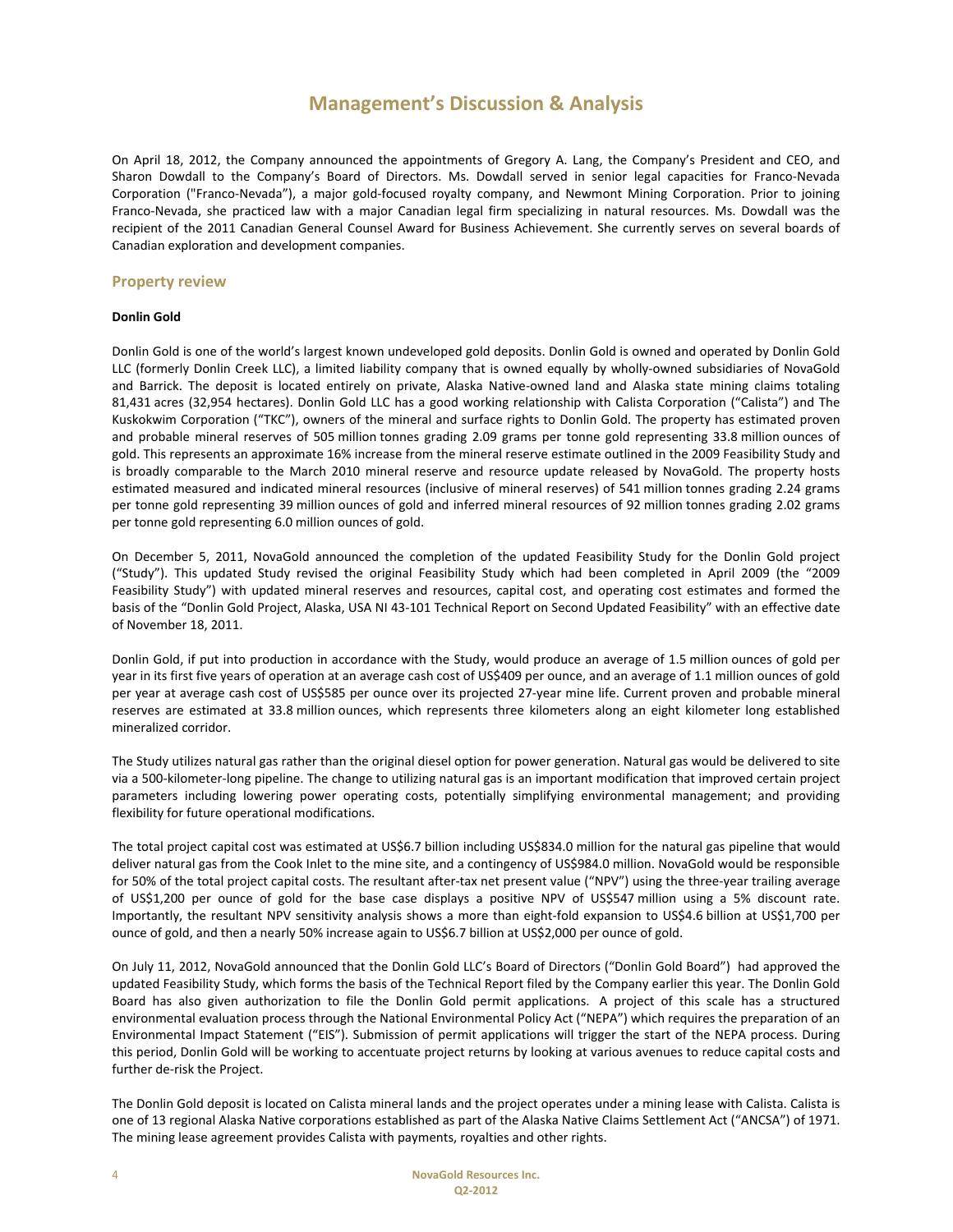Donlin Gold LLC, through native lease agreements, holds a significant portion of the surface rights that will be required to support mining operations in the proposed mining area. ANCSA established TKC, which is the owner of the surface rights estate for most of the project lands. Donlin Gold operates under a surface use agreement with TKC. Donlin Gold is negotiating a restructuring of the TKC agreement to, among other things, add additional lands and extend the term. The surface use agreement provides TKC with payments for lands used and protection of subsistence activities.

Donlin Gold has an approved 2012 budget of approximately US\$37.2 million of which half of the expenditures will be funded by NovaGold. During the second quarter ended May 31, 2012, the project has spent US\$9.5 million in preparation for the permitting application process. The 2012 work program includes expenditures for permitting activities and community development.

Due to the accounting rules under International Accounting Standards 31 ("IAS 31"), NovaGold continues to record its interest in the Donlin Gold project as an equity investment, which results in all of NovaGold's funding being recorded in the income statement as equity loss, and any unspent funding to Donlin Gold LLC being recorded in the balance sheet on the equity investment line.

#### **Galore Creek**

Galore Creek, a large copper-gold-silver project located in northwestern British Columbia, is held by a partnership, in which wholly-owned subsidiaries of NovaGold and Teck each own a 50% interest, and is managed by Galore Creek Mining Corporation ("GCMC"). The 293,838 acre (118,912 hectare) property holds a large undeveloped porphyry-related copper-gold-silver deposit. On July 27, 2011 NovaGold announced the results of the prefeasibility study ("PFS") on the project. The PFS confirmed the technical and economic viability of the Galore Creek project. NovaGold announced its intention to investigate opportunities to sell all or part of its interest in the Galore Creek in November 2011, and commenced a formal process in that regard in March 2012.

Galore Creek has an approved 2012 budget of \$35.4 million of which half of the expenditures will be funded by NovaGold. In the second quarter ended May 31, 2012, the project spent \$5.3 million on environmental and engineering studies in preparation for the 2012 drilling season in support of the enhanced engineering plan. The 2012 program includes approximately 20,000 meters of exploration drilling and 5,000 meters of geotechnical drilling program, additional engineering studies and site care and maintenance costs. Preparation activities during the second quarter were focused on hiring staff for the upcoming 2012 drilling season. NovaGold is responsible to fund 50% of the Galore Creek expenditures, although the 2012 budget expenditures are contingent on the timing and success of its divestment process.

Due to the accounting rules under IAS 31, NovaGold records its interest in the Galore Creek project as an equity investment, which results in all of NovaGold's funding being recorded in the income statement as equity loss, and any unspent funding to GCMC is being recorded in the balance sheet on the equity investment line.

#### **Other properties**

On May 30, 2012, the Company signed a Purchase and Sale Agreement (the "Agreement") to transfer the Rock Creek property in Nome, Alaska to Bering Straits Native Corporation ("BSNC"). Under the Agreement, the Company will transfer all Rock Creek assets, a minimum of US\$14.0 million in reclamation bond for the remainder of the decommissioning obligation, and a one-time payment of US\$250,000. As consideration, BSNC will provide a net profits interest which entitles the Company to receive 5% of all future net profits generated from ore extracted from the property. Prior to the transfer of the assets, the Company is required to complete phase one of the reclamation activities and satisfy a number of other conditions. After the transfer, BSNC will assume full responsibility and liability for the remainder of the reclamation plan and any future reclamation activities requested by regulatory authorities.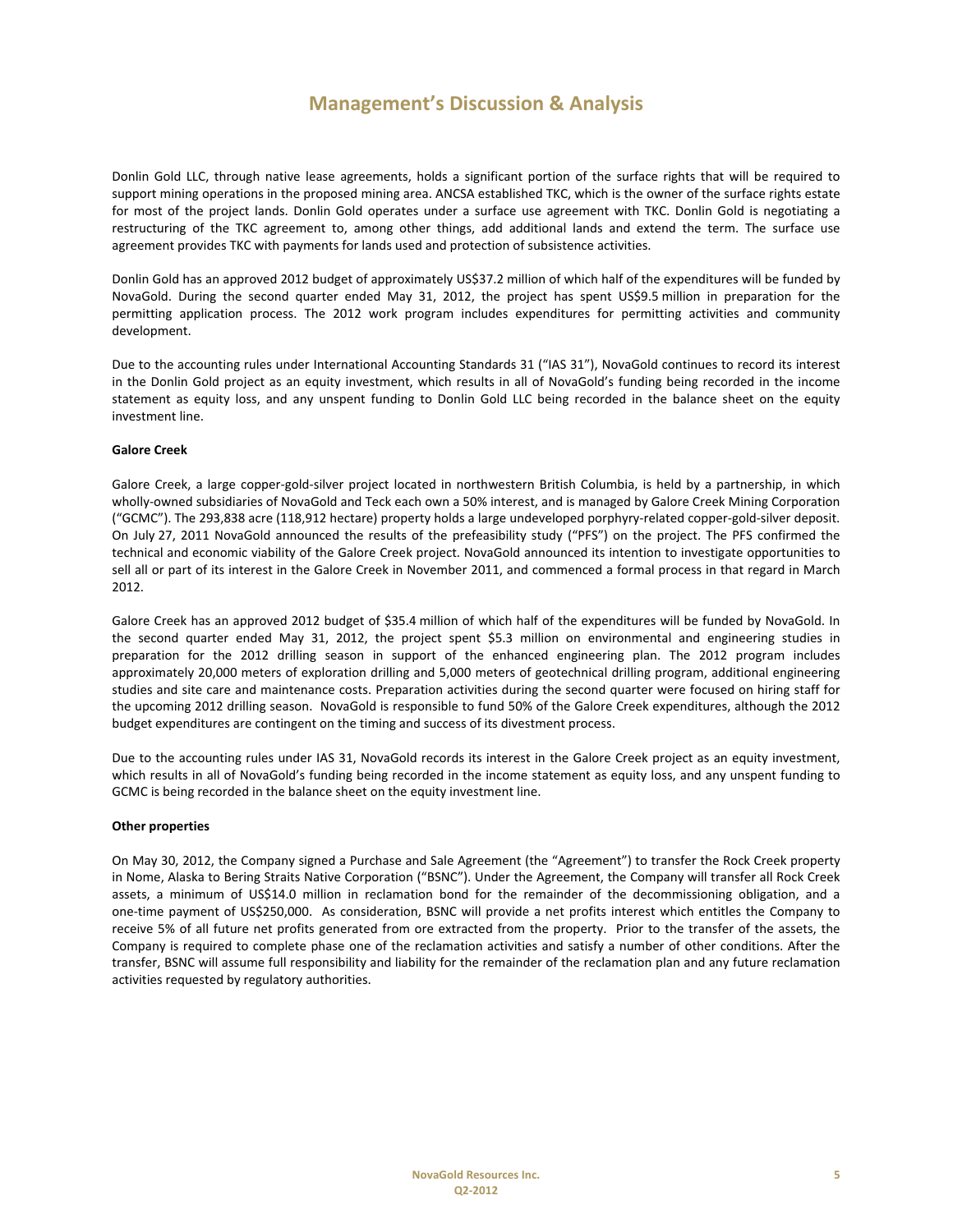*in thousands of Canadian dollars,* 

## **Discussion of operations**

| <i>m thousunus of cundulum donars,</i><br>except for per share amounts |                     |              |                   |              |  |  |
|------------------------------------------------------------------------|---------------------|--------------|-------------------|--------------|--|--|
|                                                                        | <b>Three months</b> | Three months | <b>Six months</b> | Six months   |  |  |
|                                                                        | ended               | ended        | ended             | ended        |  |  |
|                                                                        | May 31, 2012        | May 31, 2011 | May 31, 2012      | May 31, 2011 |  |  |
|                                                                        |                     |              |                   |              |  |  |
| Decommissioning expense                                                | 2,203               |              | 3,854             |              |  |  |
| Finance expense                                                        | 3,815               | 3,575        | 7,620             | 7,284        |  |  |
| Foreign exchange gain                                                  | (17, 199)           | (254)        | (18,610)          | (26,837)     |  |  |
| Gain on derivative liability                                           | (13, 696)           | (15, 640)    | (32, 239)         | (34,990)     |  |  |
| Gain on embedded derivative liability                                  | (17, 421)           | (16, 191)    | (45, 199)         | (23,105)     |  |  |
| Gain on sale of land                                                   |                     | (16, 110)    |                   | (16, 110)    |  |  |
| Gain on distribution of assets to shareholders                         | (71, 641)           |              | (71, 641)         |              |  |  |
| Project care and maintenance                                           | 2,340               | 2,300        | 4,914             | 4,883        |  |  |
| Salaries, severance and payroll taxes                                  | 3,171               | 2,075        | 6,396             | 4,544        |  |  |
| Share-based payments                                                   | 2,469               | 1,702        | 12,557            | 5,539        |  |  |
| Share of losses - Donlin Gold                                          | 4,676               | 5,561        | 8,299             | 10,183       |  |  |
| Share of losses - Galore Creek                                         | 4,287               | 5,076        | 8,352             | 22,620       |  |  |
| Income for the period                                                  | 94,238              | 24,596       | 111,007           | 45,440       |  |  |
| Basic income per share                                                 | 0.34                | 0.11         | 0.42              | 0.19         |  |  |
| Diluted income (loss) per share                                        | 0.26                | (0.01)       | 0.26              | (0.13)       |  |  |

For the three-month period ended May 31, 2012, the Company reported net income of \$94.2 million (or \$0.34 basic income per share and \$0.26 diluted income per share) compared to a net income of \$24.6 million (or \$0.11 basic income per share and \$0.01 diluted loss per share) for the corresponding period in 2011. This variance was primarily due to the gain of \$71.6 million the Company recognized on the transfer of assets realized as a result of the Arrangement. The non-cash gain was the differential between the fair value and the book value of the Ambler assets and liabilities, with no comparable gain during the same period in 2011.

For the six-month period ended May 31, 2012, the Company reported net income of \$111.0 million (or \$0.42 basic income per share and \$0.26 diluted income per share) compared to a net income of \$45.4 million (or \$0.19 basic income per share and \$0.13 diluted loss per share) for the corresponding period in 2011. This variance was primarily due the non-cash gain recognized as part of the accounting for the Arrangement. Further, share-based payments increased during the year, as the Company recorded a \$12.6 million share-based compensation charge compared to \$5.5 million in the same period in 2011, since the Company elected to focus its annual share-based compensation on granting stock options to its employees instead of granting a combination of stock options and performance share units, as in prior years. Accounting for the two share-based compensation methods differs in that stock options result in higher expenses during the early portion of the vesting periods, whereas performance share units result in equally distributed expense over the entire vesting period.

The main expenses variances for the three-month period ended May 31, 2012 compared to the same period in 2011 are as follows: (a) \$4.6 million share of losses from Donlin Gold for permitting preparation expenditures, compared to \$5.6 million in the same period in 2011 for the completion of the gas pipeline studies; (b) \$17.2 million foreign exchange gain in 2012 compared to \$0.3 million in 2011, due to an increase in the value of the U.S. dollar against the Canadian dollar, which strengthened the value of the Company's U.S. dollar cash holdings; (c) \$17.4 million non-cash gain on embedded derivative liability in 2012 compared to \$16.2 million in 2011, due to a decrease in the Company's share price during the quarter ended May 31, 2012, which equates to a decrease in the fair value of the convertible feature of the convertible debt resulting in a noncash embedded derivative gain in 2012; and (d) \$13.7 million non-cash gain on derivative liability in 2012 compared to \$15.6 million in 2011, due to the decrease in the Company's share price which decreased the fair value of the Company's U.S. dollar warrants.

The significant expenses variances for the six-month period ended May 31, 2012 compared to the same period in 2011 are as follows: (a) \$8.3 million share of losses from Donlin Gold for permitting preparation expenditures, compared to \$10.2 million for the same period in 2011 for the completion of the gas pipeline studies; and (b) \$8.4 million share of losses from the Galore Creek project compared to \$22.6 million in 2011, primarily due to a 2011 non-cash asset impairment on the power transmission rights. The impairment was as a result of the Canadian Federal and British Columbia Provincial Governments approval of construction of its high-capacity 287-kV transmission line in northwestern British Columbia that would follow roughly the same route as Galore Creek's power transmission rights thus eliminating the need for GCMC to construct its own transmission lines.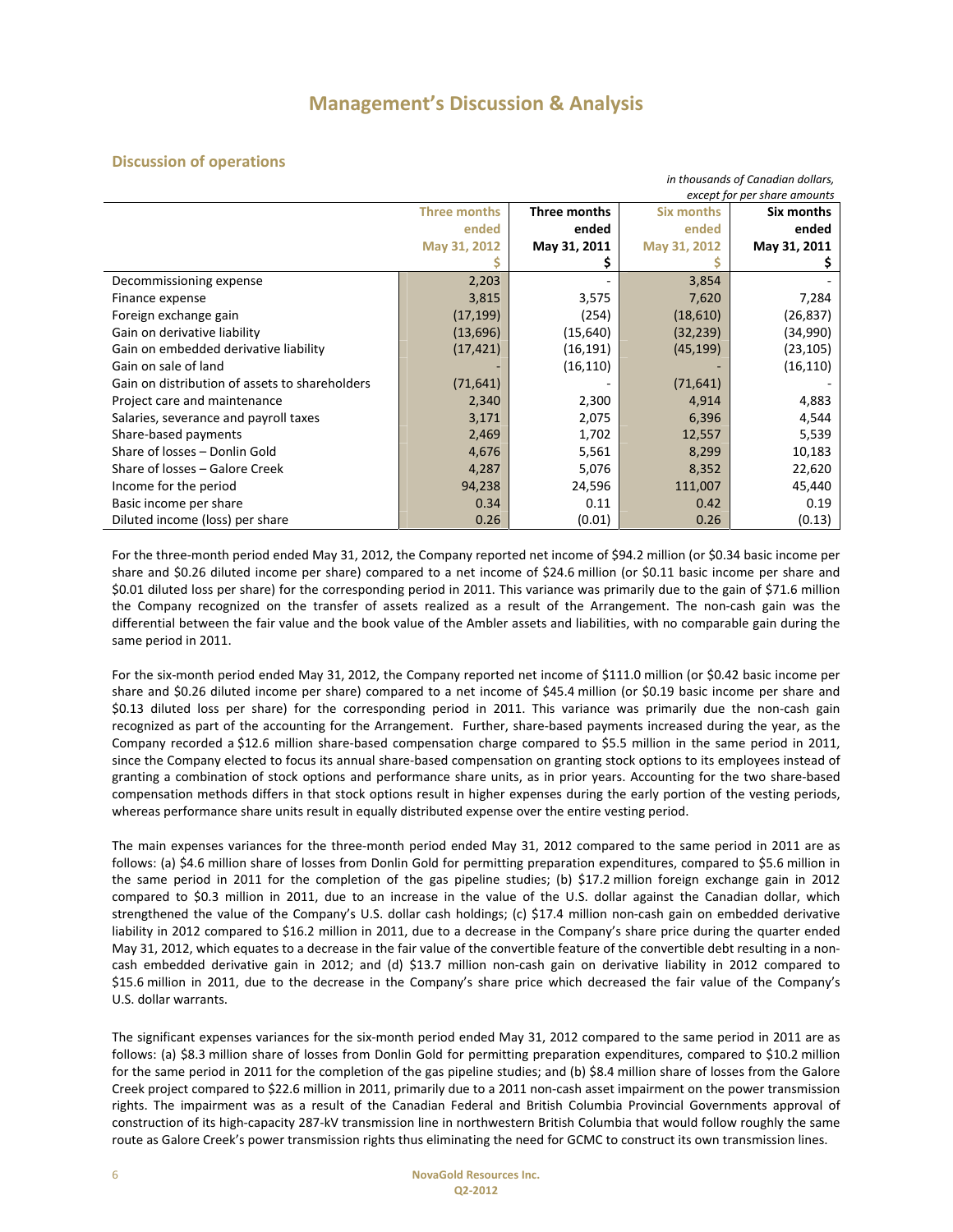## **Selected financial data**

#### **Quarterly information**

The following unaudited quarterly information is prepared in accordance with IFRS and previous Canadian GAAP.

|                                     |          |          |           |           |         |         |                  | except per share amounts |
|-------------------------------------|----------|----------|-----------|-----------|---------|---------|------------------|--------------------------|
|                                     | 05/31/12 | 02/29/12 | 11/30/11  | 8/31/11   | 5/31/11 | 2/28/11 | $11/30/10^{(1)}$ | $8/31/10^{(1)}$          |
|                                     |          |          |           |           |         |         |                  |                          |
| Net revenues                        | 51       | (25)     | 170       | (305)     | 774     | 150     | 172              | 334                      |
| Earnings (loss) for the quarter     | 94,238   | 16.769   | (99, 512) | (52, 102) | 24.596  | 20,844  | (21,481)         | (147,598)                |
| Earnings (loss) per share - basic   | 0.34     | 0.07     | (0.41)    | (0.21)    | 0.11    | 0.09    | (0.12)           | (0.66)                   |
| Earnings (loss) per share - diluted | 0.26     | (0.01)   | (0.41)    | (0.21)    | (0.01)  | (0.15)  | (0.12)           | (0.66)                   |

(1) Financial information for quarters in the 2010 fiscal year has been prepared in accordance to previous Canadian GAAP and is not comparable to the financial data prepared in accordance with IFRS.

Factors that can cause fluctuations in the Company's quarterly results include the timing of stock option grants, foreign exchange gains or losses related to the Company's U.S. dollar-denominated debt when the Canadian dollar exchange rate fluctuates, and fluctuations of the Company's share price that effects the fair value of the derivatives (U.S. denominated warrants) and embedded derivatives (U.S. denominated convertible debt), disposal of assets or investments, and subsequent activities related thereto. During the third quarter of 2010, the Company recorded an impairment loss on the Rock Creek project of \$116.4 million and a \$7.5 million inventory write-down. During the last quarter of fiscal 2010, the Company incurred a total of \$17.9 million in care and maintenance and exploration activities. During the first quarter of 2011, the Company recorded a share of loss from Galore Creek of \$17.5 million due to impairment loss of the Galore Creek's power transmission rights. During the second quarter of 2011, the Company had a gain on disposition of its alluvial gold properties and recorded a gain of \$16.1 million. During the third quarter of 2011, the Company had recorded an adjustment to its decommissioning liabilities of \$20.4 million and inventory write-down of \$6.9 million to reflect the Company's decision to proceed with closure activities at the Rock Creek project. During the fourth quarter of 2011, the Company incurred a \$2.7 million in compensation expenses as a result of the corporate reorganization. During the first quarter of 2012, the Company recorded a gain on embedded derivative liability of \$27.8 million from the decrease of the Company's share price which reduced the fair value of the convertible feature of the convertible debt (embedded derivatives). During the second quarter of 2012, the Company recorded a gain on transfer of assets of \$71.6 million for the Arrangement. The Company's properties are not yet in production; consequently, the Company believes that its loss (and consequent loss per share) is not a primary concern to investors in the Company.

## **Liquidity and capital resources**

At May 31, 2012, the Company had \$301.2 million in cash and cash equivalents.

The Company expended \$2.4 million on operating activities during the three-month period ended May 31, 2012, compared to expenditures of \$10.8 million for operating activities for the same period in 2011. The Company made cash funding of \$6.6 million and \$3.3 million for the operations at the Donlin Gold and Galore Creek projects respectively for the quarter ended May 31, 2012, compared to a \$6.2 million in cash funding for the Donlin Gold project in the same period in 2011. The funding was offset by the collection of a note receivable in the amount of \$10.1 million relating to the last payment from an alluvial land sale in the prior year. Also during the three-month period, the Company expended \$38.5 million net in cash from financing activities compared to generating \$1.1 million for the same period in 2011. The decrease is mainly due to the US\$40.0 million cash transferred to NovaCopper as part of the Arrangement for the distribution of assets to shareholders. During the quarter, the Company expended \$0.6 million on investing activities compared with \$7.6 million in 2011. The decrease is mainly due to the acquisition of Copper Canyon in the second quarter of 2011 which the Company expended \$4.0 million cash as part of the acquisition with no comparative amounts for the same period in 2011.

The Company expended \$26.4 million on operating activities during the six-month period ended May 31, 2012, compared with expenditures of \$32.5 million for operating activities for the same period in 2011. The Company had contributed \$10.0 million to the Donlin Gold project for their pre-permitting preparation during the six months ended May 31, 2012, compared with \$11.7 million funding in the same period in 2011. The Company also funded \$4.9 million for the Galore Creek project during the six month period for their 2012 drilling season, with no comparable amount in the same period in 2011 as Teck was completing their earn-in of the project in the first half of 2011. Also during the six-month period, the Company generated net proceeds of

*in thousands of Canadian dollars,*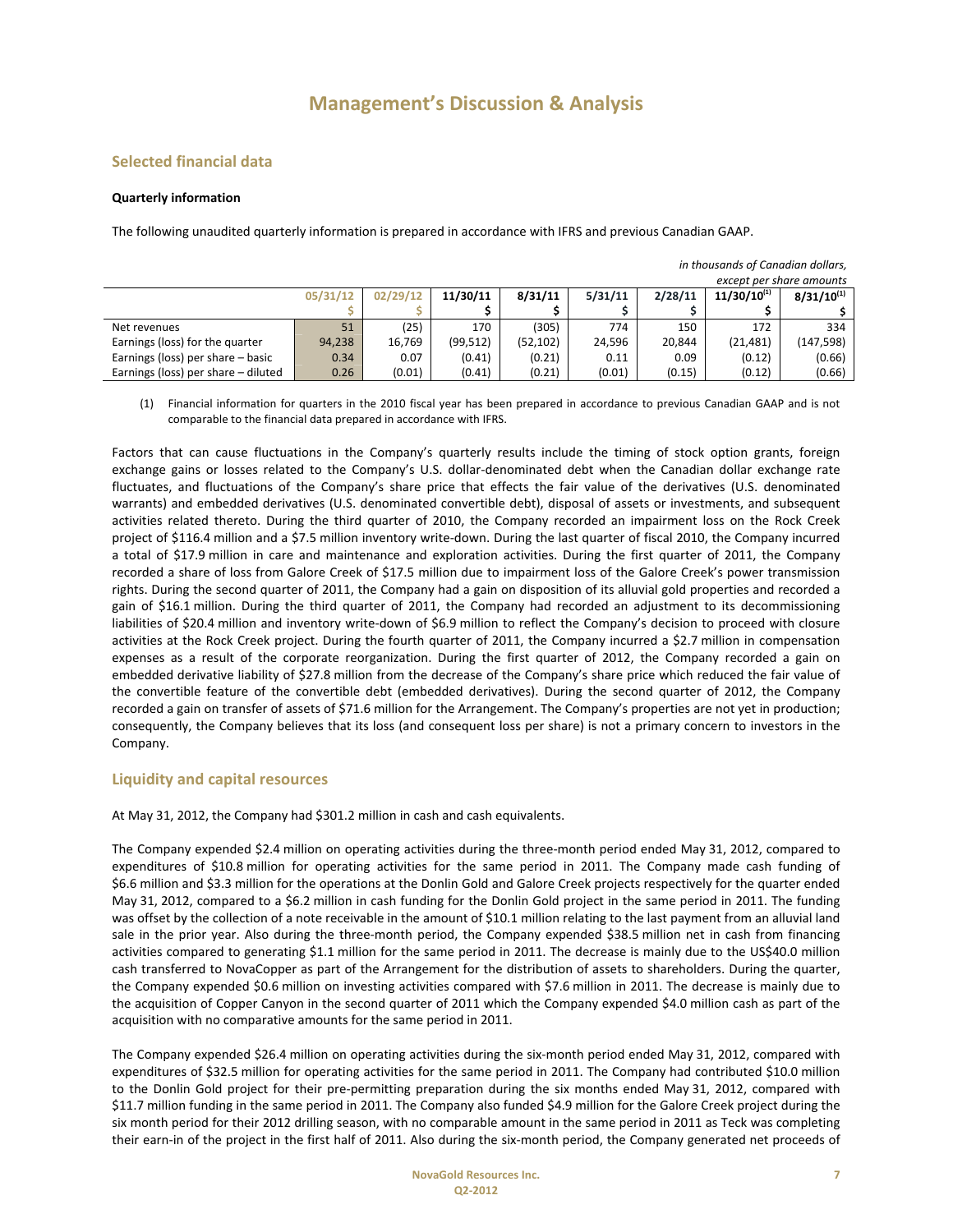\$281.0 million in cash from financing activities compared with \$0.2 million for the same period in 2011. The Company received net proceeds of \$316.4 million from an equity financing in February 2012, \$5.8 million from the exercise of warrants and contributed US\$40.0 million to NovaCopper as part of the Arrangement. During the six months ended May 31, 2012, the Company expended \$14.2 million on investing activities compared with \$7.6 million in 2011. The increase in 2012 is due to the Company funding an increase to its Rock Creek reclamation bond of \$13.6 million for a total reclamation bond of \$20.9 million as required by regulatory authorities for the closure activities with no comparative amounts for the same period in 2011.

The Company has no material off-balance sheet arrangements.

Contractual obligated undiscounted cash flow requirements, excluding operating leases, as at May 31, 2012 are as follows.

| in thousands of Canadian dollars,        |            |           |           |           |            |                            |
|------------------------------------------|------------|-----------|-----------|-----------|------------|----------------------------|
|                                          |            |           |           |           |            | unless otherwise specified |
|                                          | Total      | < 1 Year  | 1-2 Years | 2-3 Years | 3-4 Years  | <b>Thereafter</b>          |
|                                          |            |           |           |           |            |                            |
| Accounts payable and accrued liabilities | 9.029      | 9.029     |           | -         |            |                            |
| Asset retirement obligations             | 27.526     | 26.441    | 1.085     |           |            |                            |
| Convertible notes - interest (a)         | US\$15,675 | US\$5,225 | US\$5,225 | US\$5,225 |            |                            |
| Convertible notes - holders option (a)   | US\$95,000 |           |           | -         | US\$95,000 |                            |
| Promissory note                          | US\$66,364 |           | -         |           |            | US\$66.364                 |

(a) The Convertible notes ("Notes") mature on May 1, 2015. The holders of the Notes have the right to require the Company to repurchase all or part of their Notes on May 1, 2013 and upon certain fundamental corporate changes at a price equal to 100% of the principal amount of such Notes plus any accrued and unpaid interest.

The future minimum payments under operating leases at May 31, 2012 are approximately as follows.

|              | in thousands of Canadian dollars |  |  |
|--------------|----------------------------------|--|--|
|              | <b>Operating leases</b>          |  |  |
|              |                                  |  |  |
| 2012         | 308                              |  |  |
| 2013         | 576                              |  |  |
| 2014         | 580                              |  |  |
| 2015         | 662                              |  |  |
| 2016         | 776                              |  |  |
| Thereafter   | 582                              |  |  |
| <b>Total</b> | 3,484                            |  |  |

The Company has a non-cancellable sublease for an office location and the future minimum sublease payments expected to be received as at May 31, 2012 are approximately as follows:

*in thousands of Canadian dollars* 

|            | <b>Operating subleases</b> |
|------------|----------------------------|
|            | c                          |
| 2012       | 128                        |
| 2013       | 260                        |
| 2014       | 270                        |
| 2015       | 270                        |
| 2016       | 270                        |
| Thereafter | 203                        |
| Total      | 1,401                      |

## **Related party transactions**

The Company has arms-length market based agreements to provide certain services to TintinaGold Resources Inc. ("TintinaGold"), Alexco Resource Corp. ("Alexco"), and NovaCopper. Under the agreements exploration and management services were provided to the following companies for the six-month period ended May 31, 2012: \$3,000 (2011: \$10,000) to Alexco, a related party having two common directors; \$4,000 (2011: \$6,000) to TintinaGold, a related party having one director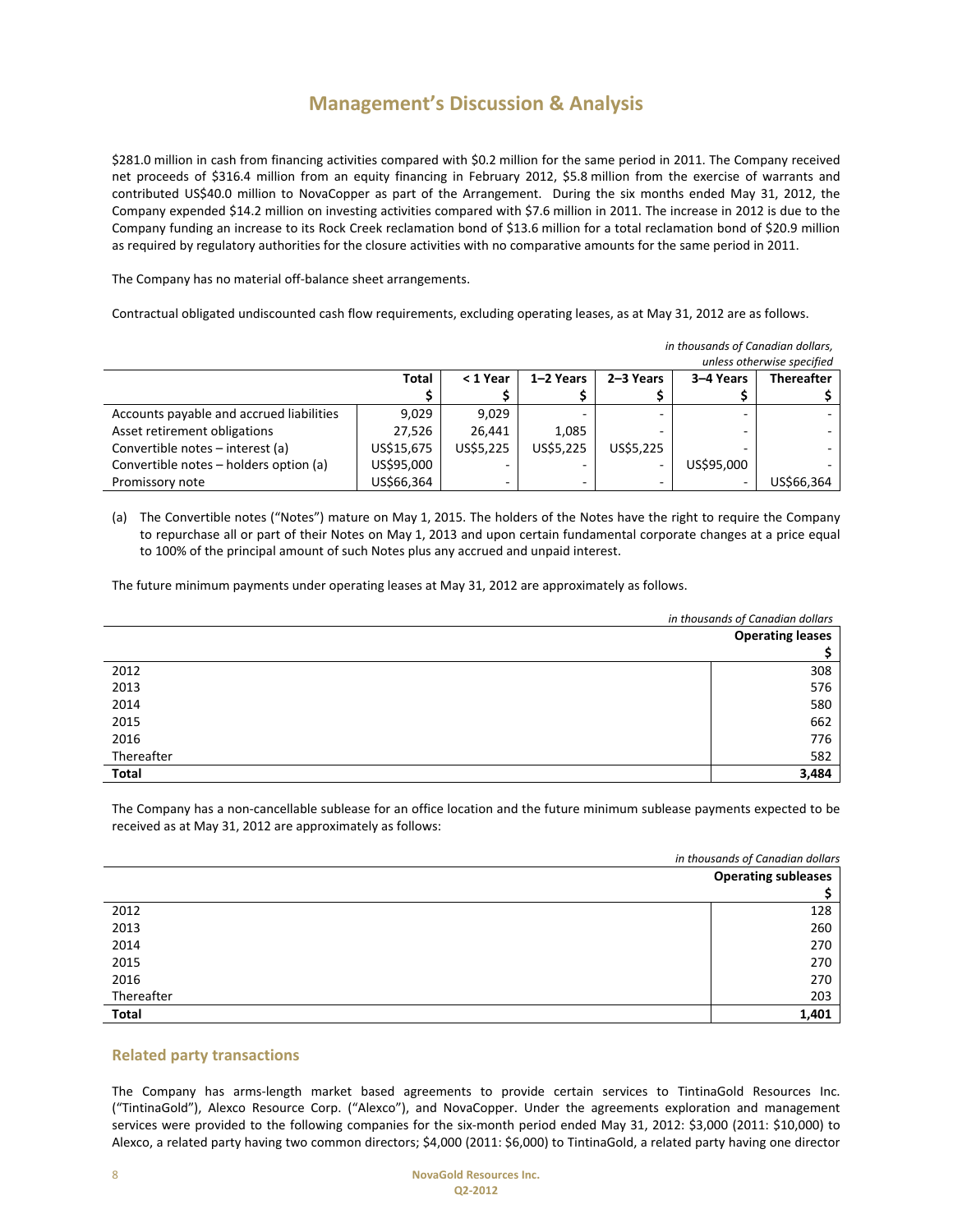in common; US\$102,000 (2011: US\$400,000) to Donlin Gold LLC; \$251,000 (2011: Nil) to NovaCopper, a related party having common directors; and office rental and services totaling \$474,000 (2011: \$384,000) to GCMC. At May 31, 2012, the Company had \$4.2 million receivable from related parties of which \$4.1 million is a non-current receivable from GCMC.

## **Financial instruments**

The Company's financial instruments are exposed to certain financial risks, including currency risk, credit risk, liquidity risk, interest risk and price risk.

#### (a) Currency risk

The Company is exposed to financial risk related to the fluctuation of foreign exchange rates. The Company operates in Canada and the United States and a portion of its expenses are incurred in U.S. dollars. A significant change in the currency exchange rates between the Canadian dollar relative to the U.S. dollar could have an effect on the Company's financial performance, financial position, or cash flows.

The Company has not hedged its exposure to currency fluctuations. At May 31, 2012, the Company is exposed to currency risk through the following assets and liabilities denominated in U.S. dollars.

| in thousands of U.S. dollars                                            |                   |            |  |  |  |  |
|-------------------------------------------------------------------------|-------------------|------------|--|--|--|--|
|                                                                         | November 30, 2011 |            |  |  |  |  |
| Cash and cash equivalents                                               | 288,109           | 55,204     |  |  |  |  |
| Accounts receivables                                                    | 70                | 13,200     |  |  |  |  |
| Assets held for sale                                                    | 20,272            |            |  |  |  |  |
| <b>Reclamation deposits</b>                                             |                   | 6,845      |  |  |  |  |
| Accounts payable and accrued liabilities                                | (4,663)           | (6,008)    |  |  |  |  |
| Deferred liability                                                      |                   | (3,950)    |  |  |  |  |
| Decommissioning liabilities                                             | (227)             | (29, 175)  |  |  |  |  |
| Liabilities directly associated with assets classified as held for sale | (25, 372)         |            |  |  |  |  |
| Amounts payable to Barrick - non-current                                | (51, 576)         | (64, 666)  |  |  |  |  |
| Convertible notes                                                       | (67, 133)         | (66,061)   |  |  |  |  |
| Derivative liability                                                    | (22, 393)         | (54, 818)  |  |  |  |  |
| Embedded derivative liability                                           | (12,997)          | (57, 493)  |  |  |  |  |
| Total                                                                   | 124,090           | (206, 922) |  |  |  |  |

Based on the above net exposures, and assuming that all other variables remain constant, a 4% depreciation or appreciation of the Canadian dollar against the U.S. dollar would result in an increase/decrease of \$5.0 million in the Company's net profit or loss

#### (b) Credit risk

Credit risk is the risk of an unexpected loss if a customer or third party to a financial instrument fails to meet its contractual obligations.

The Company's cash equivalents and short-term investments are held through large Canadian financial institutions. Current and non-current investments (including those presented as part of cash and cash equivalents) are composed of financial instruments issued by Canadian banks and companies with high investment-grade ratings. These investments mature at various dates over the current operating period. The Company's accounts receivables consist of general sales tax due from the Federal Government of Canada and amounts due from related parties.

The carrying amount of financial assets recorded in the financial statements, net of any allowances for losses, represents the Company's maximum exposure to credit risk.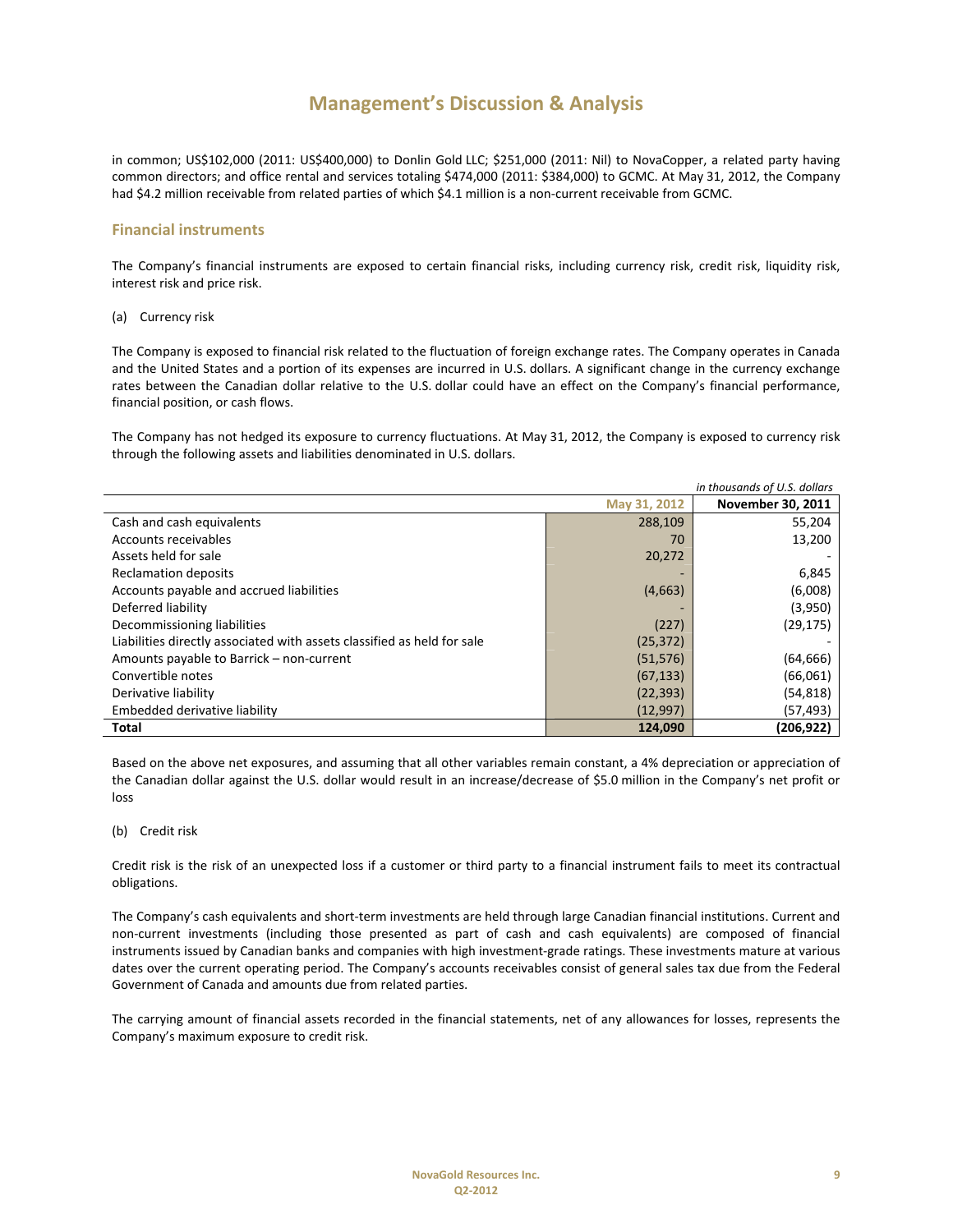#### (c) Liquidity risk

Liquidity risk is the risk that the Company will not be able to meet its financial obligations as they come due. The Company manages liquidity risk through the management of its capital structure and financial leverage. Accounts payable, accrued liabilities and coupon interest on the Notes are due within one year from the balance sheet date.

#### (d) Interest rate risk

Interest rate risk is the risk that the fair value or future cash flows of a financial instrument will fluctuate because of changes in market interest rates. The risk that the Company will realize a loss as a result of a decline in the fair value of the short-term investments included in cash and cash equivalents is limited because these investments, although available-for-sale, are generally held to maturity. In respect of financial liabilities, convertible notes and capital leases are not subject to interest rate risk because they are at fixed rates. The promissory note owed to Barrick is variable with the U.S. prime rate. Based on the amount owing on the promissory note as at May 31, 2012, and assuming that all other variables remain constant, a 1% change in the U.S. prime rate would result in an increase/decrease of \$0.6 million in the interest accrued by the Company per annum.

#### (e) Price risk

The Company is exposed to price risk with respect to commodity prices. The Company closely monitors commodity prices to determine the appropriate course of action to be taken. The Company does not currently have any hedging or other commodity-based risk management programs with respect to its operations.

# **International Financial Reporting Standards**

In 2006, the Canadian Accounting Standards Board ("AcSB") published a new strategic plan that will significantly affect financial reporting requirements for Canadian companies. The AcSB strategic plan outlines the convergence of previous Canadian GAAP with IFRS over an expected five-year transitional period. In February 2008, the AcSB announced that 2011 is the changeover date for publicly-listed companies to use IFRS, replacing previous Canadian GAAP. The changeover date is for interim and annual financial statements relating to fiscal years beginning on or after January 1, 2011. The Company's adoption date was December 1, 2011 with a transition date of December 1, 2010. The Company has now substantially completed its IFRS changeover plan, with the post-implementation phase currently ongoing.

The post-implementation phase will involve continuous monitoring of IFRS changes in future periods. It has been noted that the standard-setting bodies that determine IFRS have significant ongoing projects that could impact the IFRS accounting policies that the Company has selected. In particular, there may be additional new or revised IFRS or Interpretations issued by the International Financial Reporting Interpretations Committee ("IFRIC"), as well as the International Accounting Standards Board which is also currently working on an extractive industries project, which could significantly impact the financial statements of the Company. Processes are in place to ensure that potential changes are monitored and evaluated. The impact of any new IFRS and IFRIC Interpretations will be evaluated as they are drafted and published.

## **Critical accounting estimates**

The most critical accounting estimates upon which the Company's financial status depends are those requiring estimates of the recoverability of carrying amount of investments, assets held for sale, mineral properties, derivatives, embedded derivatives, stock-based compensation, income taxes, and decommissioning liabilities.

#### **Investment in joint ventures**

The Company's investments in the Donlin Gold project and the Galore Creek project are jointly controlled entities. All jointly controlled entities are accounted for using the equity method. The equity method is a basis of accounting for investments whereby the investment is initially recorded at cost and the carrying value, adjusted thereafter to include the investor's pro rata share of post-acquisition earnings or losses of the investee, as computed by the consolidation method. Cash funding increases the carrying value of the investment. Profit distributions received or receivable from an investee reduce the carrying value of the investment. Management reviews and evaluates the carrying value of each of its investments when events or changes in circumstances indicate that the carrying amounts of the related investment may not be recoverable. As at May 31, 2012, management concluded that there have been no events or changes in circumstances since the last impairment review which indicated that any of the carrying amounts of the Company's investment may not be recoverable.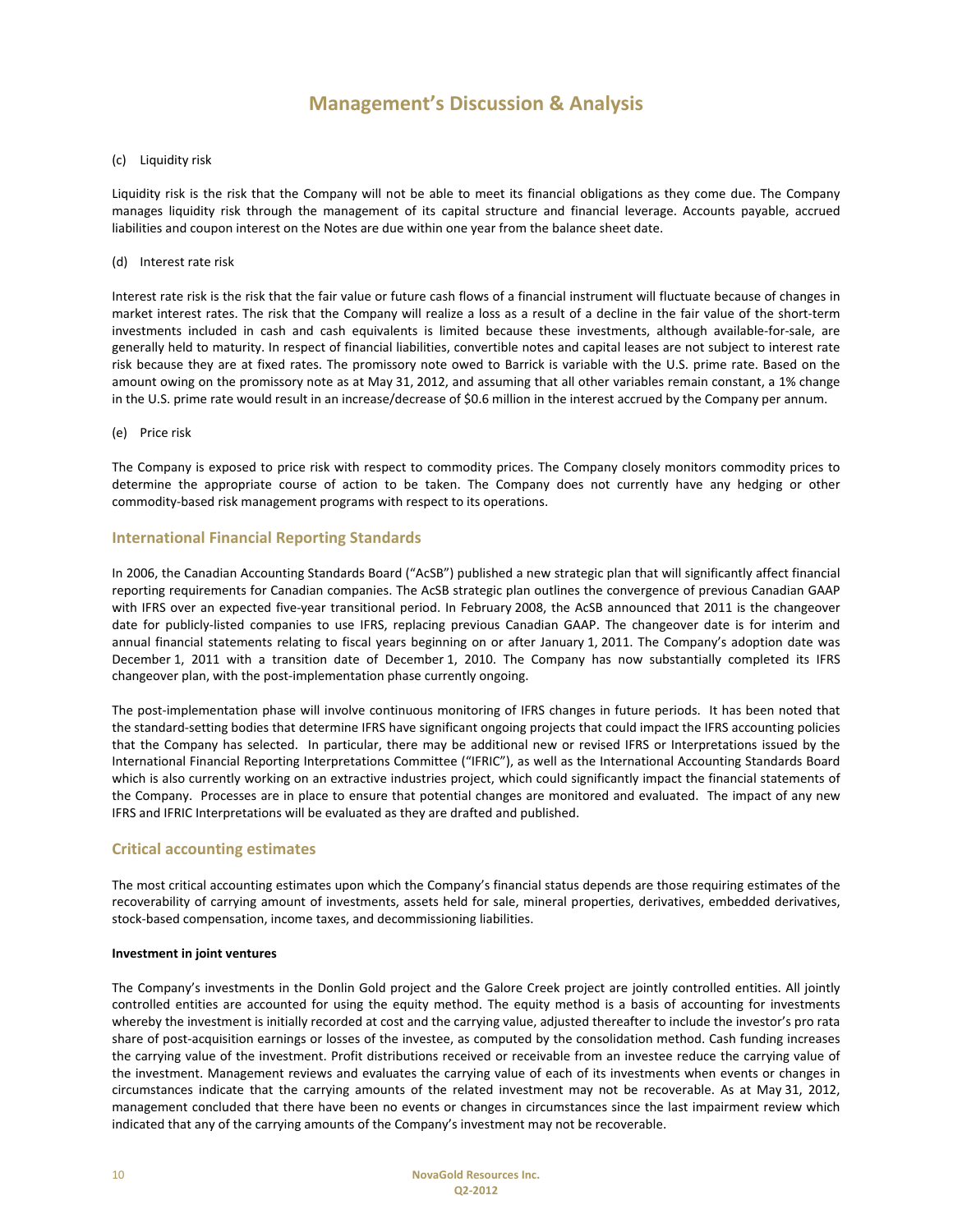#### **Mineral properties and assets held for sale**

The Company capitalizes mineral property acquisition costs and expenses mineral property exploration expenditures when incurred. When it has been established that a mineral deposit is commercially mineable and an economic analysis has been completed, the costs subsequently incurred to develop a mine on the property prior to the start of mining operations are capitalized and will be amortized against future production following commencement of commercial production, or written off if the property is sold, allowed to lapse or abandoned. There can be no assurances that the subsequent decision to sell or reclaim the project would result in a material gain on sale or accrual of closure costs, which would be incurred when a decision is made.

The acquisition of title to mineral properties is a complicated and uncertain process. The Company has taken steps, in accordance with industry standards, to verify title to mineral properties in which it has an interest. Although the Company has made efforts to ensure that legal title to its properties is properly recorded in the name of the Company, there can be no assurance that such title will ultimately be secured.

#### **Derivatives, embedded derivatives, stock-based compensation**

The fair value of the U.S. denominated warrants, U.S. denominated convertible debt convertible feature, share options, and performance share units are computed to determine the relevant charge to the statement of comprehensive income and balance sheet. In order to compute this fair value, the Company uses different option pricing models that inherently require management to make various estimates and assumptions in relation to the expected life of the award, expected volatility, and the risk-free rate.

#### **Income taxes**

The determination of the Company's tax expense for the period and deferred tax assets and liabilities involves significant estimation and judgment by management. In determining these amounts, management interprets tax legislation in a variety of jurisdictions and makes estimates of the expected timing of the reversal of deferred tax assets and liabilities. Management also makes estimates of future earnings which affect the extent to which potential future tax benefits may be used. The Company is subject to assessments by various taxation authorities, which may interpret legislation differently. These differences may affect the final amount or the timing of the payment of taxes. The Company provides for such differences where known based on management's best estimate of the probable outcome of these matters.

#### **Decommissioning liabilities**

The amounts recorded for reclamation costs are estimates based on independent third party engineering studies and the Company's assessment of the work that is anticipated to remediate old mine workings of the Company's Nome Gold properties and the Rock Creek mine site. The decommissioning liabilities are recognized initially at fair value and are charged to operations. The Rock Creek decommissioning liabilities have not been discounted as the closure is currently in process. Actual costs incurred during reclamation and the timing of when the costs will be incurred could be materially different from these estimates. The Rock Creek decommissioning liabilities have been adjusted in this quarter ended May 31, 2012, to reflect the updated closure activities at Rock Creek.

#### **New accounting pronouncements**

Unless otherwise noted, the following revised standards and amendments are effective for annual periods beginning on or after December 1, 2013, except IFRS 9 which is after December 1, 2015 and IAS1 which is after December 1, 2012, with earlier application permitted. The Corporation has not yet assessed the impact of these standards and amendments or determined whether it will early adopt them.

• IFRS 9 Financial Instruments was issued in November 2009 and addresses classification and measurement of financial assets. It replaces the multiple category and measurement models in IAS 39 for debt instruments with a new mixed measurement model having only two categories: amortized cost and fair value through profit or loss. IFRS 9 also replaces the models for measuring equity instruments. Such instruments are either recognized at fair value through profit or loss or at fair value through other comprehensive income. Where equity instruments are measured at fair value through other comprehensive income, dividends are recognized in profit or loss to the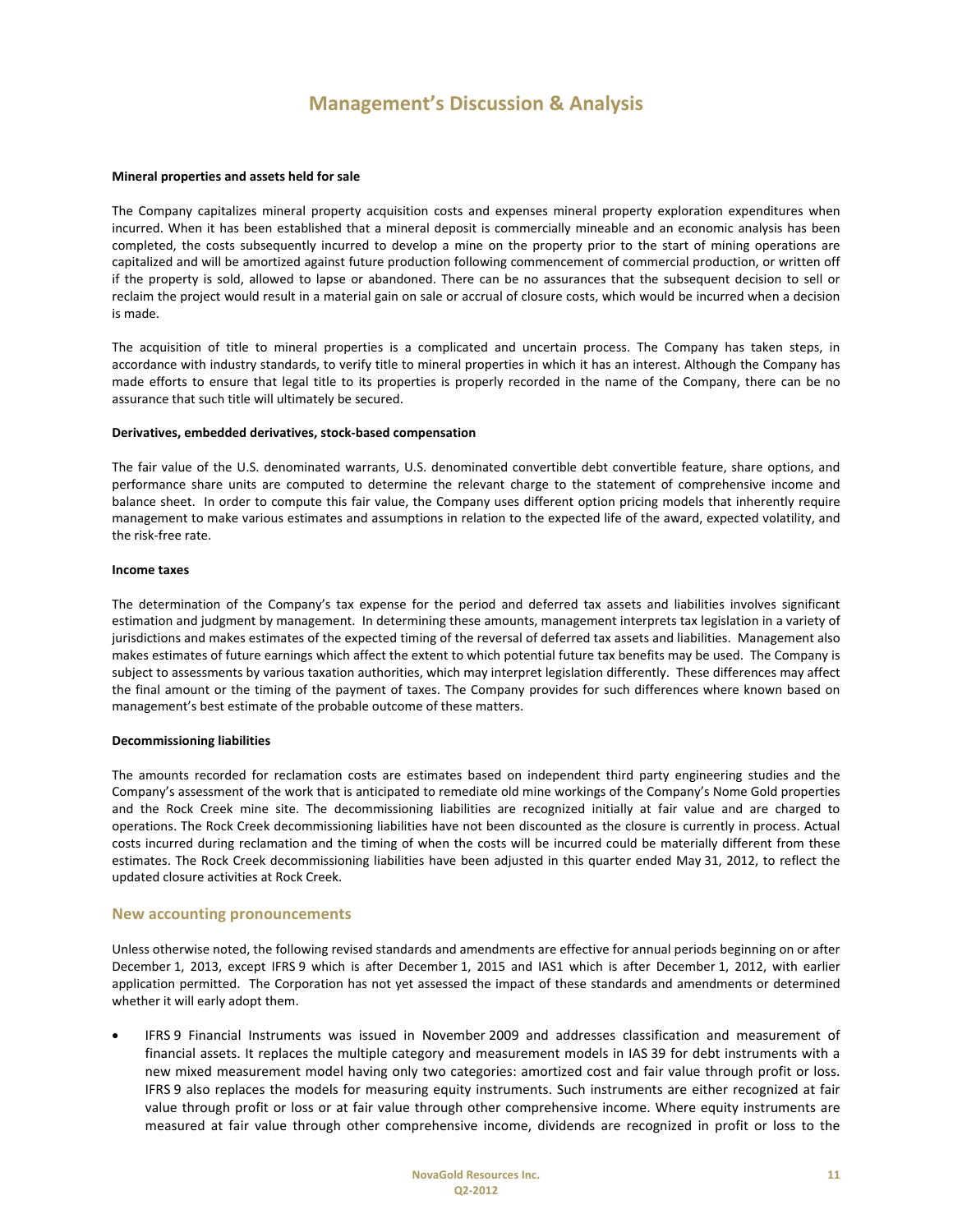extent that they do not clearly represent a return of investment; however, other gains and losses (including impairments) associated with such instruments remain in accumulated comprehensive income indefinitely. Requirements for financial liabilities were added to IFRS 9 in October 2010 and they largely carried forward existing requirements in IAS 39, Financial Instruments – Recognition and Measurement, except that fair value changes due to credit risk for liabilities designated at fair value through profit and loss are generally recorded in other comprehensive income.

- IFRS 10 Consolidated Financial Statements requires an entity to consolidate an investee when it has power over the investee, is exposed, or has rights, to variable returns from its involvement with the investee and has the ability to affect those returns through its power over the investee. Under existing IFRS, consolidation is required when an entity has the power to govern the financial and operating policies of an entity so as to obtain benefits from its activities. IFRS 10 replaces SIC-12 Consolidation – Special Purpose Entities and parts of IAS 27 Consolidated and Separate Financial Statements.
- IFRS 11 Joint Arrangements requires a venturer to classify its interest in a joint arrangement as a joint venture or joint operation. Joint ventures will be accounted for using the equity method of accounting whereas for a joint operation the venturer will recognize its share of the assets, liabilities, revenue and expenses of the joint operation. Under existing IFRS, entities have the choice to proportionately consolidate or equity account for interests in joint ventures. IFRS 11 supersedes IAS 31 Interests in Joint Ventures and SIC-13 Jointly Controlled Entities – Nonmonetary Contributions by Venturers.
- IFRS 12 Disclosure of Interests in Other Entities establishes disclosure requirements for interests in other entities, such as subsidiaries, joint arrangements, associates, and unconsolidated structured entities. The standard carries forward existing disclosures and also introduces significant additional disclosure that address the nature of, and risks associated with, an entity's interests in other entities.
- IFRS 13 Fair Value Measurement is a comprehensive standard for fair value measurement and disclosure for use across all IFRS standards. The new standard clarifies that fair value is the price that would be received to sell an asset, or paid to transfer a liability in an orderly transaction between market participants, at the measurement date. Under existing IFRS, guidance on measuring and disclosing fair value is dispersed among the specific standards requiring fair value measurements and does not always reflect a clear measurement basis or consistent disclosures.
- There have been amendments to existing standards, including IAS 27 Separate Financial Statements and IAS 28 Investments in Associates and Joint Ventures. IAS 27 addresses accounting for subsidiaries, jointly controlled entities and associates in non-consolidated financial statements. IAS 28 has been amended to include joint ventures in its scope and to address the changes in IFRS  $10 - 13$ .
- IAS 1 Presentation of Financial Statements has been amended to require entities to separate items presented in OCI into two groups, based on whether or not items may be recycled in the future. Entities that choose to present OCI items before tax will be required to show the amount of tax related to the two groups separately. The amendment is effective for annual periods beginning on or after July 1, 2012 with earlier application permitted.
- IFRS 7 Financial Instruments: Disclosures, has been amended to include additional disclosure requirements in the reporting of transfer transactions and risk exposures relating to transfers of financial assets and the effect of those risks on an entity's financial position, particularly those involving securitization of financial assets. The amendment is applicable for annual periods beginning on or after July 1, 2011, with earlier application permitted.

## **Risk factors**

The Company and its future business, operations and financial condition are subject to various risks and uncertainties due to the nature of its business and the present stage of exploration and development of its mineral properties. Certain of these risks and uncertainties are under the heading "Risk Factors" in NovaGold's Annual Information Form for the year ended November 30, 2011 available on SEDAR at www.sedar.com, EDGAR at www.sec.gov and on the Company's website at www.novagold.net.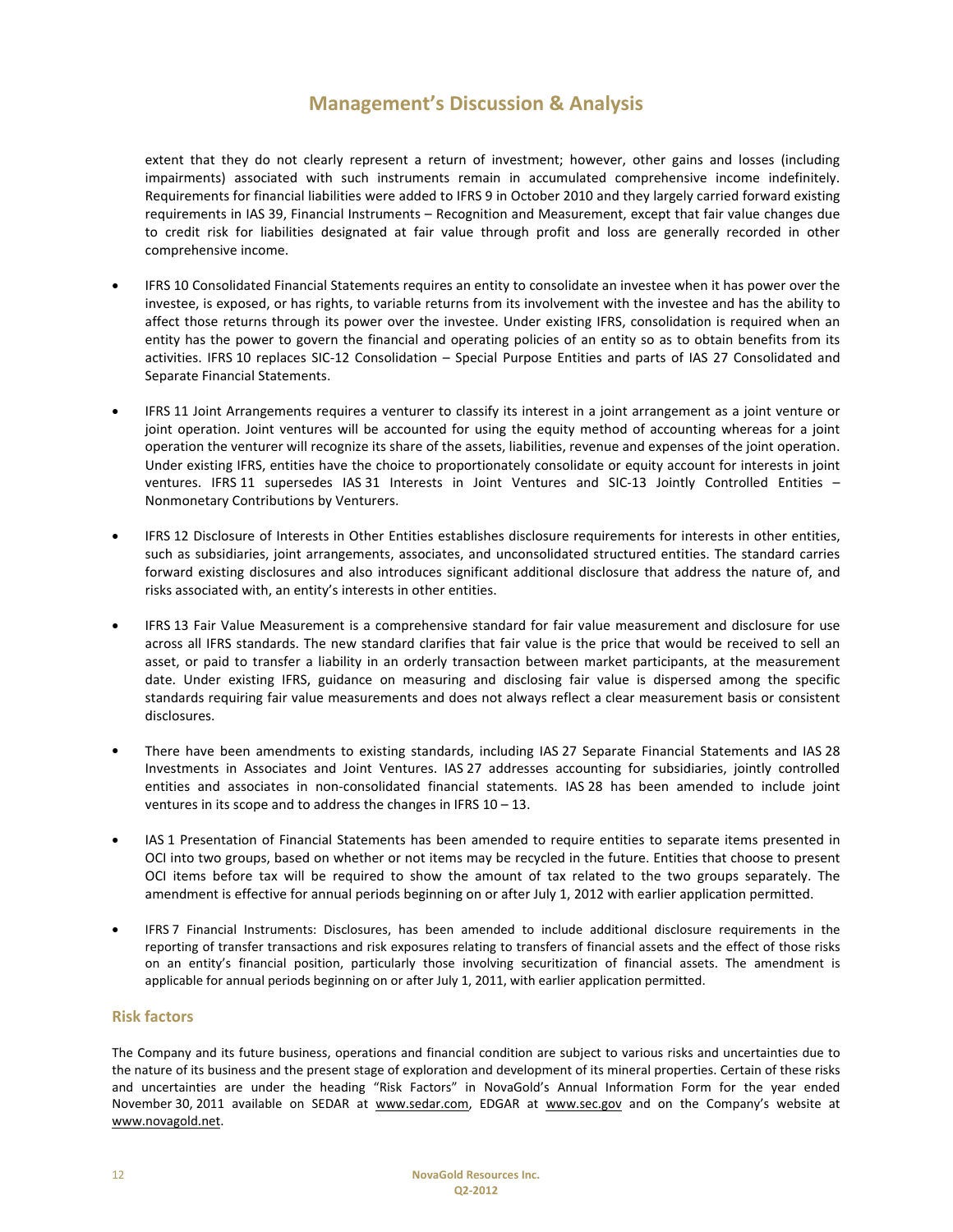#### **Other**

On March 14, 2012, the U.S. Environmental Protection Agency ("USEPA") notified Alaska Gold Company by letter that it intends to seek penalties for alleged violations of the Clean Water Act at the Rock Creek Mine. These alleged violations relate to storm water discharges during 2009-2011. The letter afforded NovaGold the opportunity to enter into discussions with USEPA regarding a potential administrative settlement prior to the government formally pursuing an enforcement action. NovaGold has been in communications with the USEPA with the goal of reaching such an administrative settlement. The maximum penalty for all of the alleged violations in an administrative settlement is US\$177,500.

#### **Disclosure controls and procedures**

Disclosure controls and procedures are designed to provide reasonable assurance that material information is gathered and reported to senior management, including the Chief Executive Officer and Chief Financial Officer, as appropriate to permit timely decisions regarding public disclosure.

Management, including the Chief Executive Officer and Chief Financial Officer, has evaluated the effectiveness of the design and operation of our disclosure controls and procedures, as defined in the rules of the US Securities and Exchange Commission and Canadian Securities Administration, as at the end of the current reporting period. Based on this evaluation, the Chief Executive Officer and Chief Financial Officer have concluded that the Company's disclosure controls and procedures were effective to ensure that information required to be disclosed in reports filed or submitted by the Company under United States and Canadian securities legislation is recorded, processed, summarized and reported within the time periods specified in those rules.

## **Internal control over financial reporting**

Management is responsible for establishing and maintaining adequate internal control over financial reporting. Because of its inherent limitations, internal control over financial reporting may not prevent or detect misstatements. In addition, projections of any evaluation of effectiveness to future periods are subject to the risk that controls may become inadequate because of changes in conditions, or that the degree of compliance with the policies or procedures may deteriorate.

## **Changes in internal control over financial reporting**

There have been no changes in the Company's internal controls over financial reporting during the six month period ended May 31, 2012 that have materially affected, or are reasonably likely to materially affect, its internal controls over financial reporting.

#### **Cautionary notes**

#### **Forward-looking statements**

*This Management's Discussion and Analysis contains statements of forward-looking information. These forward-looking statements may include statements regarding perceived merit of properties, exploration results and budgets, mineral reserves and resource estimates, work programs, capital expenditures, operating costs, cash flow estimates, production estimates and similar statements relating to the economic viability of a project, timelines, strategic plans, including the Company's plans and expectations relating to its Donlin Gold and Galore Creek, completion of transactions, and the proposal to sell NovaGold's interest in the Galore Creek project, market prices for precious and base metals, or other statements that are not statements of*  fact. These statements relate to analyses and other information that are based on forecasts of future results, estimates of *amounts not yet determinable and assumptions of management. Statements concerning mineral resource estimates may also be deemed to constitute "forward-looking statements" to the extent that they involve estimates of the mineralization that will be encountered if the property is developed.* 

*Any statements that express or involve discussions with respect to predictions, expectations, beliefs, plans, projections, objectives, assumptions or future events or performance (often, but not always, identified by words or phrases such as "expects", "is expected", "anticipates", "believes", "plans", "projects", "estimates", "assumes", "intends", "strategy", "goals", "objectives", "potential", "possible" or variations thereof or stating that certain actions, events, conditions or results "may", "could", "would", "should", "might" or "will" be taken, occur or be achieved, or the negative of any of these terms and similar expressions) are not statements of historical fact and may be forward-looking statements.*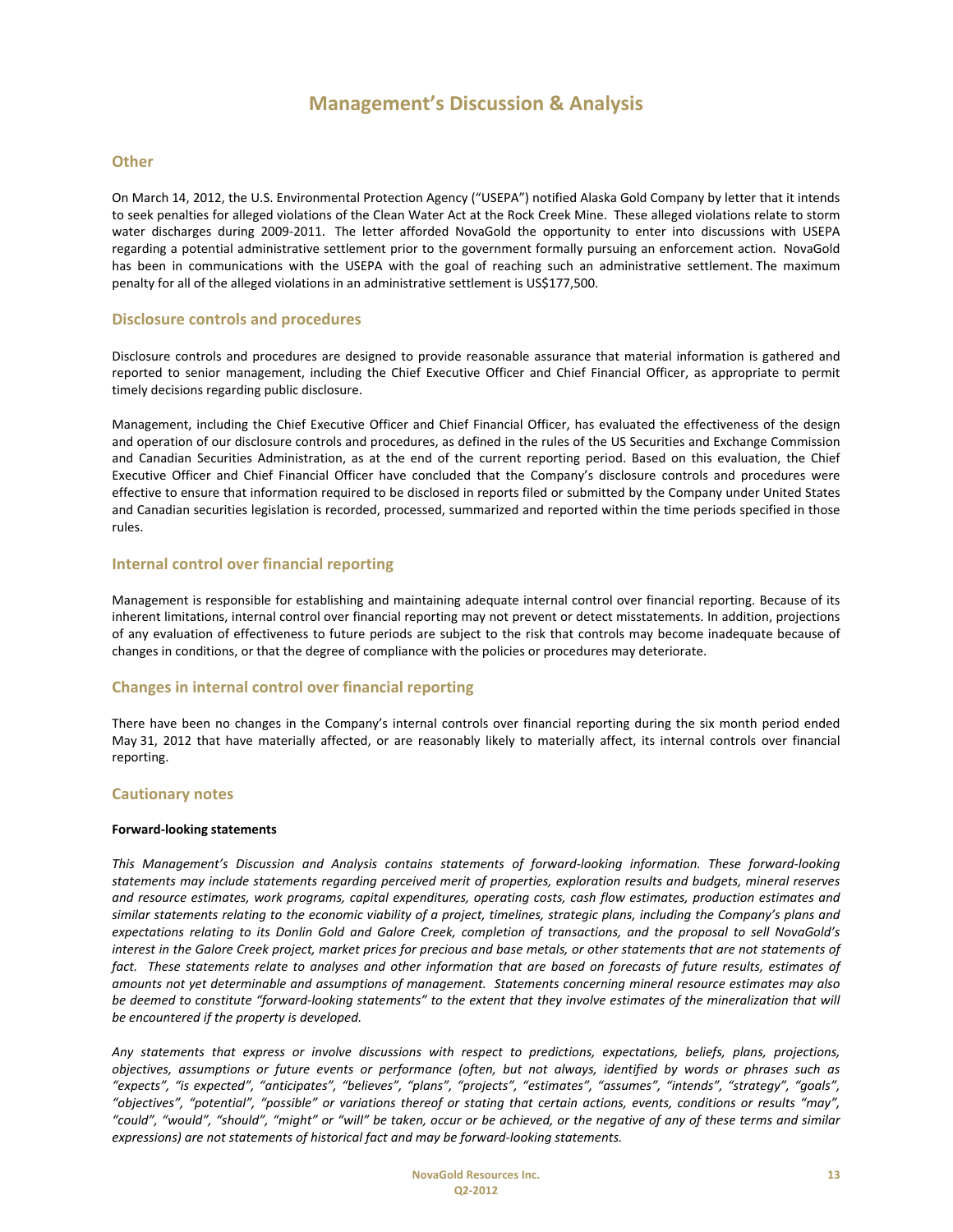*Forward-looking statements are based on a number of material assumptions, including those listed below, which could prove to be significantly incorrect:* 

- *our ability to achieve production at any of the Company's mineral exploration and development properties;*
- *estimated capital costs, operating costs, production and economic returns;*
- *estimated metal pricing, metallurgy, mineability, marketability and operating and capital costs, together with other assumptions underlying the Company's resource and reserve estimates;*
- *our expected ability to develop adequate infrastructure and that the cost of doing so will be reasonable;*
- *assumptions that all necessary permits and governmental approvals will be obtained;*
- *assumptions made in the interpretation of drill results, the geology, grade and continuity of the Company's mineral deposits;*
- *our expectations regarding demand for equipment, skilled labour and services needed for exploration and development of mineral properties; and*
- *our activities will not be adversely disrupted or impeded by development, operating or regulatory risks.*

*Forward-looking statements are subject to a variety of known and unknown risks, uncertainties and other factors that could cause actual events or results to differ from those reflected in the forward-looking statements, including, without limitation:*

- *uncertainty of whether there will ever be production at the Company's mineral exploration and development properties;*
- *uncertainty of estimates of capital costs, operating costs, production and economic returns;*
- *uncertainties relating to the assumptions underlying the Company's resource and reserve estimates, such as metal pricing, metallurgy, mineability, marketability and operating and capital costs;*
- *risks related to the Company's ability to commence production and generate material revenues or obtain adequate financing for its planned exploration and development activities;*
- *risks related to the Company's ability to finance the development of its mineral properties through external financing, strategic alliances, the sale of property interests or otherwise;*
- *risks related to the third parties on which the Company depends for its exploration and development activities;*
- *dependence on cooperation of joint venture partners in exploration and development of properties;*
- *credit, liquidity, interest rate and currency risks;*
- *risks related to market events and general economic conditions;*
- *uncertainty related to inferred mineral resources;*
- *risks and uncertainties relating to the interpretation of drill results, the geology, grade and continuity of the Company's mineral deposits;*
- *risks related to lack of infrastructure;*
- *mining and development risks, including risks related to infrastructure, accidents, equipment breakdowns, labor disputes or other unanticipated difficulties with or interruptions in development, construction or production;*
- *the risk that permits and governmental approvals necessary to develop and operate mines on the Company's properties will not be available on a timely basis or at all;*
- *commodity price fluctuations;*
- *risks related to governmental regulation and permits, including environmental regulation;*
- *risks related to the need for reclamation activities on the Company's properties and uncertainty of cost estimates related thereto;*
- *uncertainty related to title to the Company's mineral properties;*
- *uncertainty related to unsettled aboriginal rights and title in British Columbia;*
- *the Company's history of losses and expectation of future losses;*
- *uncertainty as to the outcome of potential litigation;*
- *uncertainty inherent in litigation including the effects of discovery of new evidence or advancement of new legal theories, the difficulty of predicting decisions of judges and juries and the possibility that decisions may be reversed on appeal;*
- *risks related to default under the Company's unsecured convertible notes;*
- *risks related to the Company's majority shareholder;*
- *risks related to increases in demand for equipment, skilled labor and services needed for exploration and development of mineral properties, and related cost increases;*
- *increased competition in the mining industry;*
- *the Company's need to attract and retain qualified management and technical personnel;*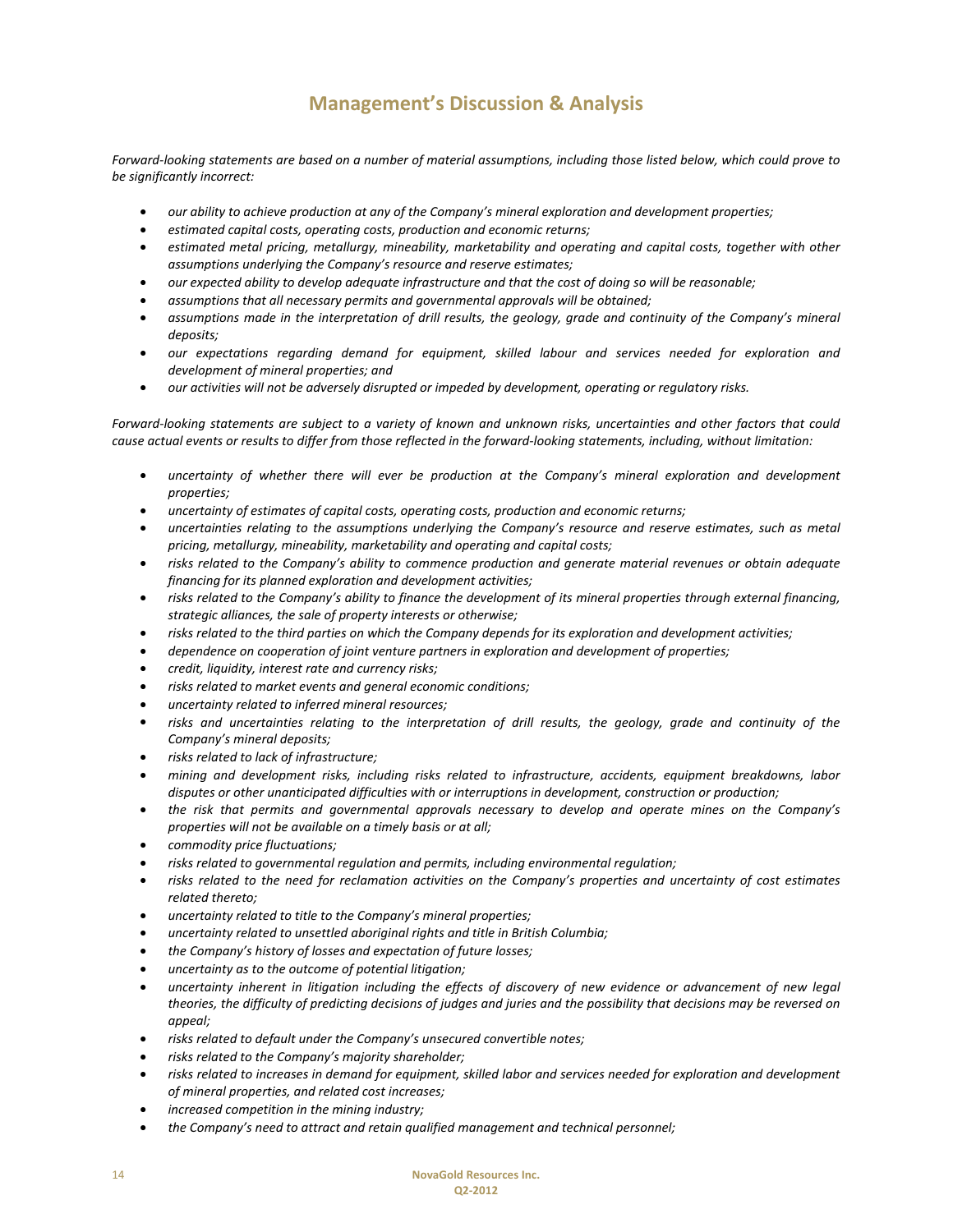- *risks related to the Company's current practice of not using hedging arrangements;*
- *uncertainty as to the Company's ability to acquire additional commercially mineable mineral rights;*
- *risks related to the integration of potential new acquisitions into the Company's existing operations;*
- *risks related to unknown liabilities in connection with acquisitions;*
- *risks related to conflicts of interests of some of the directors of the Company;*
- *risks related to global climate change;*
- *risks related to adverse publicity from non-governmental organizations;*
- *uncertainty as to the Company's ability to maintain the adequacy of internal control over financial reporting as per the requirements of the Sarbanes-Oxley Act;*
- *increased regulatory compliance costs relating to the Dodd-Frank Act; and*
- *increased regulatory compliance costs related to the Company's loss of its foreign private issuer status in the event of a disposition of the Galore Creek project.*

*This list is not exhaustive of the factors that may affect any of the Company's forward-looking statements. Forward-looking statements are statements about the future and are inherently uncertain, and actual achievements of the Company or other future events or conditions may differ materially from those reflected in the forward-looking statements due to a variety of risks, uncertainties and other factors, including, without limitation, those referred to in NovaGold's Annual Information Form for the year ended November 30, 2011, filed with the Canadian securities regulatory authorities, NovaGold's annual report on Form 40-F filed with the United States Securities and Exchange Commission (the "SEC"), and other information released by NovaGold and filed with the appropriate regulatory agencies.* 

*The Company's forward-looking statements are based on the beliefs, expectations and opinions of management on the date the statements are made, and the Company does not assume any obligation to update forward-looking statements if circumstances or management's beliefs, expectations or opinions should change, except as required by law. For the reasons set forth above, investors should not place undue reliance on forward-looking statements.* 

#### **Reserve and resource estimates**

*This Management's Discussion and Analysis has been prepared in accordance with the requirements of the securities laws in effect in Canada, which differ from the requirements of U.S. securities laws. Unless otherwise indicated, all resource and reserve estimates included in this Management's Discussion and Analysis have been prepared in accordance with NI 43-101 and the Canadian Institute of Mining, Metallurgy, and Petroleum Definition Standards on Mineral Resources and Mineral Reserves. NI 43-101 is a rule developed by the Canadian Securities Administrators which establishes standards for all public disclosure an issuer makes of scientific and technical information concerning mineral projects. Canadian standards, including NI 43-101, differ significantly from the requirements of the United States Securities and Exchange Commission ("SEC"), and resource and reserve information contained herein may not be comparable to similar information disclosed by U.S. companies. In particular, and without limiting the generality of the foregoing, the term "resource" does not equate to the term "reserves". Under U.S. standards, mineralization may not be classified as a "reserve" unless the determination has been made that the mineralization could be economically and legally produced or extracted at the time the reserve determination is made. The SEC's disclosure standards normally do not permit the inclusion of information concerning "measured mineral resources", "indicated mineral resources" or "inferred mineral resources" or other descriptions of the amount of mineralization in mineral deposits that do not constitute "reserves" by U.S. standards in documents filed with the SEC. Investors are cautioned not to assume that any part or all of mineral deposits in these categories will ever be converted into reserves. U.S. investors should also understand that "inferred mineral resources" have a great amount of uncertainty as to their existence and great uncertainty as to their economic and legal feasibility. It cannot be assumed that all or any part of an "inferred mineral resource" will ever be upgraded to a higher category. Under Canadian rules, estimated "inferred mineral resources" may not form the basis of feasibility or prefeasibility studies except in rare cases. Investors are cautioned not to assume that all or any part of an "inferred mineral resource" exists or is economically or legally mineable. Disclosure of "contained ounces" in a resource is permitted disclosure under Canadian regulations; however, the SEC normally only permits issuers to report mineralization that does not constitute "reserves" by SEC standards as in-place tonnage and grade without reference to unit measures. The requirements of NI 43-101 for identification of "reserves" are also not the same as those of the SEC, and reserves reported by the Company in compliance with NI 43-101 may not qualify as "reserves" under SEC standards. Accordingly, information concerning mineral deposits set*  forth herein may not be comparable with information made public by companies that report in accordance with U.S. standards.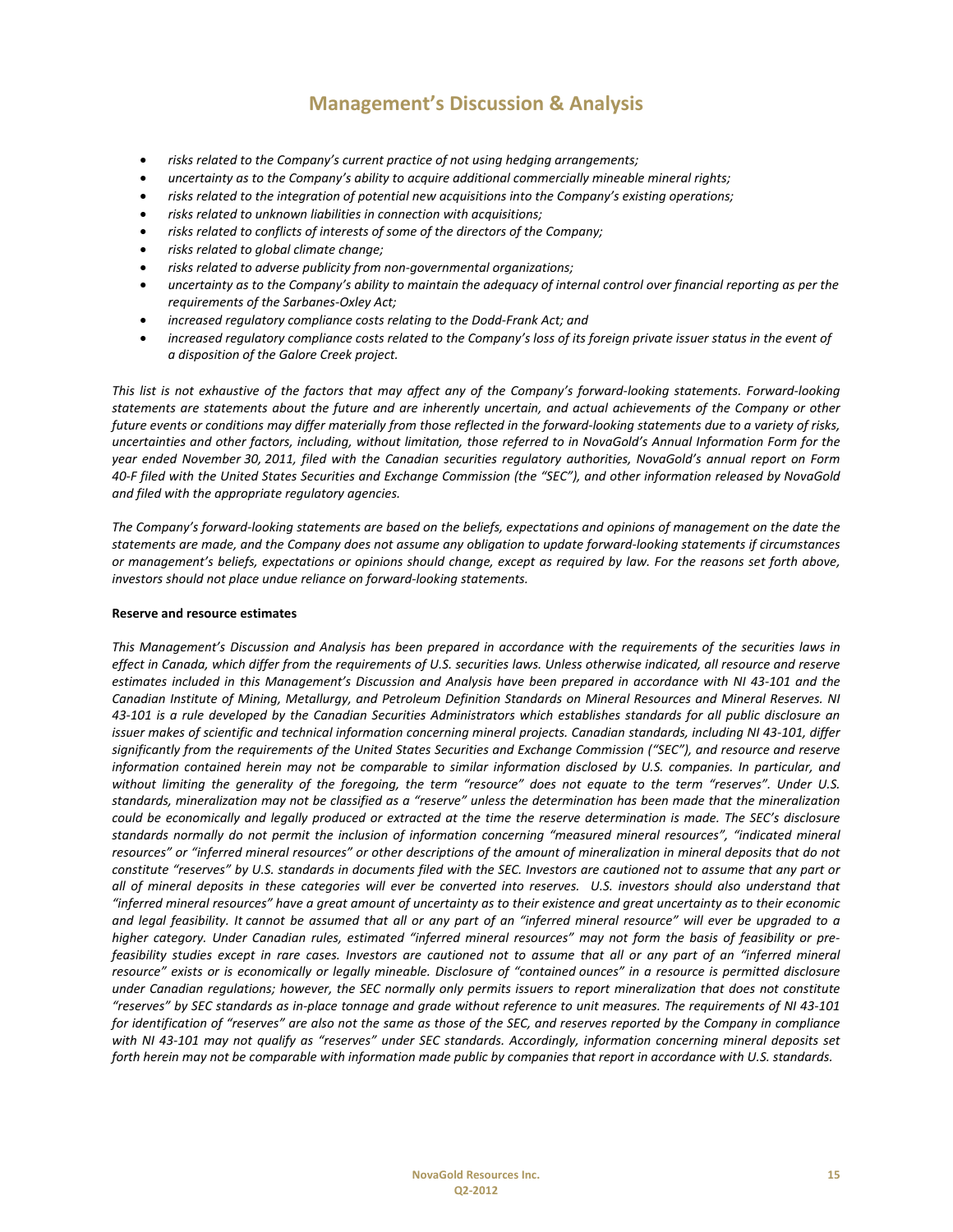# **Consolidated Balance Sheets – Unaudited**

| in thousands of Canadian dollars                                                 |              |                   |                  |  |  |  |  |
|----------------------------------------------------------------------------------|--------------|-------------------|------------------|--|--|--|--|
|                                                                                  | May 31, 2012 | November 30, 2011 | December 1, 2010 |  |  |  |  |
|                                                                                  | \$.          | \$                | Ş.               |  |  |  |  |
| <b>Assets</b>                                                                    |              |                   |                  |  |  |  |  |
| <b>Current assets</b>                                                            |              |                   |                  |  |  |  |  |
| Cash and cash equivalents (note 7)                                               | 301,191      | 60,572            | 150,167          |  |  |  |  |
| Trade and other receivables (note 8)                                             | 1,020        | 13,973            | 525              |  |  |  |  |
| Deposits and prepaid amounts                                                     | 1,155        | 1,637             | 1,702            |  |  |  |  |
| Inventories (note 9)                                                             | 497          | 491               | 7,690            |  |  |  |  |
| Assets held for sale (note 6)                                                    | 20,939       |                   |                  |  |  |  |  |
|                                                                                  | 324,802      | 76,673            | 160,084          |  |  |  |  |
| Non - current assets                                                             |              |                   |                  |  |  |  |  |
| Trade and other receivables (note 8)                                             | 4,137        | 4,137             | 4,262            |  |  |  |  |
| Property, plant and equipment (note 10)                                          | 407          | 1,610             | 1,607            |  |  |  |  |
| Mineral properties (note 11)                                                     | 510          | 510               | 27,366           |  |  |  |  |
| Assets held for distribution to the shareholders (note 5)                        |              | 31,034            |                  |  |  |  |  |
| Equity investment - Donlin Gold (note 3)                                         | 4,405        | 2,596             | 1,889            |  |  |  |  |
| Equity investment - Galore Creek (note 4)                                        | 383,038      | 386,525           | 364,839          |  |  |  |  |
| Investments (note 12)                                                            | 3,192        | 4,525             | 5,683            |  |  |  |  |
| Investment tax credits                                                           | 3,221        | 3,221             | 3,271            |  |  |  |  |
| <b>Reclamation deposits</b>                                                      | 1,917        | 8,900             | 8,944            |  |  |  |  |
| <b>Total assets</b>                                                              | 725,629      | 519,731           | 577,945          |  |  |  |  |
| <b>Liabilities</b>                                                               |              |                   |                  |  |  |  |  |
| <b>Current liabilities</b>                                                       |              |                   |                  |  |  |  |  |
| Trade and other payables                                                         | 9,029        | 14,802            | 7,523            |  |  |  |  |
| Liabilities directly associated with assets classified as held for sale (note 6) | 26,206       |                   |                  |  |  |  |  |
| Current portion of decommissioning liabilities (note 15)                         | 235          | 26,574            | 7,110            |  |  |  |  |
| Current portion of non - current liabilities                                     |              |                   | 12,245           |  |  |  |  |
|                                                                                  |              |                   |                  |  |  |  |  |
| Non - current liabilities                                                        | 35,470       | 41,376            | 26,878           |  |  |  |  |
|                                                                                  |              |                   |                  |  |  |  |  |
| Convertible notes (note 13)                                                      | 71,121       | 66,880            | 61,313           |  |  |  |  |
| Embedded derivative liability $-$ convertible notes (note 13)                    | 12,997       | 58,660            | 90,465           |  |  |  |  |
| Decommissioning liabilities (note 15)                                            | 1,085        | 2,602             | 2,326            |  |  |  |  |
| Deferred liability                                                               |              | 4,030             |                  |  |  |  |  |
| Derivative liability - warrants (note 14)                                        | 22,393       | 54,818            | 658,841          |  |  |  |  |
| Promissory note (note 3)                                                         | 68,547       | 65,979            | 63,034           |  |  |  |  |
| Deferred income tax                                                              | 4,776        | 6,887             | 16,752           |  |  |  |  |
| <b>Other liabilities</b>                                                         | 129          | 153               | 11,594           |  |  |  |  |
| <b>Total liabilities</b>                                                         | 216,518      | 301,385           | 931,203          |  |  |  |  |
|                                                                                  |              |                   |                  |  |  |  |  |
| Shareholders' equity                                                             |              |                   |                  |  |  |  |  |
| Share capital (note 16)                                                          | 1,518,141    | 1,288,917         | 1,117,870        |  |  |  |  |
| Contributed surplus                                                              | 7,935        | 8,629             | 8,629            |  |  |  |  |
| Warrants (note 16)                                                               | 391,574      | 440,221           |                  |  |  |  |  |
| Share-based payments (note 16)                                                   | 48,951       | 38,013            | 31,453           |  |  |  |  |
| Deficit                                                                          | (1,507,832)  | (1,618,839)       | (1,512,662)      |  |  |  |  |
| Accumulated other comprehensive income                                           | 50,342       | 61,405            | 1,452            |  |  |  |  |
| Total equity                                                                     | 509,111      | 218,346           | (353, 258)       |  |  |  |  |
| <b>Total liabilities and equity</b>                                              | 725,629      | 519,731           | 577,945          |  |  |  |  |
| Nature of operations (note 1)                                                    |              |                   |                  |  |  |  |  |
| <b>Commitments</b> (notes 3, 4 and 18)                                           |              |                   |                  |  |  |  |  |

(See accompanying notes to condensed consolidated financial statements)

These consolidated financial statements are authorized for issue by the Board of Directors on July 9, 2012. They are signed on the Company's behalf by:

/s/ Gregory A. Lang, Director /s/ Anthony Walsh, Director /s/ Anthony Walsh, Director **Approved by the Board of Directors**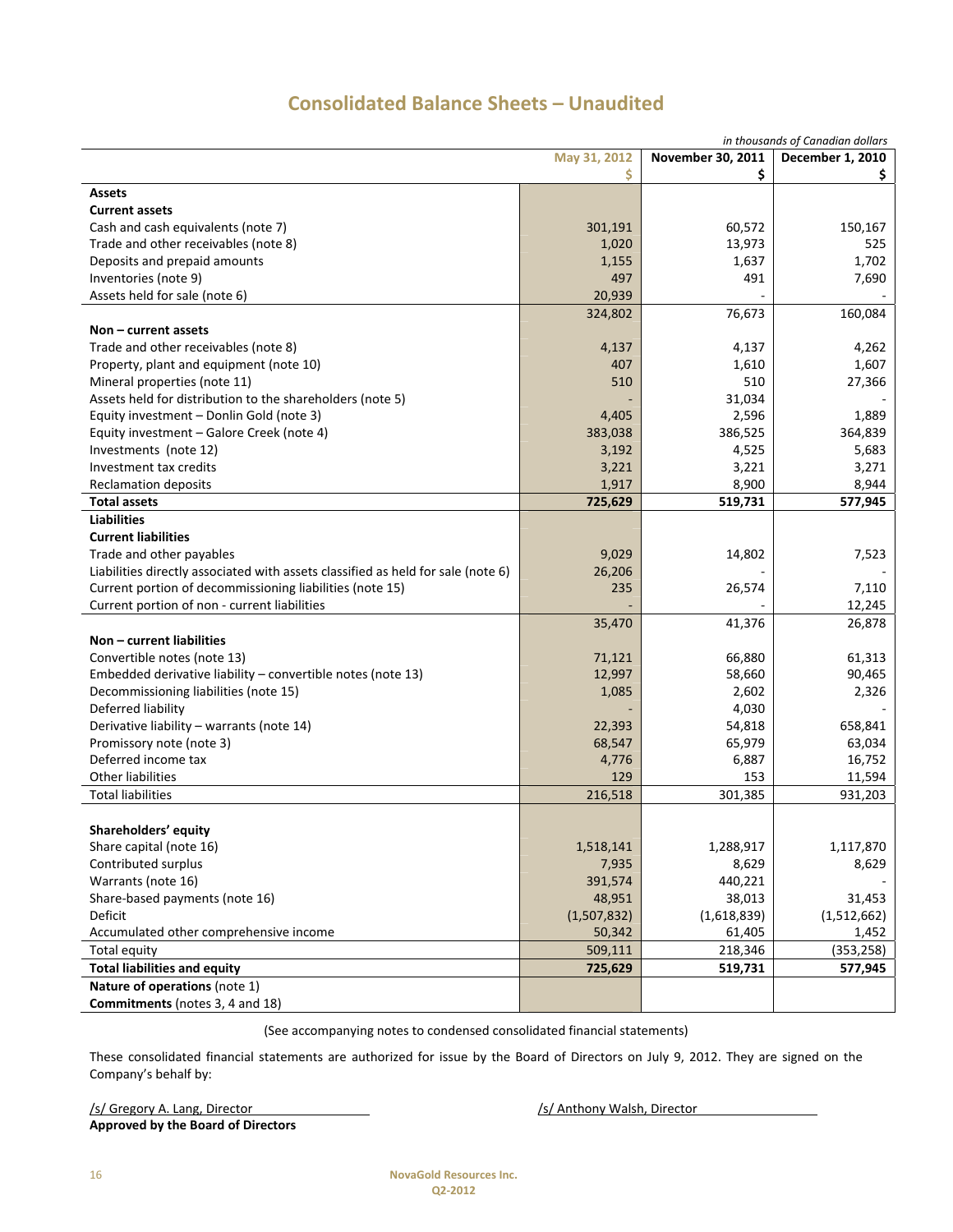# **Consolidated Statements of Comprehensive Income – Unaudited**

|                                                             |              |                     | in thousands of Canadian dollars,                           |              |
|-------------------------------------------------------------|--------------|---------------------|-------------------------------------------------------------|--------------|
|                                                             | Three months | <b>Three months</b> | except for per share and share amounts<br><b>Six months</b> | Six months   |
|                                                             | ended        | ended               | ended                                                       | ended        |
|                                                             |              |                     |                                                             |              |
|                                                             | May 31, 2012 | May 31, 2011        | May 31, 2012                                                | May 31, 2011 |
|                                                             | Ś            | \$                  | Ś.                                                          | \$.          |
|                                                             |              |                     |                                                             |              |
| Decommissioning expense (note 15)                           | 2,203        |                     | 3,854                                                       |              |
| Corporate development and communication                     | 164          | 208                 | 236                                                         | 316          |
| Foreign exchange gain                                       | (17, 199)    | (254)               | (18, 610)                                                   | (26, 837)    |
| General and administrative                                  | 2,440        | 1,548               | 3,955                                                       | 2,345        |
| Mineral property expenses                                   | 737          | 1,714               | 1,644                                                       | 2,461        |
| Professional fees                                           | 1,109        | 1,528               | 2,163                                                       | 1,861        |
| Project care and maintenance                                | 2,340        | 2,300               | 4,914                                                       | 4,883        |
| <b>Salaries</b>                                             | 3,171        | 2,075               | 6,396                                                       | 4,544        |
| Salaries - share-based payments (note 16)                   | 2,469        | 1,702               | 12,557                                                      | 5,539        |
| Share of losses - Donlin Gold (note 3)                      | 4,676        | 5,561               | 8,299                                                       | 10,183       |
| Share of losses - Galore Creek (note 4)                     | 4,287        | 5,076               | 8,352                                                       | 22,620       |
| Other gain                                                  | (76)         | (138)               | (51)                                                        | (104)        |
| <b>Operating loss</b>                                       | 6,321        | 21,320              | 33,709                                                      | 27,811       |
|                                                             |              |                     |                                                             |              |
| Finance income (note 20)                                    | (542)        | (581)               | (1, 171)                                                    | (715)        |
| Finance expense (note 20)                                   | 3,815        | 3,575               | 7,620                                                       | 7,284        |
| Finance costs - net                                         | 3,273        | 2,994               | 6,449                                                       | 6,569        |
|                                                             |              |                     |                                                             |              |
| Gain on sale of land                                        |              | (16, 110)           |                                                             | (16, 110)    |
| Gain on derivative liability (note 14)                      | (13,696)     | (15, 640)           | (32, 239)                                                   | (34,990)     |
| Gain on embedded derivative liability (note 13)             | (17, 421)    | (16, 191)           | (45, 199)                                                   | (23, 105)    |
| Gain on transfer of assets (note 5)                         | (71, 641)    |                     | (71, 641)                                                   |              |
| Income for the period before income taxes                   | 93,164       | 23,627              | 108,921                                                     | 39,825       |
| Income tax recovery                                         | 1,074        | 969                 | 2,086                                                       | 5,615        |
| Income for the period                                       | 94,238       | 24,596              | 111,007                                                     | 45,440       |
|                                                             |              |                     |                                                             |              |
| Other comprehensive income (loss)                           |              |                     |                                                             |              |
|                                                             |              |                     |                                                             |              |
| Unrealized loss on available-for-sale investments (note 12) | (1, 335)     | (1,732)             | (1, 334)                                                    | (82)         |
|                                                             | (12, 367)    | 622                 | (9, 755)                                                    | 3,177        |
| Exchange gains (loss) on translating foreign subsidiaries   | 22           | 396                 | 26                                                          | 40           |
| Income tax recovery                                         |              |                     |                                                             |              |
| Other comprehensive income (loss) for the period            | (13,680)     | (714)               | (11,063)                                                    | 3,135        |
| Total comprehensive income for the period                   | 80,558       | 23,882              | 99,944                                                      | 48,575       |
| Income (loss) per share                                     |              |                     |                                                             |              |
| <b>Basic</b>                                                | 0.34         | 0.11                | 0.42                                                        | 0.19         |
| <b>Diluted</b>                                              | 0.26         |                     | 0.26                                                        |              |
|                                                             |              | (0.01)              |                                                             | (0.13)       |
| Basic weighted average number of shares (thousands)         | 278,936      | 233,995             | 264,676                                                     | 233,050      |
| Diluted weighted average number of shares (thousands)       | 310,256      | 277,616             | 299,258                                                     | 278,657      |

(See accompanying notes to condensed consolidated financial statements)

÷,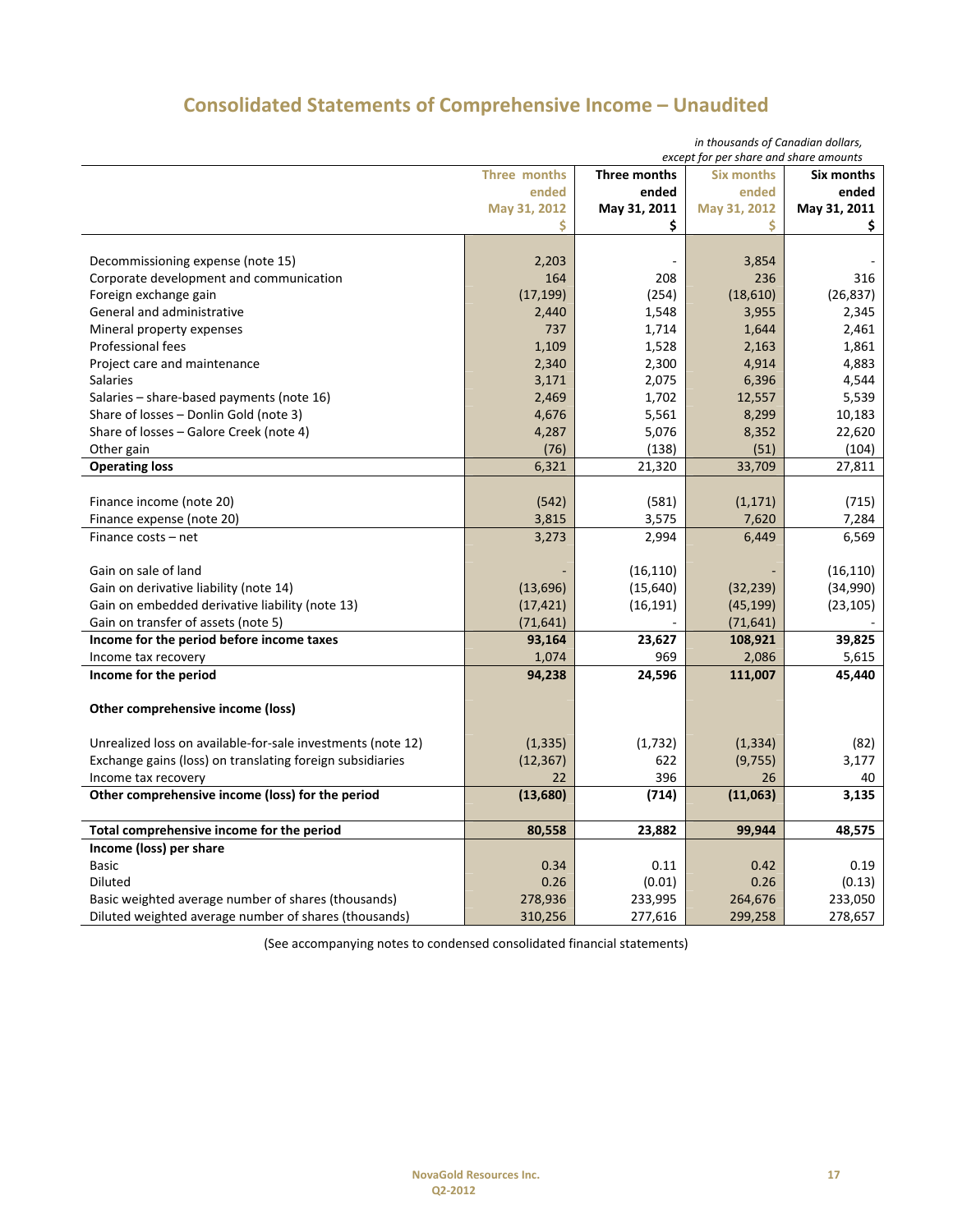# **Consolidated Statements of Changes in Shareholders' Equity - Unaudited**

*in thousands of Canadian dollars, except share amounts*

|                                                               | Share capital |           |                        |          |                              |                        |                                                 |              |
|---------------------------------------------------------------|---------------|-----------|------------------------|----------|------------------------------|------------------------|-------------------------------------------------|--------------|
|                                                               | <b>Shares</b> | Amount    | Contributed<br>surplus | Warrants | Share -<br>based<br>payments | Accumulated<br>deficit | Accumulated<br>other<br>comprehensive<br>income | <b>Total</b> |
|                                                               | (thousands)   |           | \$                     | \$       | \$                           | \$                     | \$                                              | \$           |
|                                                               |               |           |                        |          |                              |                        |                                                 |              |
| Balance, December 1, 2010                                     | 225,992       | 1,117,870 | 8,629                  |          | 31,453                       | (1,512,662)            | 1,452                                           | (353, 258)   |
| Income for the period                                         |               |           |                        |          |                              | 45,440                 |                                                 | 45,440       |
| Other comprehensive<br>income                                 |               |           |                        |          |                              |                        | 3,135                                           | 3,135        |
| Issuance for acquisition of<br>Copper Canyon                  | 4,171         | 42,339    |                        |          |                              |                        |                                                 | 42,339       |
| <b>Exercise of warrants</b>                                   | 7,550         | 106,492   |                        |          |                              |                        |                                                 | 106,492      |
| Conversion of foreign<br>currency warrants                    |               |           |                        | 457,401  |                              |                        |                                                 | 457,401      |
| Exercise of options                                           | 344           | 1,471     |                        |          | (1,060)                      |                        |                                                 | 411          |
| Share-based payments                                          |               |           |                        |          | 4,508                        |                        |                                                 | 4,508        |
| Performance share unit<br>("PSU") expense                     |               |           |                        |          | 1,002                        |                        |                                                 | 1,002        |
| Deferred share unit ("DSU")<br>grant                          |               |           |                        |          | 66                           |                        |                                                 | 66           |
| <b>Balance, May 31, 2011</b>                                  | 238,057       | 1,268,172 | 8,629                  | 457,401  | 35,969                       | (1,467,222)            | 4,587                                           | 307,536      |
| Shares held by a wholly-<br>owned subsidiary                  | 9             |           |                        |          |                              |                        |                                                 |              |
| <b>Balance, May 31, 2011</b>                                  | 238,066       | 1,268,172 | 8,629                  | 457,401  | 35,969                       | (1,467,222)            | 4,587                                           | 307,536      |
|                                                               |               |           |                        |          |                              |                        |                                                 |              |
| Balance, November 30,<br>2011<br>Return of Capital on Plan of | 239,976       | 1,288,917 | 8,629                  | 440,221  | 38,013                       | (1,618,839)            | 61,405                                          | 218,346      |
|                                                               |               |           |                        |          |                              |                        |                                                 |              |

| Return of Capital on Plan of   |         |            |       |           |        |             |                          |            |
|--------------------------------|---------|------------|-------|-----------|--------|-------------|--------------------------|------------|
| Arrangement                    |         | (144, 858) |       |           |        |             | ۰.                       | (144, 858) |
| Net income for the period      |         |            |       |           |        | 111,007     |                          | 111,007    |
| Other comprehensive loss       |         |            |       |           |        |             | (11,063)                 | (11,063)   |
| Issued pursuant to financing   | 35,000  | 316,417    |       |           |        |             |                          | 316,417    |
| Exercise of options            | 258     | 201        |       |           | (201)  |             |                          |            |
| <b>Exercise of warrants</b>    | 3,892   | 54,401     |       | (48, 647) |        |             | $\overline{\phantom{a}}$ | 5,754      |
| Issued for vested PSU          | 87      | 177        |       |           | (317)  |             |                          | (140)      |
| Issued for vested deferred     | 4       |            |       |           |        |             |                          |            |
| share unit ("DSU")             |         |            |       |           |        |             |                          |            |
| Excess value over fair value - |         | -          | (694) |           |        |             | $\overline{\phantom{0}}$ | (694)      |
| performance share unit         |         |            |       |           |        |             |                          |            |
| Share-based payments           | 313     | 2,886      |       |           | 10,292 |             | ٠                        | 13,178     |
| PSU expense                    |         |            |       |           | 1,079  |             |                          | 1,079      |
| DSU grants                     |         |            |       |           | 85     |             |                          | 85         |
| <b>Balance, May 31, 2012</b>   | 279,530 | 1,518,141  | 7,935 | 391,574   | 48,951 | (1,507,832) | 50,342                   | 509,111    |
| Shares held by a wholly-       | 9       |            |       |           |        |             |                          |            |
| owned subsidiary               |         |            |       |           |        |             |                          |            |
| <b>Balance, May 31, 2012</b>   | 279,539 | 1,518,141  | 7,935 | 391,574   | 48,951 | (1,507,832) | 50,342                   | 509,111    |

(See accompanying notes to condensed consolidated financial statements)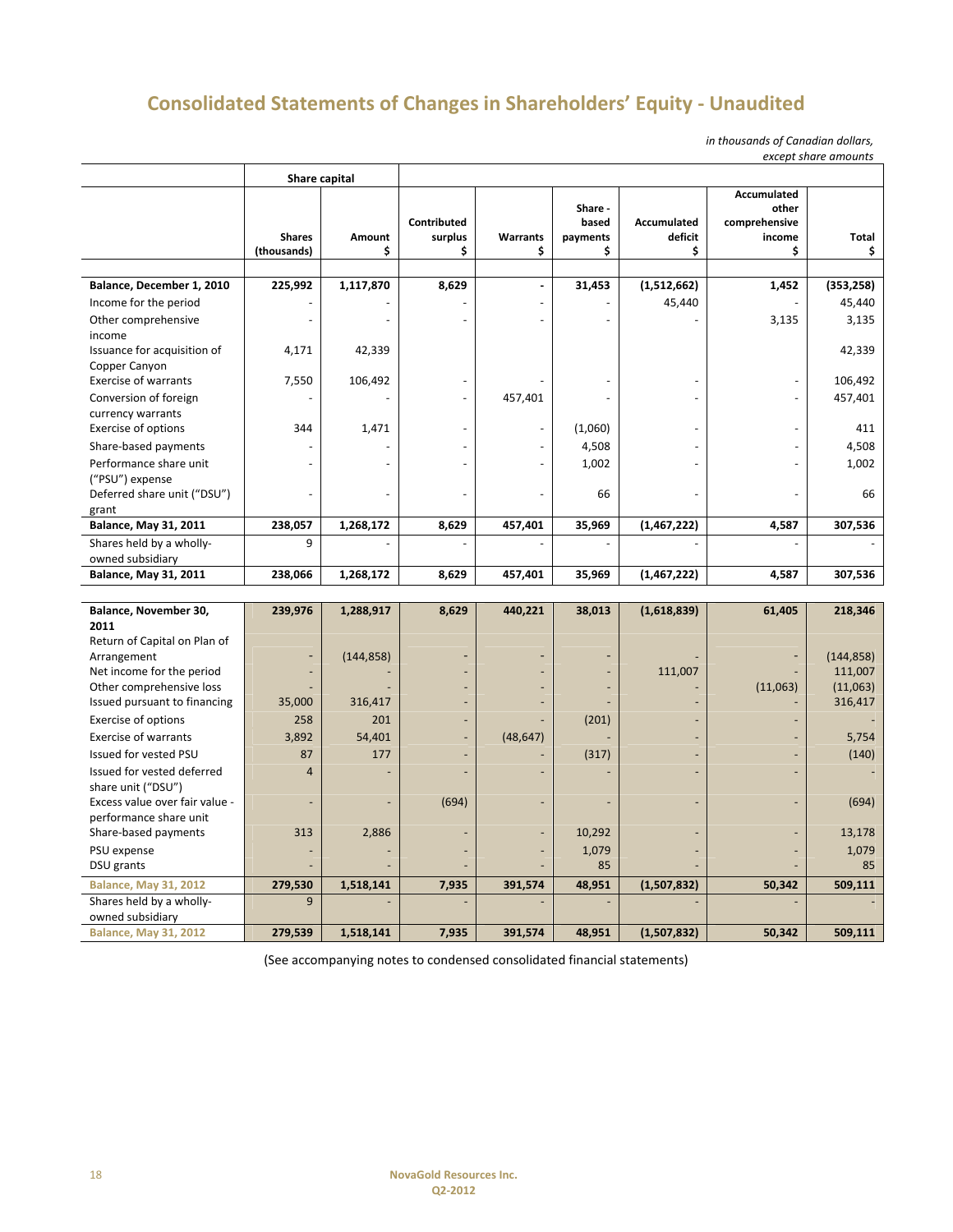| in thousands of Canadian dollars                            |                     |              |                   |              |  |  |
|-------------------------------------------------------------|---------------------|--------------|-------------------|--------------|--|--|
|                                                             | <b>Three months</b> | Three months | <b>Six months</b> | Six months   |  |  |
|                                                             | ended               | ended        | ended             | ended        |  |  |
|                                                             | May 31, 2012        | May 31, 2011 | May 31, 2012      | May 31, 2011 |  |  |
|                                                             | \$                  | \$           | \$                | Ş.           |  |  |
| Cash flows used in operating activities                     |                     |              |                   |              |  |  |
| Net income for the period                                   | 94,238              | 24,596       | 111,007           | 45,440       |  |  |
| Items not affecting cash                                    |                     |              |                   |              |  |  |
| Depreciation                                                | 111                 | 88           | 248               | 129          |  |  |
| Decommissioning liabilities                                 | 2,203               |              | 3,854             |              |  |  |
| Finance costs                                               | 1,301               | 1,973        | 4,563             | 5,664        |  |  |
| Deferred income tax recovery                                | (1,097)             | (1, 365)     | (2, 112)          | (6,011)      |  |  |
| Foreign exchange (loss) gain                                | (4, 585)            | 2,927        | (9,020)           | (30, 787)    |  |  |
| Share-based payments                                        | 2,469               | 1,702        | 12,557            | 5,539        |  |  |
| Gain on assets distributed to the shareholders              | (71, 641)           |              | (71, 641)         |              |  |  |
| Gain on derivative liability                                | (13, 696)           | (15, 640)    | (32, 239)         | (34,990)     |  |  |
| Gain on embedded derivative liability                       | (17, 421)           | (16, 191)    | (45, 199)         | (23, 105)    |  |  |
| Gain on sale of land                                        |                     | (16, 110)    |                   | (16, 110)    |  |  |
| Share of losses - Donlin Gold (note 3)                      | 4,676               | 5,561        | 8,299             | 10,182       |  |  |
| Share of losses - Galore Creek (note 4)                     | 4,287               | 5,076        | 8,352             | 22,620       |  |  |
| Cash funding - Donlin Gold (note 3)                         | (6,607)             | (6, 203)     | (10,028)          | (11,650)     |  |  |
| Cash funding - Galore Creek (note 4)                        | (3, 275)            |              | (4,866)           |              |  |  |
| Net change in non-cash working capital                      |                     |              |                   |              |  |  |
| (Increase) decrease in trade and other receivables,         | (1, 112)            | 875          | (1, 442)          | (452)        |  |  |
| deposits and prepaid amounts                                |                     |              |                   |              |  |  |
| Decrease in note receivable                                 | 10,057              |              | 10,057            |              |  |  |
| (Decrease) increase in trade and other payables and         | (2,309)             | 1,933        | (8, 812)          | 1,030        |  |  |
| current decommissioning liabilities                         |                     |              |                   |              |  |  |
|                                                             | (2,401)             | (10, 778)    | (26, 422)         | (32, 501)    |  |  |
| Cash flows from financing activities                        |                     |              |                   |              |  |  |
| Cash transferred to NovaCopper                              | (40, 359)           |              | (40, 359)         |              |  |  |
| Proceeds from issuance of common shares - net               |                     | 350          | 316,417           | 411          |  |  |
| Proceeds from warrant exercises - net                       | 2,071               | 666          | 5,754             | 11,359       |  |  |
| Payroll and withholding tax on issuance of performance      | (203)               |              | (831)             |              |  |  |
| share units                                                 |                     |              |                   |              |  |  |
| Payment of note payable for acquisition of Ambler           |                     |              |                   | (11, 921)    |  |  |
|                                                             | (38, 491)           | 1,016        | 280,981           | (151)        |  |  |
| Cash flows used in investing activities                     |                     |              |                   |              |  |  |
| Acquisition of property, plant and equipment                | (571)               | (3,260)      | (571)             | (3, 292)     |  |  |
| Increase in reclamation bonds                               |                     | (66)         | (13, 625)         | (66)         |  |  |
| Purchase of marketable securities                           |                     | (269)        |                   | (269)        |  |  |
| Acquisition of Copper Canyon                                |                     | (4,007)      |                   | (4,007)      |  |  |
|                                                             | (571)               | (7,602)      | (14, 196)         | (7,634)      |  |  |
| Effect of foreign exchange rate on cash & cash equivalents  | 78                  | (634)        | 256               | (85)         |  |  |
| Increase (decrease) in cash and cash equivalents during the | (41, 385)           | (17,998)     | 240,619           | (40, 371)    |  |  |
| period                                                      |                     |              |                   |              |  |  |
| Cash and cash equivalents - beginning of period             | 342,576             | 127,794      | 60,572            | 150,167      |  |  |
| Cash and cash equivalents - end of period                   | 301,191             | 109,796      | 301,191           | 109,796      |  |  |
|                                                             |                     |              |                   |              |  |  |
| <b>Supplemental disclosure</b>                              |                     |              |                   |              |  |  |
| Interest received                                           | 185                 | 102          | 271               | 236          |  |  |
| Interest paid                                               | 2,581               | 2,483        | 2,581             | 2,483        |  |  |

# **Consolidated Statements of Cash Flows – Unaudited**

(See accompanying notes to condensed consolidated financial statements)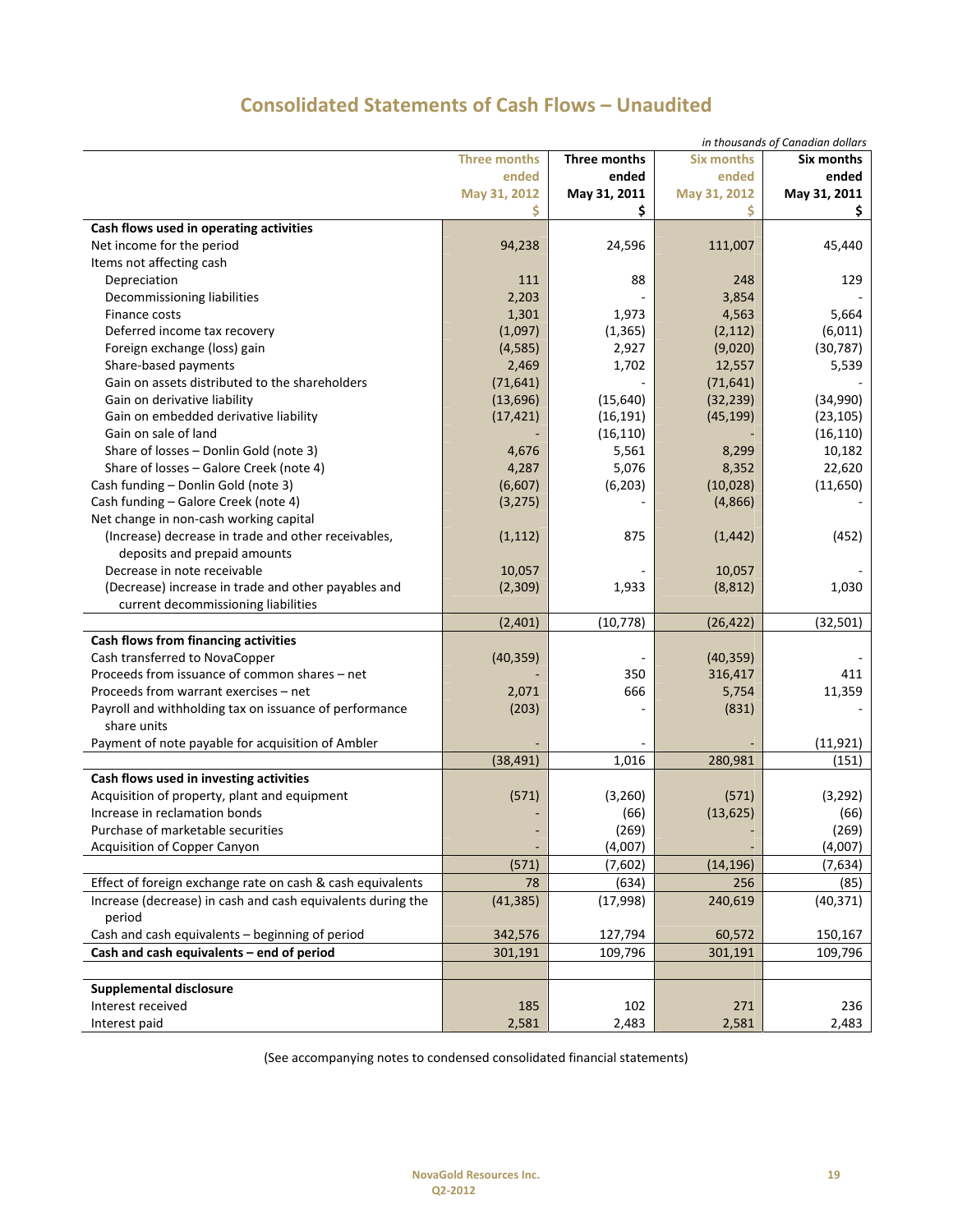## **1 Nature of operations**

NovaGold Resources Inc. ("NovaGold" or "the Company") was incorporated under the Companies Act (Nova Scotia) on December 5, 1984. NovaGold is a precious metals company engaged in the exploration and development of mineral properties primarily in North America. The Company has a portfolio of mineral properties located principally in Alaska, U.S. and British Columbia, Canada.

The Donlin Gold project in Alaska is held by a limited liability company owned equally by wholly-owned subsidiaries of NovaGold and Barrick Gold Corporation ("Barrick"). The Galore Creek project is held by a partnership ("Galore Creek Partnership" or "the Partnership") owned equally by wholly-owned subsidiaries of NovaGold and Teck Resources Limited ("Teck").

The Company has its primary listing on the Toronto Stock Exchange and a secondary listing on the NYSE-MKT (formerly NYSE-AMEX). The Company's head office is located at 2300 – 200 Granville Street, Vancouver, BC, Canada V6C 1S4.

## **2 Basis of preparation and adoption of IFRS**

The consolidated financial statements have been prepared under the historical cost convention, as modified by the revaluation of available-for-sale financial assets, and financial assets and financial liabilities (including derivative instruments) at fair value through profit or loss.

Previously, the Company prepared its consolidated annual and consolidated interim financial statements in accordance with previous Canadian generally accepted accounting principles ("Previous Canadian GAAP"). In 2010, the Handbook of the Canadian Institute of Chartered Accountants was revised to incorporate International Financial Reporting Standards ("IFRS"), and require publicly accountable enterprises to apply such standards for years beginning on or after January 1, 2011. Accordingly, the Company has prepared its consolidated interim financial statements effective as of July 9, 2012 in accordance with the current Canadian GAAP, which has adopted IFRS as if the accounting policies had always been in effect subject to certain transition elections. Note 21 discloses the impact of the transition to IFRS, including the nature and effect of significant changes in accounting policies from those disclosed in our consolidated annual financial statements for the year ended November 30, 2011.

The interim consolidated financial statements should be read in conjunction with the Company's annual consolidated financial statements and the notes thereto for the year ended November 30, 2011, prepared in accordance with previous Canadian GAAP, and the Company's interim consolidated financial statements for the quarter ended February 29, 2012, prepared in accordance with IFRS, current Canadian GAAP. The Company's IFRS accounting policies were disclosed in Note 3 of the condensed interim consolidated financial statements for the period ended February 29, 2012.

#### **Statement of compliance with International Financial Reporting Standards**

These condensed consolidated interim financial statements have been prepared in accordance with and using accounting policies in full compliance with the IFRS issued by the International Accounting Standards Board ("IASB") and IFRIC interpretations applicable to the preparation of interim financial statements, including IAS 34, Interim Financial Reporting ("IAS 34") and IFRS 1, First-Time Adoption of International Financial Reporting Standards ("IFRS 1").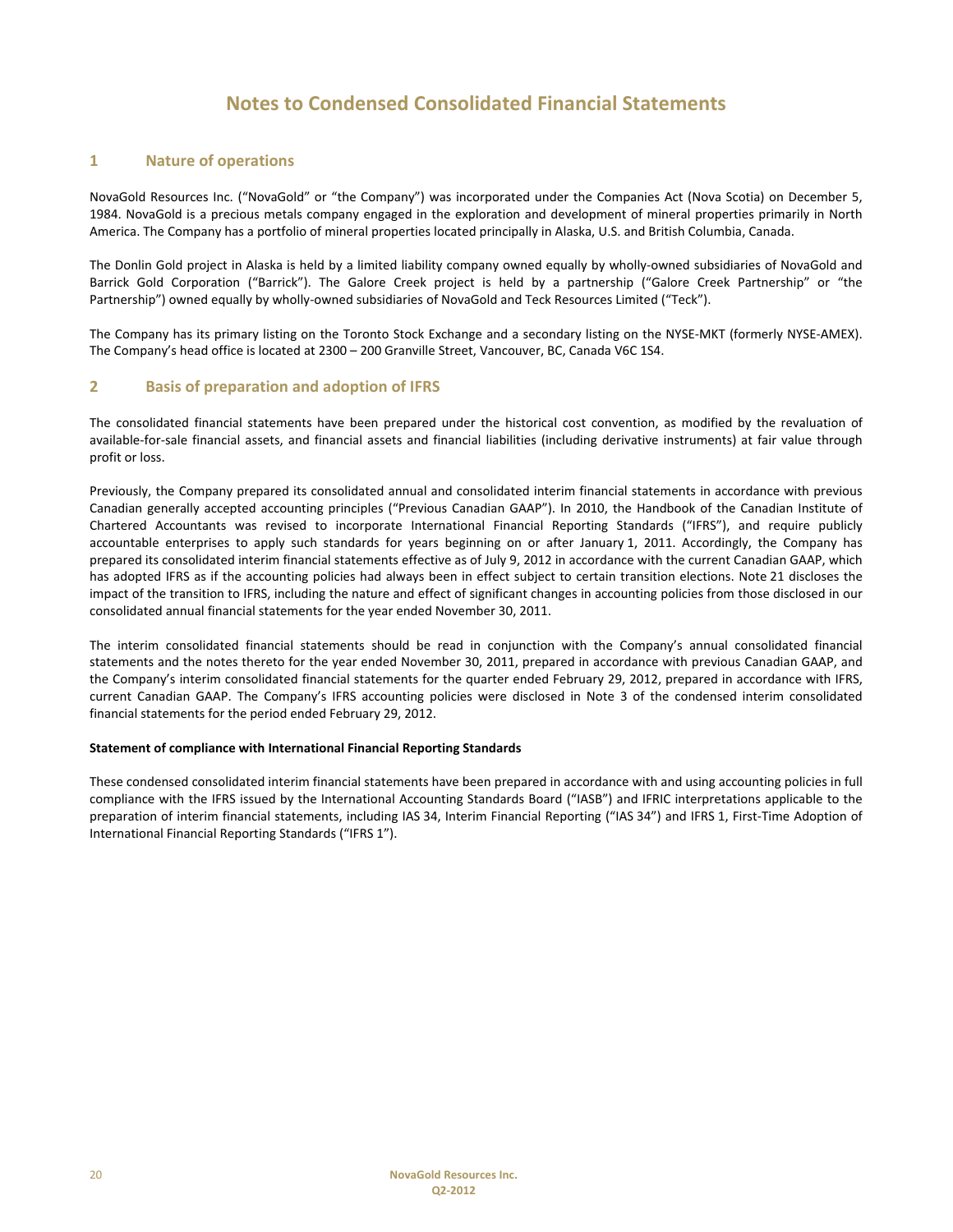## **3 Equity investment - Donlin Gold**

On December 1, 2007, together with Barrick Gold U.S. Inc., the Company formed a limited liability company ("Donlin Gold LLC") to advance the Donlin Gold project in Alaska. Donlin Gold LLC has a board of four directors, with two nominees selected by each company. All significant decisions related to Donlin Gold LLC require the approval of both companies. As part of the Donlin Gold LLC agreement, the Company agreed to reimburse Barrick over time approximately US\$64.3 million, representing 50% of Barrick's expenditures of US\$128.6 million at the Donlin Gold project from April 1, 2006 to November 30, 2007. Reimbursement has been partially made by the Company paying US\$12.7 million of Barrick's share of project costs during 2008. A promissory note for the remaining US\$51.6 million plus interest at a rate of U.S. prime plus 2% will be paid out of NovaGold's share of future mine production cash flow. The Company has recorded US\$14.8 million in accrued interest since the inception of the promissory note. As of May 31, 2012, the Company recorded \$68.5 million in promissory note with \$1.7 million in interest expense related to this promissory note for the quarter. Interest on this long-term debt is expensed. Both parties are currently sharing all project costs on a 50/50 basis.

Under IAS 31, the Company determined that Donlin Gold LLC is a jointly controlled entity and consequently accounts for its investment Donlin Gold LLC using the equity method of accounting. The equity method is a basis of accounting for investments whereby the investment is initially recorded at cost and the carrying value, adjusted thereafter to include the investor's pro rata share of postacquisition earnings of the investee, is computed by the consolidation method. Profit distributions received or receivable from an investee reduce the carrying value of the investment.

For the six months ended May 31, 2012, the Company and Barrick each contributed \$10.0 million. The investment in Donlin Gold LLC is accounted for using the equity method as follows:

|                               | in thousands of Canadian dollars |                          |  |
|-------------------------------|----------------------------------|--------------------------|--|
|                               | May 31, 2012                     | <b>November 30, 2011</b> |  |
|                               |                                  |                          |  |
| Balance – beginning of period | 2,596                            | 1,889                    |  |
| Funding                       | 10,028                           | 22,044                   |  |
| Share of losses               | (8, 299)                         | (21, 353)                |  |
| Foreign exchange              | 80                               | 16                       |  |
| Balance – end of period       | 4,405                            | 2,596                    |  |

The following amounts represent the Company's 50% share of the assets, liabilities, and results of operations of Donlin Gold LLC:

|                                           | in thousands of Canadian dollars |                          |  |
|-------------------------------------------|----------------------------------|--------------------------|--|
| May 31, 2012                              |                                  | <b>November 30, 2011</b> |  |
|                                           |                                  |                          |  |
| Cash, prepaid and other receivables       | 5,383                            | 3.544                    |  |
| Property, plant and equipment             | 104,034                          | 102,737                  |  |
| Accounts payables and accrued liabilities | (1,587)                          | (1,521)                  |  |
| Net assets                                | 107,830                          | 104,760                  |  |

*in thousands of Canadian dollars* **Six months ended May 31, 2012 \$ Six months ended May 31, 2011 \$** Depreciation  $81$   $81$ Mineral property expenditures and the set of the set of the set of the set of the set of the set of the set of the set of the set of the set of the set of the set of the set of the set of the set of the set of the set of t **Total expenses 8,299 10,183** 

The Company's share of commitments contracted by Donlin Gold LLC at May 31, 2012 is \$3.0 million.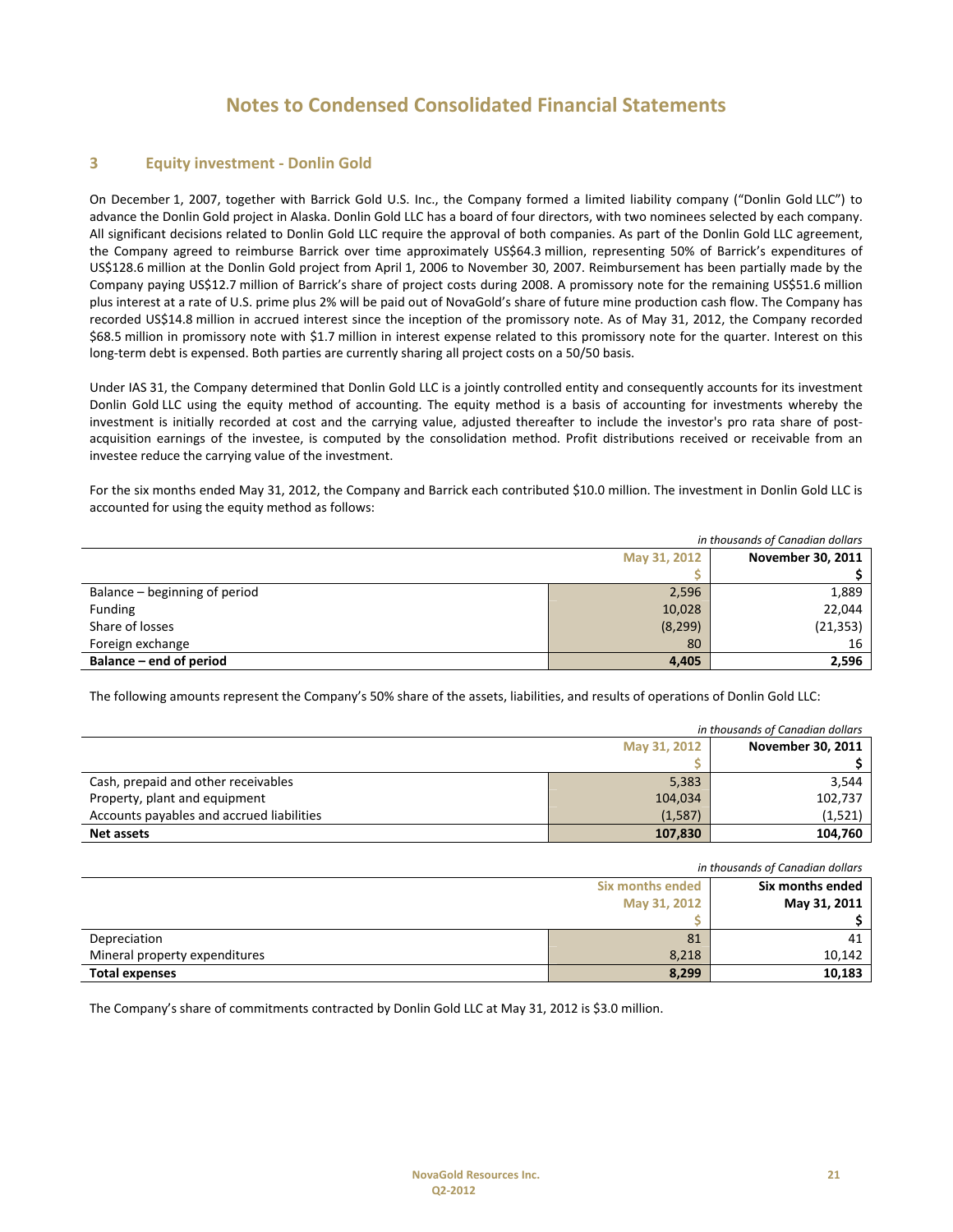## **4 Equity investment – Galore Creek**

The Galore Creek Partnership was formed in May 2007, with Teck to advance the Galore Creek project in British Columbia, Canada. Teck was able to earn a 50% interest in the Galore Creek project by making funding contribution to project development cost. The Galore Creek Partnership original funding arrangement was amended following the November 2007 decision to suspend construction activities at the project, and again in February 2009. Under the amended agreement, Teck was responsible for funding all costs for the Galore Creek project up to approximately \$373.3 million, which was completed on June 2011. In July 2011, the Company and Teck have equally funded all costs for the project.

For the six months ended May 31, 2012, the Company and Teck each contributed \$4.9 million. The Galore Creek Partnership is a jointly controlled entity under IAS 31 accounted for under the equity method of accounting as follows:

|                               | in thousands of Canadian dollars  |           |  |  |
|-------------------------------|-----------------------------------|-----------|--|--|
|                               | November 30, 2011<br>May 31, 2012 |           |  |  |
|                               |                                   |           |  |  |
| Balance – beginning of period | 386,524                           | 364,839   |  |  |
| Purchase of Copper Canyon     | -                                 | 46,013    |  |  |
| <b>Funding</b>                | 4,866                             | 14,062    |  |  |
| Share of losses               | (8, 352)                          | (38, 389) |  |  |
| Balance – end of period       | 383,038                           | 386,525   |  |  |

The following amounts represent the Company's 50% share of the assets, liabilities, and results of operations of the Galore Creek Partnership:

| in thousands of Canadian dollars                                        |              |                          |  |
|-------------------------------------------------------------------------|--------------|--------------------------|--|
|                                                                         | May 31, 2012 | <b>November 30, 2011</b> |  |
|                                                                         |              |                          |  |
| Cash, prepaid and other receivables                                     | 1,995        | 3,831                    |  |
| Property, plant and equipment, mineral properties, and reclamation bond | 334,154      | 303,043                  |  |
| Accounts payables and accrued liabilities                               | (1,639)      | (2,671)                  |  |
| Reclamation obligation LT and payable to related party                  | (8,897)      | (9,079)                  |  |
| <b>Net assets</b>                                                       | 325,613      | 295.124                  |  |

| in thousands of Canadian dollars        |                         |        |  |  |
|-----------------------------------------|-------------------------|--------|--|--|
|                                         | <b>Six months ended</b> |        |  |  |
|                                         | May 31, 2012            |        |  |  |
|                                         |                         |        |  |  |
| Amortization                            | 3,240                   | 3,240  |  |  |
| Care & maintenance expenses             | 1,934                   | 3,260  |  |  |
| Mineral property expenditures           | 3,178                   | 2,341  |  |  |
| Impairment of power transmission rights |                         | 13,779 |  |  |
| <b>Total expenses</b>                   | 8,352                   | 22,620 |  |  |

The Company's share of commitments contracted by the Galore Creek Partnership's operating entity, the Galore Creek Mining Corporation, at May 31, 2012 is \$0.1 million.

## **5 Assets held for distribution to the shareholders**

On April 30, 2012, the Company completed a plan of arrangement under the Nova Scotia Companies Act pursuant to which it spun-out NovaCopper Inc. ("NovaCopper"), a wholly-owned subsidiary of the Company which held the Ambler assets, to the Company's shareholders (the "Arrangement"). Under the Arrangement, each shareholder of the Company received one share of NovaCopper for every six shares held of the Company.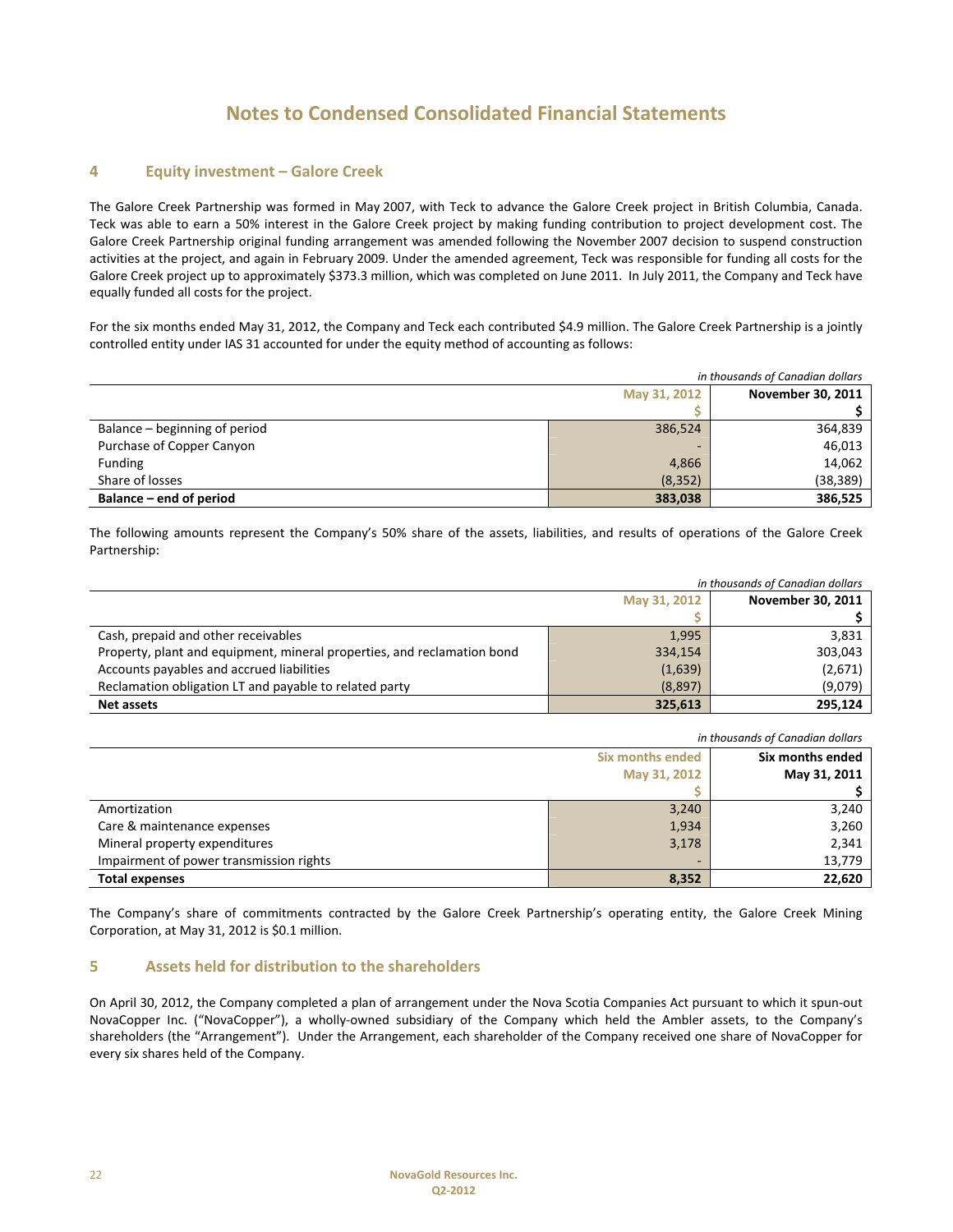The Arrangement was approved by the Company's Board of Directors and the favourable vote of NovaGold's securityholders at a special meeting of securityholders held on March 28, 2012.

Upon completion of the Arrangement under IFRS, the Company recorded a non-taxable gain of \$71.6 million on the spin out of NovaCopper, as the Company was required to recognize the fair value of the Ambler project's net assets.

The fair value of the Ambler's net assets transferred under the Arrangement pursuant to IFRS is summarized in the table below:

|                                                          | in thousands of Canadian dollars |
|----------------------------------------------------------|----------------------------------|
|                                                          | <b>April 30, 2012</b>            |
|                                                          |                                  |
| Cash                                                     | 40,279                           |
| Deposits and prepaids                                    | 845                              |
| Due from related party                                   | 715                              |
| Long term assets:                                        |                                  |
| Plant and equipment                                      | 1,459                            |
| Mineral properties                                       | 103,030                          |
| Accounts payables and accrued liabilities                | (1, 470)                         |
| Fair value of the net assets distributed to shareholders | 144,858                          |

## **6 Assets held for sale and liabilities directly associated with assets classified as held for sale**

On May 30, 2012, the Company signed a Purchase and Sale Agreement (the "Agreement") to transfer the Rock Creek property in Nome, Alaska to Bering Straits Native Corporation ("BSNC"). Under the Agreement, the Company will transfer all Rock Creek assets, a minimum of US\$14.0 million in reclamation bond for the remainder of the decommissioning obligation, and a one-time payment of US\$250,000. As consideration, BSNC will provide a net profits interest which entitles the Company to receive 5% of all future net profits generated from ore extracted from the property. Prior to the transfer of the assets, the Company is required to complete phase one of the reclamation activities and satisfy a number of other conditions. After the transfer, BSNC will assume full responsibility and liability for the remainder of the reclamation plan and any future reclamation activities requested by regulatory authorities. .

As a result of the Agreement, the Company has accounted for the Rock Creek project's reclamation bond as an asset held for sale and the decommissioning liabilities (note 15), as liabilities directly related to assets classified as held for sale at May 31, 2012.

## **7 Cash and cash equivalents**

|                           | in thousands of Canadian dollars |                   |  |  |
|---------------------------|----------------------------------|-------------------|--|--|
|                           | May 31, 2012                     | November 30, 2011 |  |  |
|                           |                                  |                   |  |  |
| Cash at bank              | 301.191                          | 60.572            |  |  |
| Cash and cash equivalents | 301,191                          | 60,572            |  |  |

The Company's cash is held with a large Canadian bank with an S&P rating of AA-. As of May 31, 2012, the Company had US\$288.0 million in cash. Assuming that all variables remain constant, a 4% depreciation or appreciation of the Canadian dollar against the U.S. dollar would result in an increase/decrease of US\$11.5 million in the Company's net profit or loss.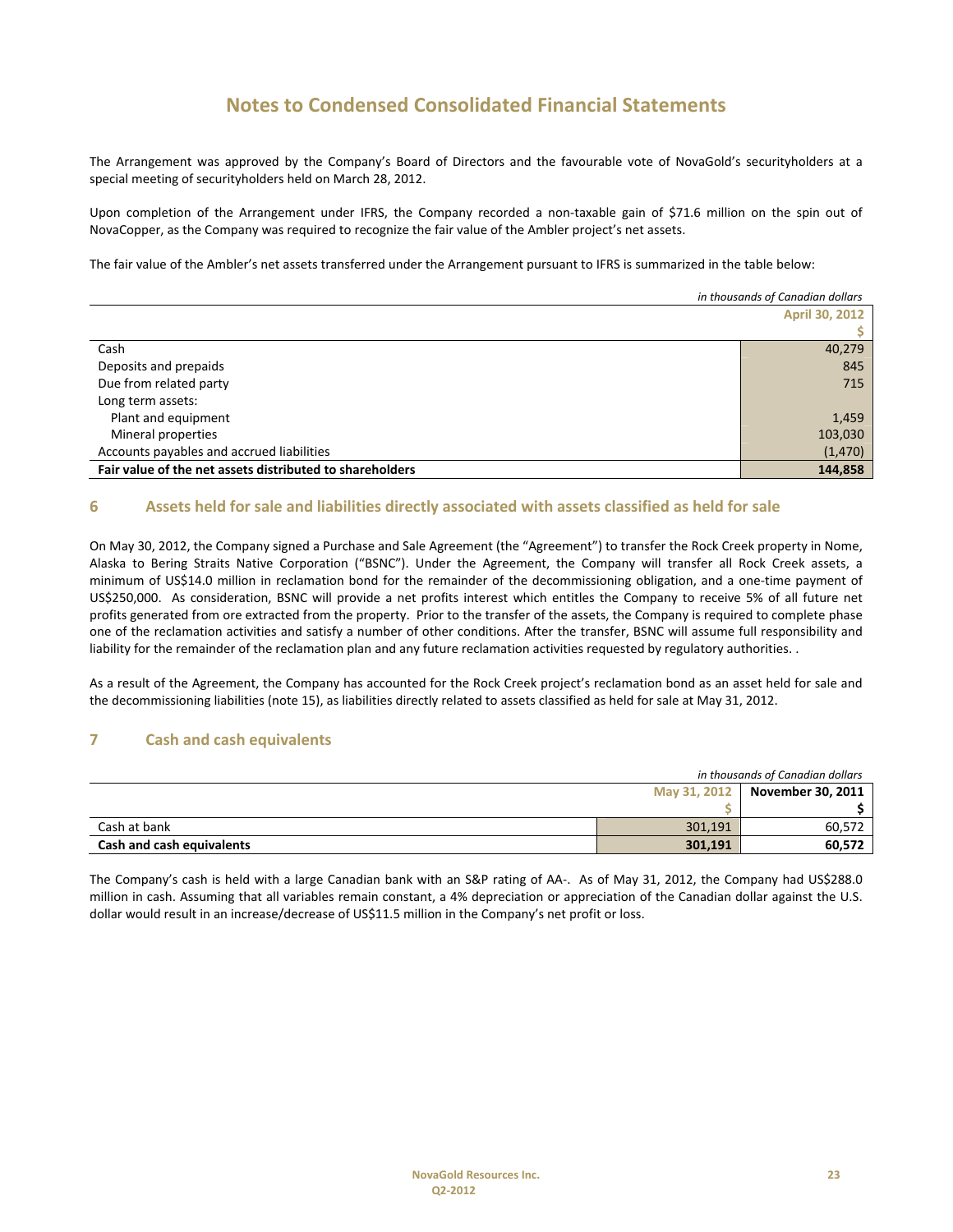## **8 Trade and other receivables**

| in thousands of Canadian dollars                          |              |                          |  |  |  |
|-----------------------------------------------------------|--------------|--------------------------|--|--|--|
|                                                           | May 31, 2012 | <b>November 30, 2011</b> |  |  |  |
|                                                           |              |                          |  |  |  |
| Trade receivables                                         | 954          | 637                      |  |  |  |
| Note receivable                                           |              | 13,319                   |  |  |  |
| Receivables from related parties                          | 4,203        | 4,154                    |  |  |  |
|                                                           | 5,157        | 18,110                   |  |  |  |
| Current portion                                           | 1,020        | 13,973                   |  |  |  |
| Non-current portion: receivables                          | 17           | 17                       |  |  |  |
| Non-current portion: receivables from related parties (a) | 4,120        | 4,120                    |  |  |  |
|                                                           | 5,157        | 18,110                   |  |  |  |

(a) Funding used to secure reclamation bond held by the Galore Creek project.

## **9 Inventories**

| in thousands of Canadian dollars |                   |     |  |  |  |
|----------------------------------|-------------------|-----|--|--|--|
|                                  | November 30, 2011 |     |  |  |  |
|                                  |                   |     |  |  |  |
| Supplies (a)                     | -                 |     |  |  |  |
| Gold                             | 481               | 481 |  |  |  |
| Foreign exchange                 | 16                | 10  |  |  |  |
| <b>Total inventories</b>         | 497               | 491 |  |  |  |

(a) During the year ended November 30, 2011, management reviewed the valuation of its supplies inventory and recorded a net write down of \$6.9 million to reflect the decrease from cost to net realizable value. This write down is due to the decision to initiate closure of the Rock Creek project during the year ended November 30, 2011.

# **10 Property, plant and equipment**

| in thousands of Canadian dollars  |         |           |                         |              |         |          |
|-----------------------------------|---------|-----------|-------------------------|--------------|---------|----------|
|                                   |         |           | <b>Office furniture</b> | Leasehold    |         |          |
|                                   | Land    | Equipment | and equipment           | improvements | Vehicle | Total    |
| Costs:                            |         |           |                         |              |         |          |
| Balance as at December 1, 2010    | 1,265   |           | 1,520                   | 575          | 79      | 3,439    |
| <b>Additions</b>                  |         | 1,424     | 161                     | 53           |         | 1,638    |
| <b>Disposals</b>                  | (1,078) |           |                         |              | (79)    | (1, 157) |
| Cumulative translation adjustment | (59)    | 47        | -                       |              |         | (12)     |
| Balance as at November 30, 2011   | 128     | 1,471     | 1,681                   | 628          |         | 3,908    |
| <b>Additions</b>                  |         | 469       |                         |              | 88      | 564      |
| Disposal of assets distributed to |         |           |                         |              |         |          |
| shareholders                      |         | (1,899)   | (88)                    |              | (88)    | (2,075)  |
| Cumulative translation adjustment |         | (41)      | 90                      |              |         | 50       |
| Balance as at May 31, 2012        | 129     |           | 1,690                   | 628          |         | 2,447    |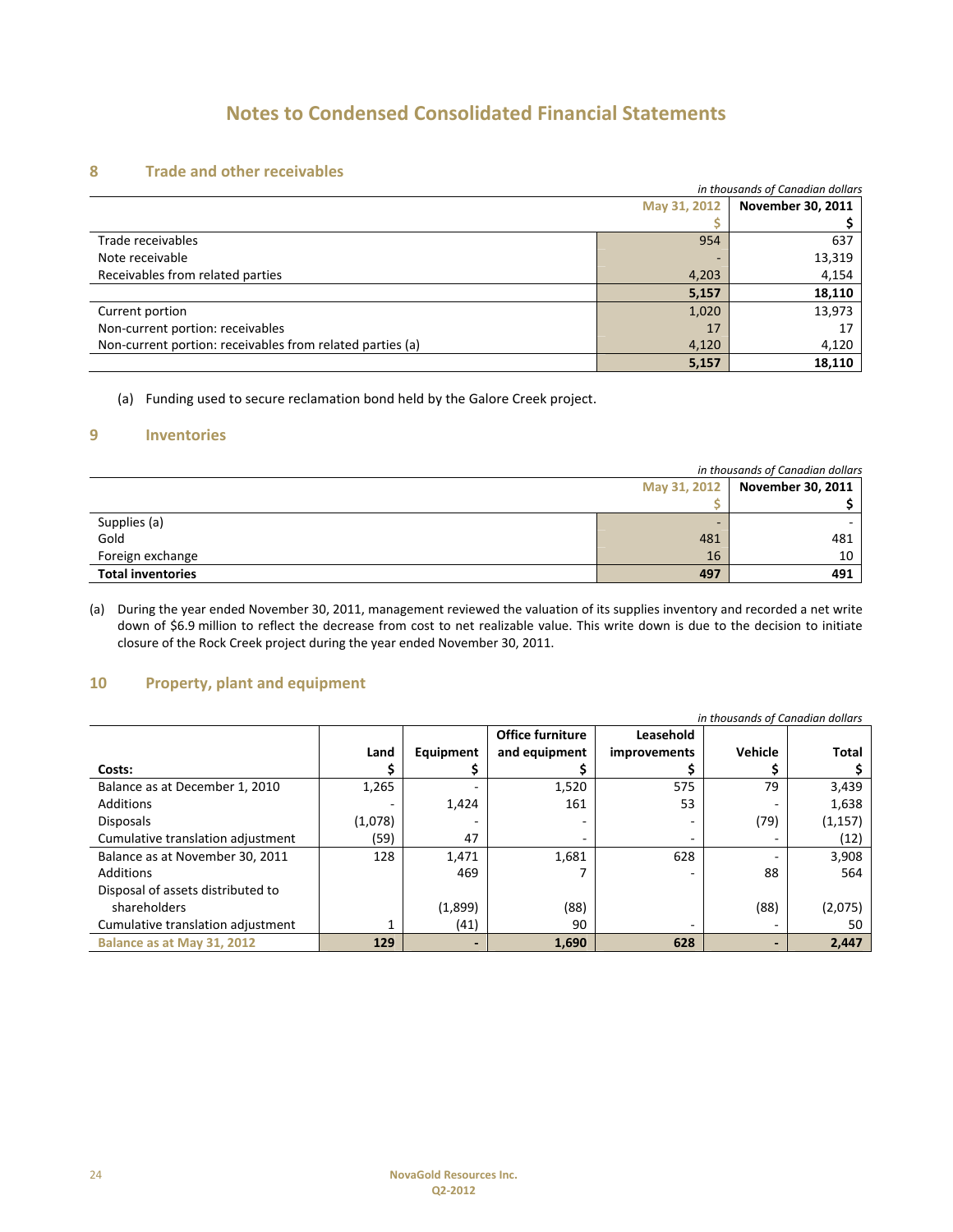|                                   |       |           | <b>Office furniture</b> | Leasehold    |         |              |
|-----------------------------------|-------|-----------|-------------------------|--------------|---------|--------------|
|                                   | Land  | Equipment | and equipment           | improvements | Vehicle | <b>Total</b> |
| Depreciation:                     |       |           |                         |              |         |              |
| Balance as at December 1, 2010    |       |           | (1, 449)                | (327)        | (56)    | (1,832)      |
| Current period depreciation       |       | (341)     | (105)                   | (65)         |         | (511)        |
| <b>Disposals</b>                  |       |           |                         |              | 56      | 56           |
| Cumulative translation adjustment |       | (11)      |                         |              |         | (11)         |
| Balance as at November 30, 2011   |       | (352)     | (1, 554)                | (392)        |         | (2, 298)     |
| Current period depreciation       |       | (128)     | (88)                    | (32)         |         | (248)        |
| Disposal of assets transferred on |       |           |                         |              |         |              |
| Plan of Arrangement               |       | 478       | 26                      |              |         | 504          |
| Cumulative translation adjustment |       |           |                         |              |         |              |
| Balance as at May 31, 2012        |       |           | (1,616)                 | (424)        |         | (2,040)      |
|                                   |       |           |                         |              |         |              |
| Net book value:                   |       |           |                         |              |         |              |
| As at December 1, 2010            | 1,265 |           | 71                      | 248          | 23      | 1,607        |
| As at November 30, 2011           | 128   | 1,119     | 127                     | 236          |         | 1,610        |
| As at May 31, 2012                | 129   |           | 74                      | 204          |         | 407          |

## **11 Mineral properties**

*in thousands of Canadian dollars* 

|                                                          | Alaska, USA            | Argentina              |          |
|----------------------------------------------------------|------------------------|------------------------|----------|
|                                                          |                        | <b>Exploration and</b> |          |
|                                                          | <b>Exploration and</b> | evaluation - San       |          |
|                                                          | evaluation - Ambler    | Roque                  | Total    |
|                                                          |                        |                        |          |
| Balance as at December 1, 2010                           | 27,252                 | 114                    | 27,366   |
| Additions                                                | 4,076                  | 396                    | 4,472    |
| Cumulative translation adjustment                        | (294)                  |                        | (294)    |
| Reclassification to asset held for distribution (note 5) | (31,034)               |                        | (31,034) |
| Balance as at November 30, 2011                          |                        | 510                    | 510      |
| Balance as at May 31, 2012                               |                        | 510                    | 510      |

## **12 Investments**

| in thousands of Canadian dollars |              |                   |
|----------------------------------|--------------|-------------------|
|                                  | May 31, 2012 | November 30, 2011 |
|                                  |              |                   |
| Available-for-sale investments   | 3,192        | 4.525             |
| <b>Total investments</b>         | 3,192        | 4,525             |

Investments classified as available-for-sale are recorded at fair value based on quoted market prices, with unrealized gains or losses excluded from earnings and reported as other comprehensive income or loss. The total cost as at May 31, 2012 was \$4.6 million (2011: \$4.6 million) and total unrealized holding loss for the six months ended May 31, 2012 was \$1.3 million (2011: gain of \$0.1 million). The balance includes 3,125,000 shares in TintinaGold Resources Inc. (cost: \$1.4 million; fair value at May 31, 2012: \$1.0 million) and 3,125,000 shares in AsiaBaseMetals Inc. (cost: \$0.2 million; fair value at May 31, 2012: \$0.5 million), both companies have a director in common with NovaGold.

# **13 Convertible notes**

On March 26, 2008, the Company issued US\$95.0 million (\$96.7 million) in 5.5% unsecured senior convertible notes ("Notes") maturing on May 1, 2015, and incurred a 3.0% underwriter's fee and other expenses aggregating US\$2.9 million (\$3.5 million), for net proceeds of US\$ 92.2 million (\$93.2 million). Interest is payable semi-annually in arrears on May 1 and November 1 of each year, beginning November 1, 2008. The Notes are convertible into the Company's common shares at a fixed conversion rate. The conversion rate and accordingly the number of shares issuable were adjusted as a result of the NovaCopper spin out which reduced the conversion rate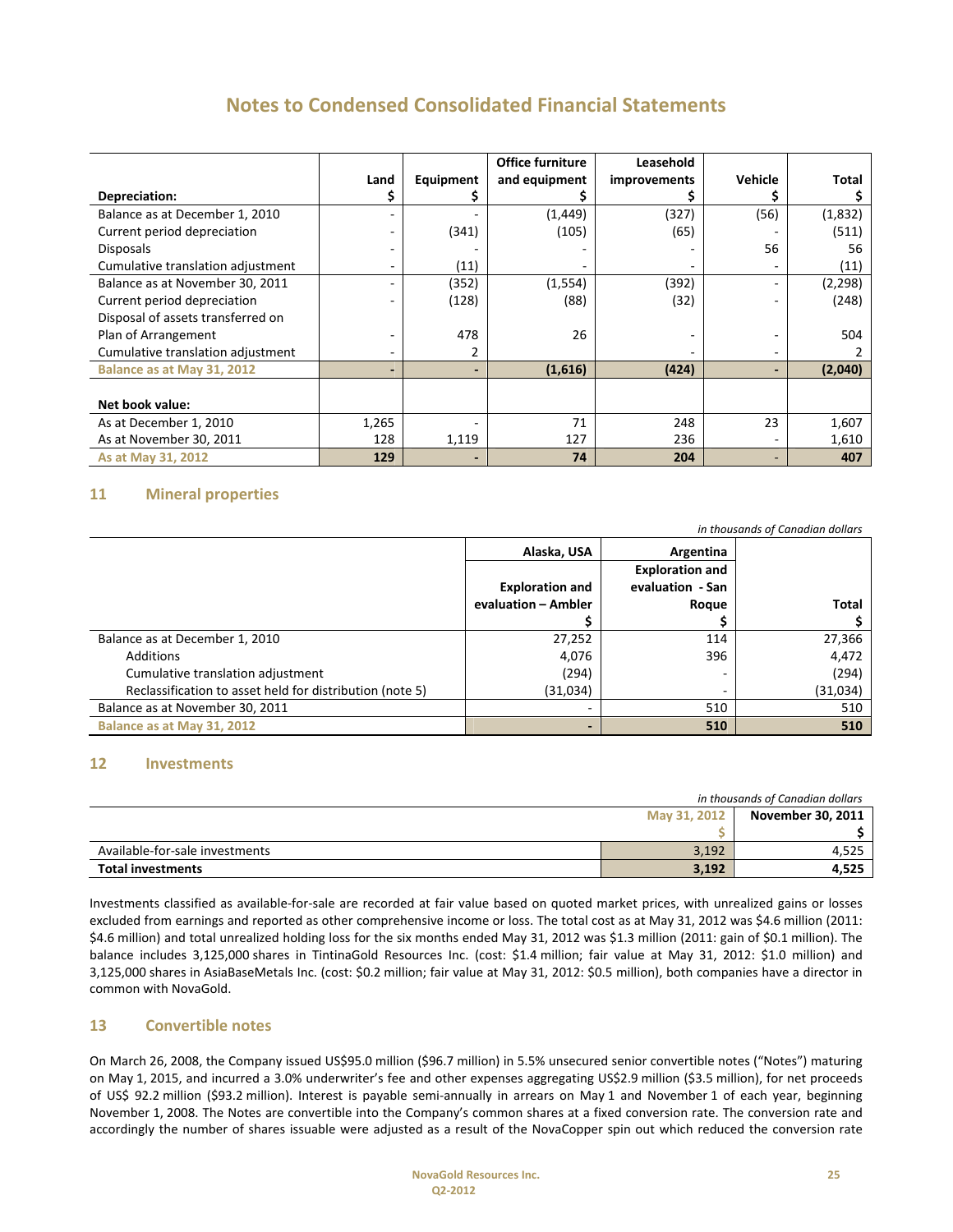from US\$10.61 to US\$9.656 per common share. A total of 9,838,442 common shares are issuable upon conversion and additional shares may become issuable following the occurrence of certain corporate acts or events. On conversion, at the Company's election, holders of the Notes will receive cash, if applicable, or a combination of cash and shares. Holders of the Notes have the right to require the Company to repurchase all or part of their Notes on May 1, 2013, or upon certain fundamental corporate changes, at a price equal to 100% of the principal amount of such Notes plus any accrued and unpaid interest.

As the Notes are denominated in U.S. dollars, a currency different from the functional currency of the Company, an embedded derivative is recognized as a liability. The embedded derivative is recorded at fair value and re-measured each period with the movement being charged to net income. The Notes are classified as a liability, less the portion relating to the embedded derivative feature (\$49.5 million). As a result, the recorded liability to repay the Notes is lower than its face value. Using the effective interest rate method and the 17.78% rate implicit in the calculation, the difference of \$43.7 million, characterized as the note discount, is being charged to interest expense and accreted to the liability over the term of the Notes.

The fair value of the embedded derivative has been estimated using the Black-Scholes pricing model as it is considered as a Level 3 financial instrument in the fair value hierarchy with significant unobservable inputs. Assumptions used in the pricing model for each period are provided below.

|                                 | May 31, 2012 | November 30, 2011 |
|---------------------------------|--------------|-------------------|
|                                 |              |                   |
| Average risk-free interest rate | 1.11%        | 1.10%             |
| Expected life                   | 2.92         | 3.42              |
| <b>Expected volatility</b>      | 60.06%       | 78.43%            |
| <b>Expected dividends</b>       | <b>Nil</b>   | Nil               |

| in thousands of Canadian dollars                  |              |                          |
|---------------------------------------------------|--------------|--------------------------|
|                                                   | May 31, 2012 | <b>November 30, 2011</b> |
|                                                   |              |                          |
| Beginning balance                                 | 66,880       | 61,313                   |
| Accretion expense of debt discount for the period | 3,307        | 5,745                    |
| Foreign exchange revaluation                      | 934          | (178)                    |
| <b>Convertible notes</b>                          | 71,121       | 66,880                   |
|                                                   |              |                          |
| Beginning balance                                 | 58,660       | 90,465                   |
| Gain on embedded derivative liability             | (45, 199)    | (29, 761)                |
| Foreign exchange revaluation                      | (464)        | (2,044)                  |
| Embedded derivative liability - convertible notes | 12,997       | 58,660                   |

## **14 Derivative liability – warrants**

The Company's functional currency is the Canadian dollar and it has issued and outstanding warrants that have an exercise price denominated in U.S. dollars. The Company has determined that such warrants with an exercise price that is different from the entity's functional currency are classified as a derivative liability based on the evaluation of the warrant's settlement provisions, and carried at their fair value. Any changes in the fair value from period to period are recorded as a gain or loss in net income.

In January 2011, an agreement was entered into between the Company and the holder of 37.1 million warrants to amend the currency that the exercise price is denominated in from U.S. dollars to Canadian dollars. The exercise price was amended from US\$1.50 to \$1.479 at the prevailing spot rate on the date of the agreement. The expiry date remains unchanged at January 2013. The terms of the remaining 5.1 million warrants were unchanged. The conversion of the currency denomination on these warrants permanently crystallized the fair value of these warrants, for purposes of determining future transfers to share capital upon exercise of these warrants.

The fair value of the derivative for the warrants has been estimated using the Black-Scholes pricing model as it is considered as a Level 3 financial instrument in the fair value hierarchy with significant unobservable inputs. Assumptions used in the pricing model for each period are provided below.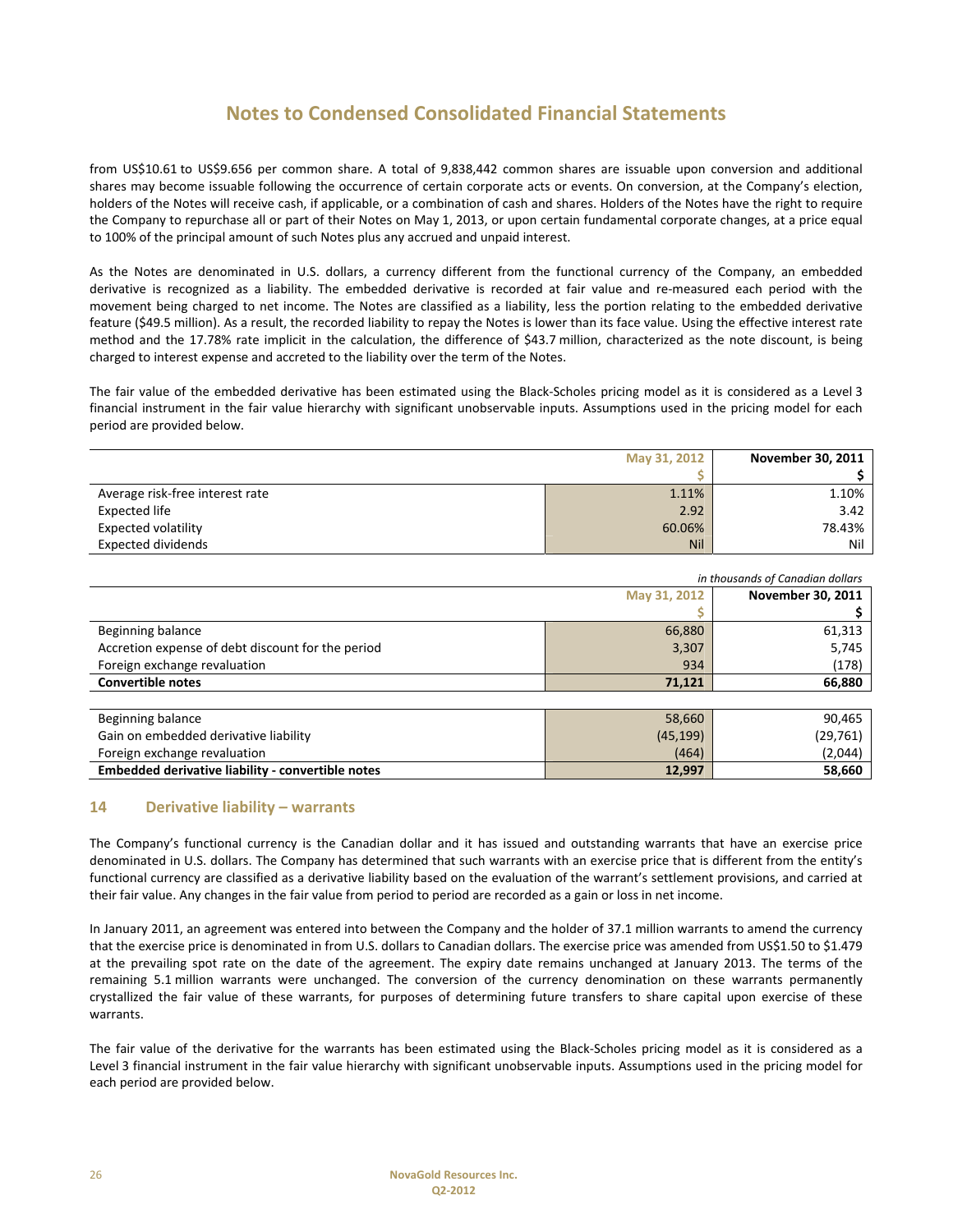|                                 | May 31, 2012 | November 30, 2011 |
|---------------------------------|--------------|-------------------|
|                                 |              |                   |
| Average risk-free interest rate | 1.06%        | 1.01%             |
| Expected life                   | $0.64$ years | 1.15 years        |
| <b>Expected volatility</b>      | 71.02%       | 59.38%            |
| <b>Expected dividends</b>       | <b>Nil</b>   | Nil               |

| in thousands of Canadian dollars             |              |                          |
|----------------------------------------------|--------------|--------------------------|
|                                              | May 31, 2012 | <b>November 30, 2011</b> |
|                                              |              |                          |
| Derivative balance – beginning of the period | 54,818       | 658,841                  |
| Gain on derivative liability for the period  | (32, 239)    | (28, 529)                |
| Foreign exchange revaluation                 | (186)        | (485, 983)               |
| Conversion of warrants to equity             | -            | (89, 511)                |
| Derivative balance – end of the period       | 22,393       | 54.818                   |

## **15 Decommissioning liabilities**

| in thousands of Canadian dollars                       |              |                          |
|--------------------------------------------------------|--------------|--------------------------|
|                                                        | May 31, 2012 | <b>November 30, 2011</b> |
|                                                        |              |                          |
| Beginning balance                                      | 29,176       | 9,192                    |
| Increases to existing provisions                       | 3,854        | 20,268                   |
| Expended during the period                             | (5, 810)     | (865)                    |
| Exchange differences                                   | 306          | 581                      |
| Reclassification to liabilities held for sale (note 6) | (26, 206)    |                          |
| Total                                                  | 1,320        | 29,176                   |

Analysis of total provisions:

| in thousands of Canadian dollars |       |                          |
|----------------------------------|-------|--------------------------|
| May 31, 2012                     |       | <b>November 30, 2011</b> |
|                                  |       |                          |
| Non-current                      | 1,085 | 2,602                    |
| Current                          | 235   | 26,574                   |
| <b>Total</b>                     | 1,320 | 29,176                   |

The Company's decommissioning liabilities consist of reclamation costs for Nome properties. The Nome properties were impaired in previous years, thus all additional estimates to the decommissioning liabilities are expensed directly to net income. The reclamation activities include land rehabilitation and other costs.

## **16 Share capital**

Authorized

1,000,000,000 common shares, no par value 10,000,000 preferred shares issuable in one or more series

(a) Share capital

In January 2012, the Company issued 313,675 shares to the outgoing and incoming CEOs as part of their employment agreements.

On February 7, 2012, the Company completed an equity financing and issued 35,000,000 common shares at US\$9.50 per common share for gross proceeds of US\$332.5 million. The net proceeds to the Company, after deducting underwriters' fees and issuance expenses of \$14.6 million, were \$316.4 million.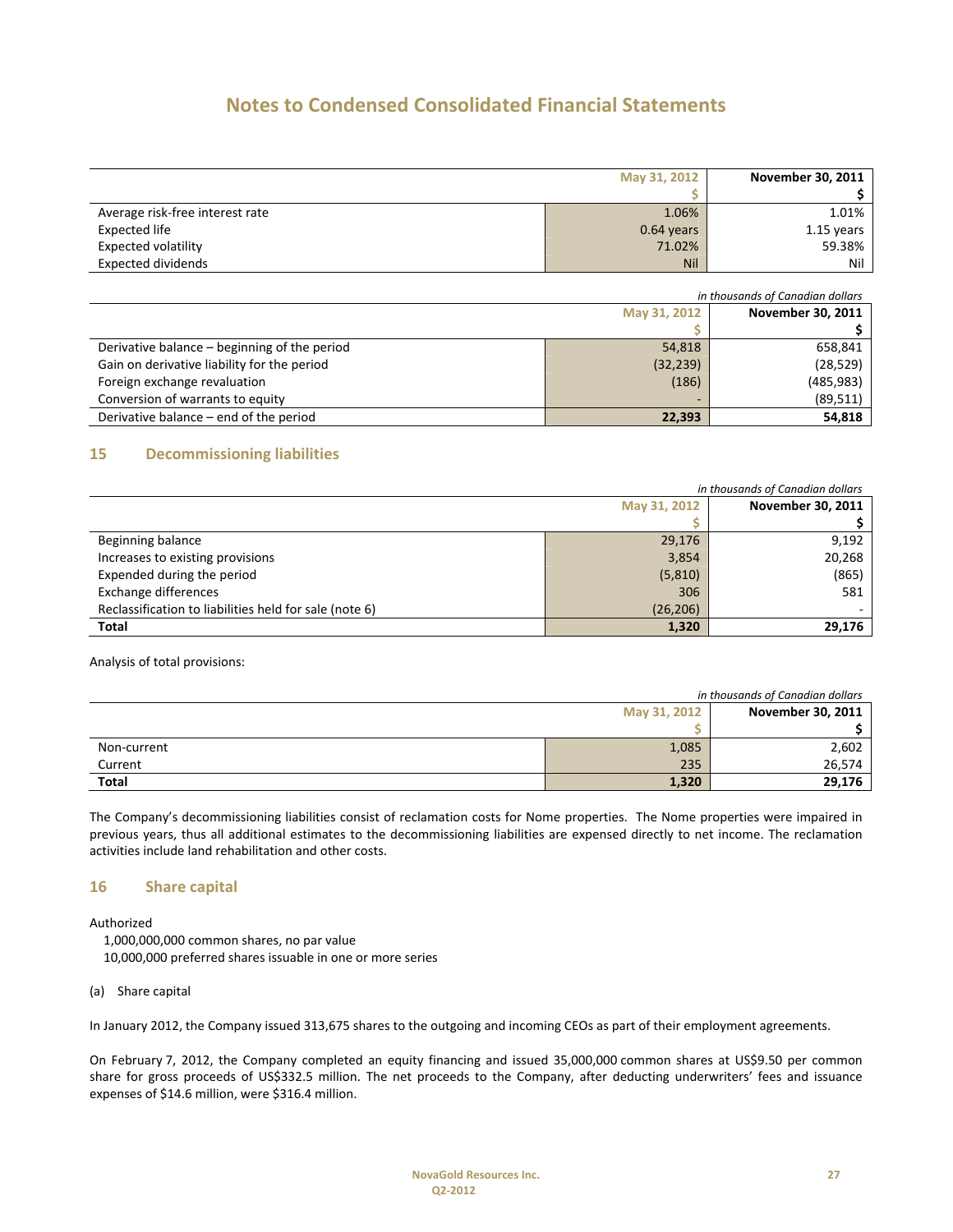#### (b) Stock options

The Company has a stock option plan providing for the issuance of options at a rolling maximum number that shall not be greater than 10% of the issued and outstanding common shares of the Company at any given time. The Company may grant options to its directors, officers, employees and service providers. The exercise price of each option cannot be lower than the market price of the shares at the date of the option grant. The number of shares optioned to any single optionee may not exceed 5% of the issued and outstanding shares at the date of grant. The options are exercisable for a maximum of five years from the date of grant, and may be subject to vesting provisions. The Company recognizes compensation cost over the tranche's vesting period over the respective vesting period for the stock options.

During the three months ended February 29, 2012, the Company granted 2,557,150 (2011: 1,064,700) stock options at a weighted average fair value of \$11.11 (2011: \$14.53) and recognized a share-based payments charge of \$8.4 million (2011: \$3.1 million) for options granted to directors, employees and consultants net of forfeitures in accordance with IFRS 2.

During the three months ended May 31, 2012, the Company granted 300,000 (2011: 170,000) stock options at a weighted average fair value of \$7.34 (2011: \$12.83) and recognized a share-based payments charge of \$2.5 million (2011: \$1.7 million) for options granted to directors, employees and consultants net of forfeitures in accordance with IFRS 2.

For the three months ended May 31, 2012, 281,667 options were exercised at a weighted average exercise price of \$3.88, the weighted average closing price based for the corresponding exercises was \$6.39. As of May 31, 2012, there were 1,888,494 non-vested options outstanding with a weighted average exercise price of \$9.41; the non-vested stock option and PSU expense not yet recognized was \$6.1 million (2011: \$7.7 million); and this expense is expected to be recognized over the next two years.

The fair value of the stock options recognized in the period has been estimated using an option pricing model. Assumptions used in the pricing model for the period are as provided below.

| in thousands of Canadian dollars |                   |                     |
|----------------------------------|-------------------|---------------------|
| Three months                     |                   | Three months        |
|                                  | ended             | ended               |
|                                  | May 31, 2012      | May 31, 2011        |
| Weighted average share price     | \$7.34            | \$12.83             |
| Average risk-free interest rate  | $1.32\% - 1.53\%$ | $1.91\% - 2.11\%$   |
| Weighted average exercise price  | \$7.34            | \$12.83             |
| Expected life                    | 3.0 years         | 3.5 years           |
| <b>Expected volatility</b>       | 57.03% - 58.45%   | $80.62\% - 81.10\%$ |
| <b>Expected dividends</b>        | <b>Nil</b>        | Nil                 |

The Black-Scholes and other option pricing models require the input of highly subjective assumptions. The expected life of the options considered such factors as the average length of time similar option grants in the past have remained outstanding prior to exercise and the vesting period of the grants. Volatility was estimated based upon historical price observations over the expected term.

#### (c) Warrants

During the three months ended February 29, 2012, 2,491,600 share purchase warrants were exercised for total proceeds of \$3.7 million. In the three months ended May 31, 2012, 1,400,000 share purchase warrants were exercised for total proceeds of \$2.1 million.

A summary of the Company's share purchase warrants outstanding at May 31, 2012 is presented below:

|               |                             |                         | <b>Weighted average</b> |
|---------------|-----------------------------|-------------------------|-------------------------|
|               | <b>Warrants outstanding</b> | <b>Weighted average</b> | remaining               |
|               | and exercisable             | exercise price          | contractual life        |
| <b>Prices</b> | (thousands)                 |                         | (years)                 |
| US\$ 1.50     | 5,192                       | 1.55                    | 0.64                    |
| \$1.48        | 31,337                      | 1.48                    | 0.64                    |
|               | 36,529                      | 1.49                    | 0.64                    |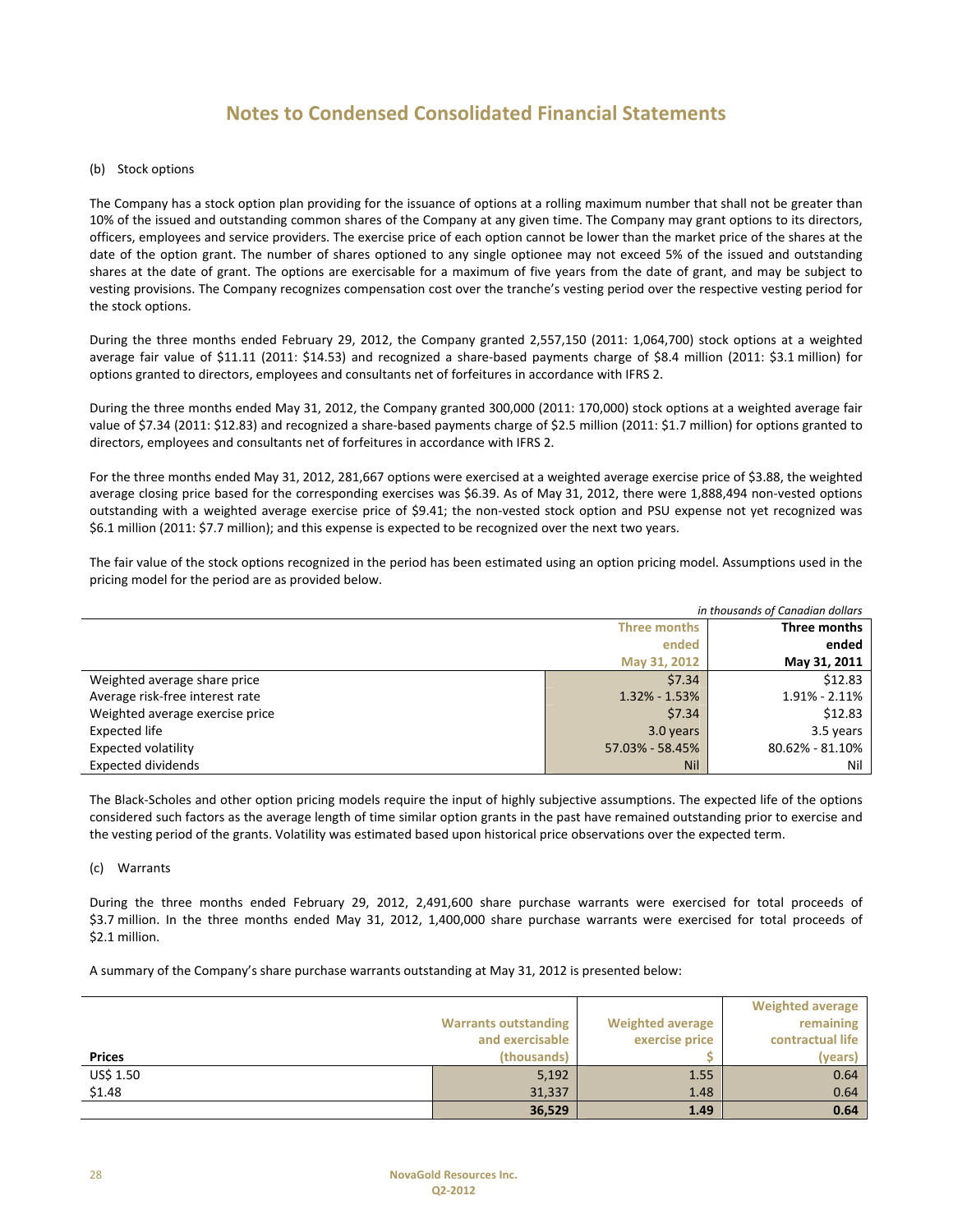(d) Performance share units

The Company has a Performance Share Unit ("PSU") plan that provides for the issuance of PSUs in amounts as approved by the Company's Compensation Committee. Each PSU entitles the participant to receive that number of common shares of the Company at the end of a specified period set by the Compensation Committee to be determined by the achievement of certain performance and vesting criteria. The performance criteria are based on the Company's performance relative to a representative group of other mining companies and the TSX index. The actual performance against each of these criteria generates a multiplier that varies from 0% to 150%. Thus, the shares that may be issued vary between 0% and 150% of the number of PSUs granted, and is reduced by the amounts for recipients no longer at the Company on vesting date.

For the three months ended May 31, 2012, the Company recognized a share-based payment charge against income of \$0.5 million (2011: \$0.5 million) for PSUs granted to employees.

#### (e) Deferred share units

The Company has a deferred share unit ("DSU") plan that provides for the issuance of DSUs in amounts ranging from 50% to 100% of directors' annual retainers at the election of the directors. Each DSU entitles the directors to receive one common share of the Company when they retire from their position.

For the three months ended May 31, 2012, the Company had 4,261 DSUs converted into shares for one of its departing directors. The Company also recognized a share-based payment charge against income of \$0.04 million (2011: \$0.03 million) for the DSUs granted to directors during the period.

## **17 Related party transactions**

#### *Services rendered*

During the six months ended May 31, 2012, the Company provided exploration and management services to the following companies: \$3,000 (2011: \$10,000) to Alexco, a related party having two common directors; \$4,000 (2011: \$6,000) to TintinaGold, a related party having one director in common; US\$102,000 (2011: US\$400,000) to Donlin Gold LLC; \$251,000 (2011: Nil) to NovaCopper, a related party having common directors; and office rental and services totaling \$474,000 (2011: \$384,000) to GCMC. At May 31, 2012, the Company had \$4.2 million in receivables from related parties of which \$4.1 million are non-current receivables from GCMC (note 8).

#### *Key management compensation*

Key management includes the executive officers of the Company which includes the Chief Executive Officer, the Chief Financial Officer and the Chief Operating Officer. The compensation paid or payable to key management for employee services is shown below:

|                                                 |                   | in thousands of Canadian dollars |
|-------------------------------------------------|-------------------|----------------------------------|
|                                                 | <b>Six months</b> | Six months                       |
|                                                 | ended             | ended                            |
|                                                 | May 31, 2012      | May 31, 2011                     |
|                                                 |                   |                                  |
| Salaries and other short term employee benefits | 1,752             | 1,555                            |
| Share-based payment                             | 4,401             | 2,565                            |
| <b>Total</b>                                    | 6,153             | 4,120                            |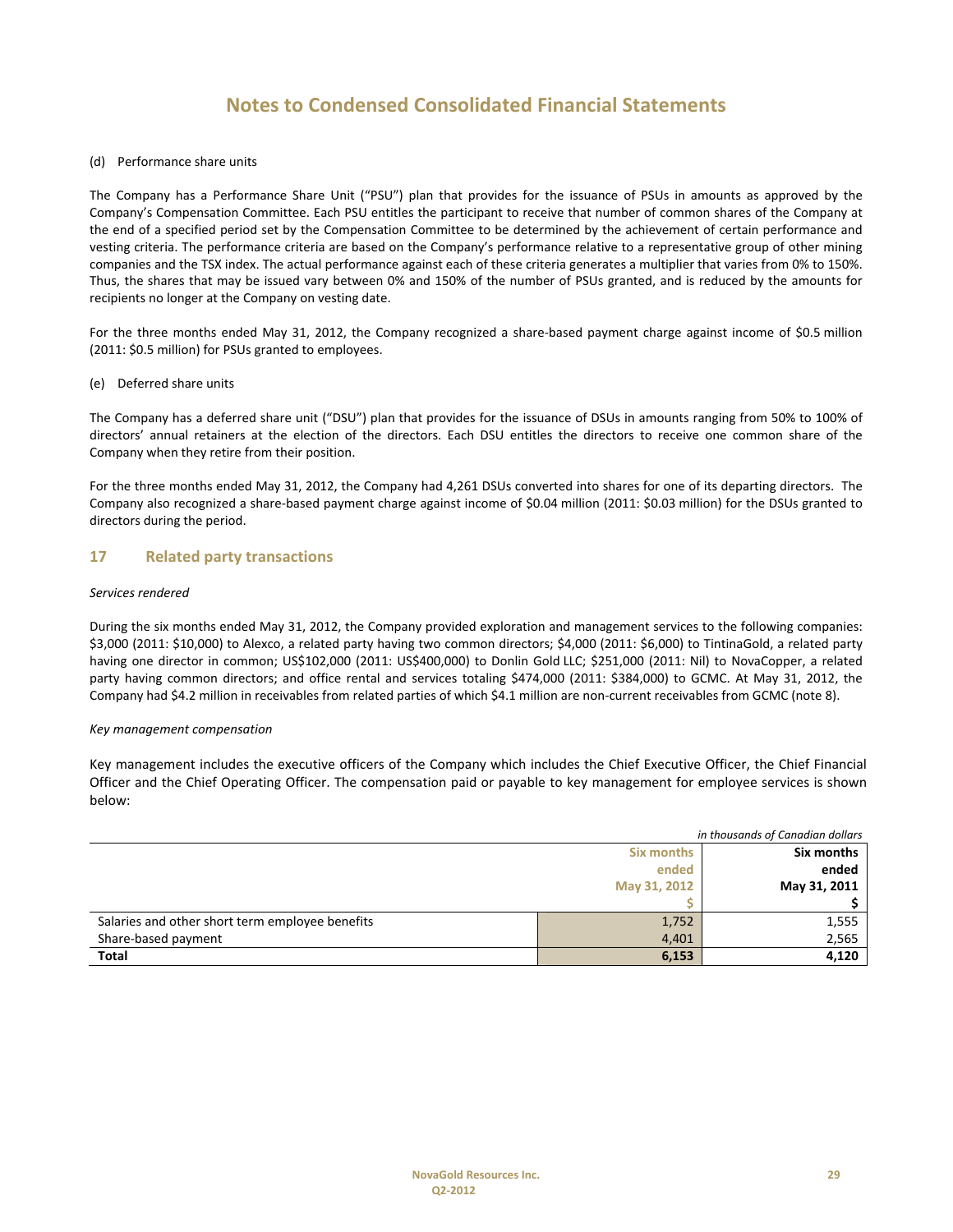# **18 Commitments**

#### Lease commitments

The Company is party to certain operating leases. These operating leases include the Company's leased head office location and certain office equipment with commitments ranging from one to ten years. The future minimum lease payments as at May 31, 2012 are approximately as follows. *in thousands of Canadian dollars*

|            | <i><u><b>III thousurius of Curiditial dollars</b></u></i> |
|------------|-----------------------------------------------------------|
|            | May 31, 2012                                              |
|            | S.                                                        |
| 2012       | 308                                                       |
| 2013       | 576                                                       |
| 2014       | 580                                                       |
| 2015       | 662                                                       |
| 2016       | 776                                                       |
| Thereafter | 582                                                       |
|            |                                                           |

The Company has a non-cancellable sublease for an office location and the future minimum sublease payments expected to be received as at May 31, 2012 are approximately as follows:

|            | in thousands of Canadian dollars |
|------------|----------------------------------|
|            | May 31, 2012                     |
|            |                                  |
| 2012       | 128                              |
| 2013       | 260                              |
| 2014       | 270                              |
| 2015       | 270                              |
| 2016       | 270                              |
| Thereafter | 203                              |

## **19 Segmented information**

The Company has one operating segment in exploration development of mineral properties. The Chief Executive Officer considers the business from a geographic perspective for the performance of our business units. Segment information is provided on each of the material projects individually in notes 3, 4 and 5.

## **20 Net finance costs**

| in thousands of Canadian dollars       |              |       |  |  |
|----------------------------------------|--------------|-------|--|--|
|                                        | Six months   |       |  |  |
|                                        | ended        |       |  |  |
|                                        | May 31, 2011 |       |  |  |
|                                        |              |       |  |  |
| Interest received from bank account    | (271)        | (249) |  |  |
| Accretion income from note receivable  | (900)        | (466) |  |  |
|                                        | (1, 171)     | (715) |  |  |
| Interest on notes receivable           |              | 482   |  |  |
| Interest on promissory note (note 3)   | 1,706        | 1,583 |  |  |
| Interest on convertible debt (note 13) | 5,914        | 5,219 |  |  |
|                                        | 7,620        | 7,284 |  |  |
| <b>Total</b>                           | 6,449        | 6,569 |  |  |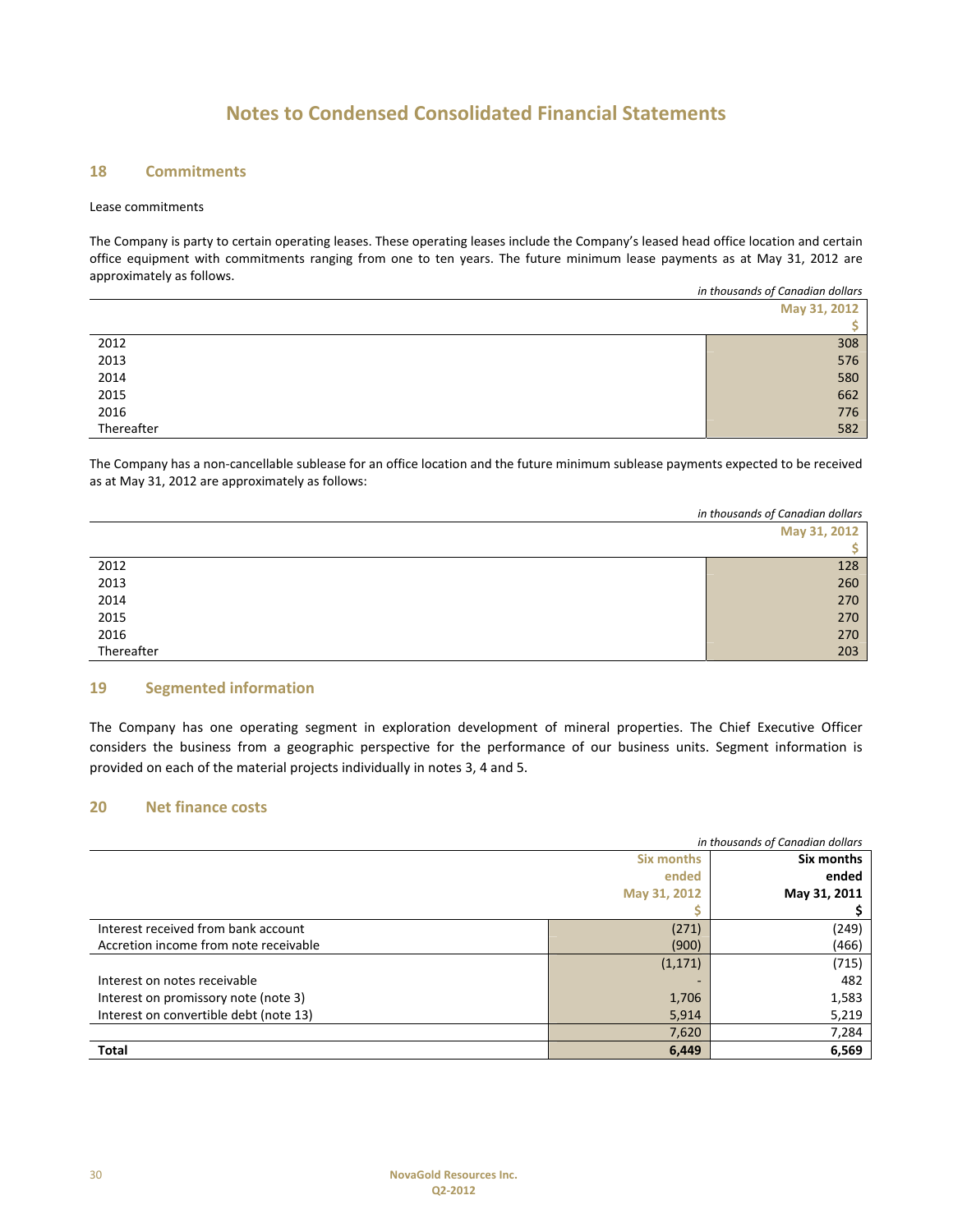# **21 Transition to International Financial Reporting Standards**

These are the Company's second interim consolidated financial statements prepared in accordance with IFRS. The IFRS accounting policies are presented in note 3 in the interim consolidated financial statements for the period ended February 29, 2012. The IFRS accounting policies have been applied in preparing the financial statements for the period ended May 31, 2012 and the comparative information.

The Company has applied IFRS 1 *First-time Adoption of International Financial Reporting Standards* in preparing these first IFRS condensed consolidated financial statements.

## *(a) First-time adoption exemptions applied*

IFRS 1, which governs the first time adoption of IFRS, in general requires accounting policies to be applied retrospectively to determine the opening balance sheet at the Company's transition date, and allows certain exemptions on the transition to IFRS. The elections we have elected to apply and are considered significant to the Company include:

• **Foreign currency**: IFRS 1 allows the Company to exempt themselves from the retrospective application of IAS 21 *The Effects of Changes in Foreign Exchange Rates*. Cumulative translation differences that existed at the date of transition are recorded to opening retained earnings.

• **Deemed cost**: IFRS 1 allows the Company to individually measure items of property, plant and equipment, land, and mineral properties at fair value at transition or an event-driven valuation under prior GAAP. The Company has elected to apply this exemption to its Rock Creek property, as under the previous Canadian GAAP the value has previously been impaired.

• **Share-based payment transactions**: IFRS 1 allows the Company to exempt themselves from the retrospective application of IFRS 2 for all options vested at the transition date. Adjustments were made for all options unvested at transition to comply with the requirements of IFRS 2.

## *(b) Reconciliations of shareholders' equity*

Reconciliations between the previous Canadian GAAP and IFRS Consolidated Balance Sheet at December 1, 2010, May 31, 2011 and November 30, 2011 are provided below: *in thousands of Canadian dollars*

|                                                       |             | in thousands of Canadian dollars |              |                          |  |  |
|-------------------------------------------------------|-------------|----------------------------------|--------------|--------------------------|--|--|
|                                                       |             | December 1, 2010                 | May 31, 2011 | <b>November 30, 2011</b> |  |  |
|                                                       | <b>Note</b> |                                  |              |                          |  |  |
| shareholders'<br>Total<br>previous<br>equity<br>under |             |                                  |              |                          |  |  |
| <b>Canadian GAAP</b>                                  |             | 611,214                          | 604,851      | 510,780                  |  |  |
| Galore Creek Partnership                              | (i)         | (198, 666)                       | (183,894)    | (172, 217)               |  |  |
| Derivative liability - warrants                       | (i)         | (658, 841)                       | (45, 930)    | (54, 819)                |  |  |
| Convertible notes                                     | (iii)       | (89, 896)                        | (61, 907)    | (58, 138)                |  |  |
| Future income tax                                     | (iv)        | (16, 752)                        | (4,201)      | (6, 952)                 |  |  |
| Changes related to functional currency                | (v)         | (317)                            | (1, 383)     | (310)                    |  |  |
| Total shareholders' equity under IFRS                 |             | (353,258)                        | 307,536      | 218,344                  |  |  |

## *Notes to the reconciliations of equity at December 1, 2010, May 31, 2011 and November 30, 2011*

## i. Galore Creek Partnership

Under previous Canadian GAAP, the Company's 50% interest in the Galore Creek Partnership was accounted for as a Variable Interest Entity in which the Company was the primary beneficiary resulting in consolidation of Galore Creek. Under IFRS, it has been determined that the Galore Creek Partnership is a jointly controlled entity and is accounted for under the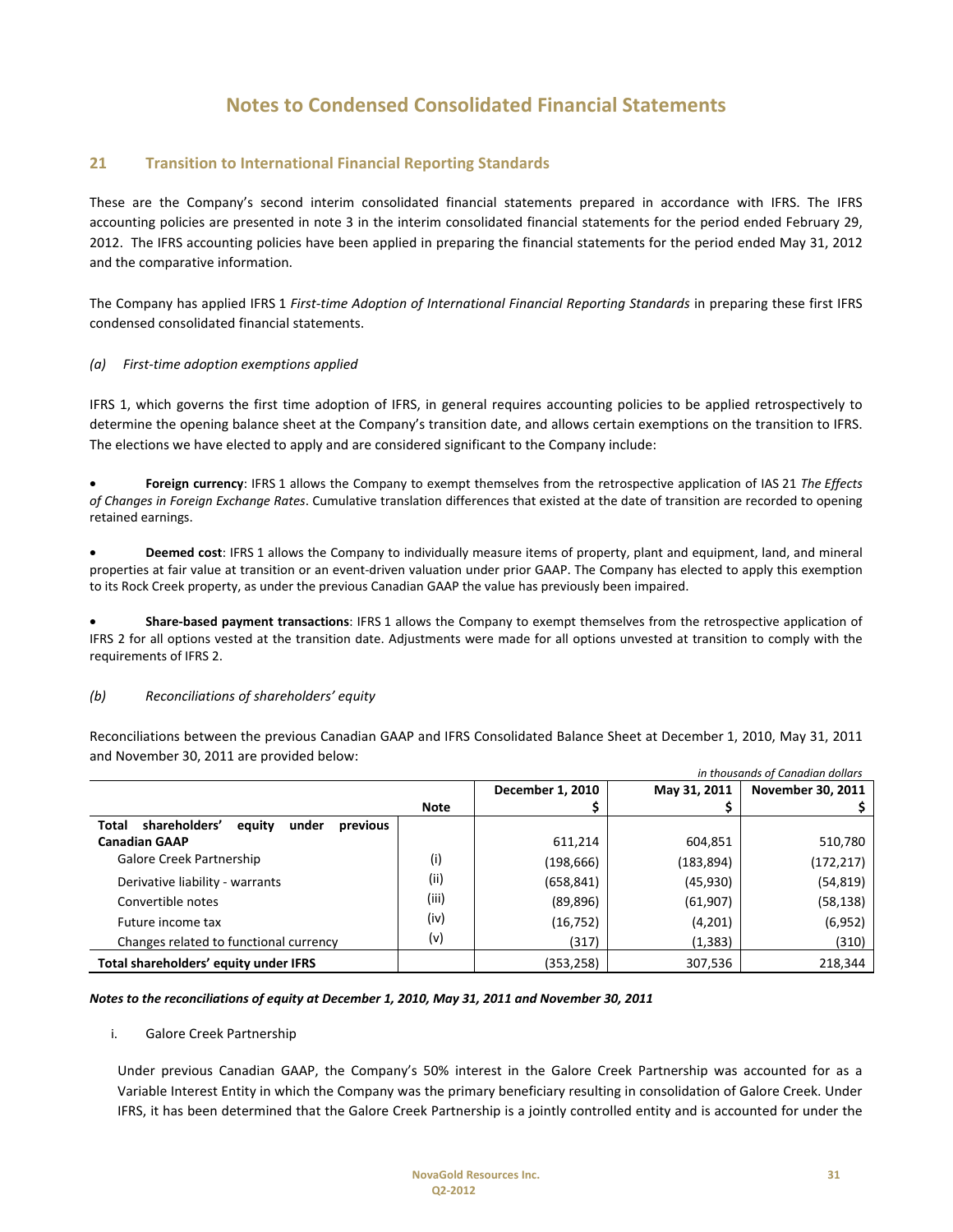equity method in accordance with the Company's policy. The Company has adjusted, through opening deficit, the difference in accounting as if the Partnership was accounted for under the equity method since its formation in 2007.

At December 1, 2010, total assets decreased by \$221.4 million, liabilities decreased by \$24.1 million, and equity decreased by \$198.7 million as a result of the change in method of accounting. The impact to opening deficit was \$98.6 million on transition date. The significant changes to the presentation of the balance sheet are a reduction in property, plant and equipment of \$346.4 million, a reduction in mineral properties of \$238.9 million, and the recognition of an equity investment in Galore Creek of \$364.8 million as at December 1, 2010.

At May 31, 2011, as a result of Galore Creek being accounted for under the equity method, total assets decreased by \$194.6 million, liabilities decreased by \$43.8 million, and equity decreased by \$150.8 million from the amounts previously disclosed under previous Canadian GAAP. For the period ended May 31, 2011, an equity loss of \$22.6 million was recognized for Galore Creek. Due to the change in accounting, exploration and development, project care and maintenance, and general and administrative expenses decreased by \$11.2 million for the same period. An asset impairment of \$52.7 million, as well as a corresponding impact to deferred income tax recovery of \$7.2 million was reversed relating to the impairment of the Galore Creek power transmission rights.

At November 30, 2011, total assets decreased by \$191.2 million, liabilities decreased by \$19.0 million, and equity decreased by \$172.2 million. For the year ended November 30, 2011, an equity loss of \$38.4 million was recognized for Galore Creek. Due to the change in accounting, exploration and development, project care and maintenance, and general and administrative expenses decreased by \$38.4 million for the same period. An asset impairment of \$61.0 million, as well as a corresponding impact to deferred income tax recovery of \$7.3 million, was reversed relating to the impairment of the Galore Creek power transmission rights and equipment recognized under Canadian GAAP.

The loss for the year attributable to non-controlling interest of \$37.1 million under previous Canadian GAAP was also removed.

#### ii. Derivative liability – warrants

The Company has outstanding warrants which are denominated in U.S. dollars. Under the previous Canadian GAAP, the Company's outstanding warrants were accounted for as an equity instrument at a historical value determined at the time of issuance. Under IFRS, as the warrants are denominated in a currency other than the functional currency of the Company, the warrants are a derivative liability, recorded at fair value and marked-to-market through the statement of loss.

At December 1, 2010, a derivative liability of \$658.8 million was recognized under IFRS with an increase to opening deficit on transition of \$666.7 million. Share capital increased by \$36.4 million to account for previously exercised warrants prior to transition, and warrants decreased by \$28.5 million upon the recognition of the liability.

As discussed in note 14, during the first quarter of 2011, 37.1 million warrants were amended to change the currency that the exercise price is denominated in from U.S. dollars to Canadian dollars. At the transaction date, the fair value of the warrants converted of \$463.0 million was transferred from the derivative liability to equity.

At May 31, 2011, the derivative liability under IFRS was \$45.9 million. The change from previous Canadian GAAP to IFRS resulted in an increase to share capital of \$127.2 million and an increase to warrants (equity) of \$433.3 million. For the six months ended May 31, 2011, a gain on derivative liability of \$35.0 million and a foreign exchange gain of \$25.4 million were recognized under IFRS.

At November 30, 2011, the derivative liability was \$54.8 million, and the change resulted in an increase to share capital of \$143.6 million and an increase to warrants (equity) of \$416.9 million. For the year ended November 30, 2011, a gain on derivative liability of \$28.5 million and a foreign exchange gain of \$23.0 million were recognized.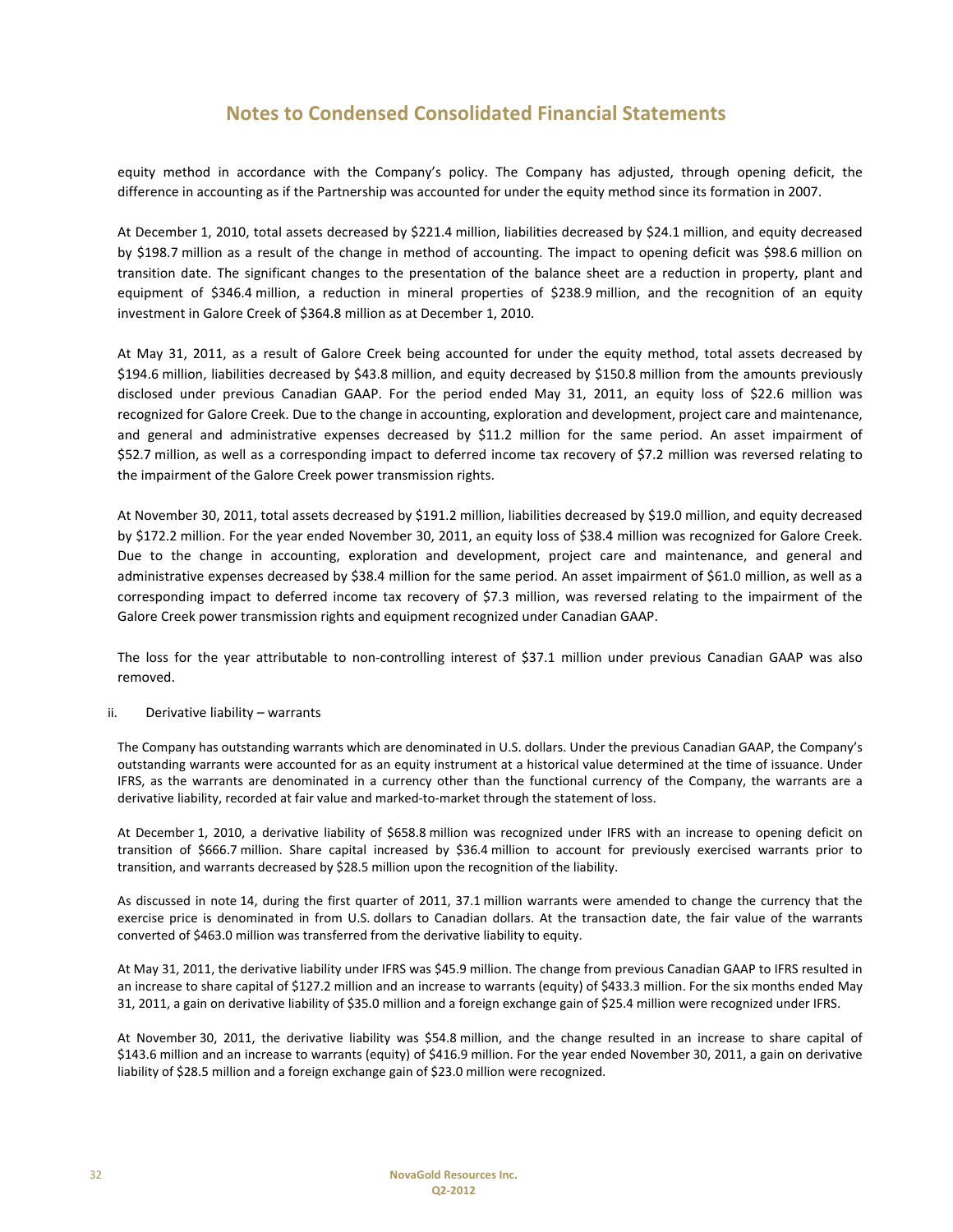#### iii. Convertible notes

The Company has convertible notes outstanding which are denominated in U.S. dollars. As the Company's functional currency is Canadian dollars, under IFRS, the convertible notes host an embedded derivative liability which is recorded at fair value each period with changes recognized through the statement of loss. Under previous Canadian GAAP, the instrument was accounted for as a compound instrument with equity and liability components.

On transition, the impact to opening deficit was an increase of \$46.5 million along with the recognition of the embedded derivative liability of \$90.5 million, a reduction to the liability component of \$0.6 million, and a reduction to the equity component of \$43.4 million.

At May 31, 2011, the embedded derivative liability was \$62.4 million, the liability component decreased by \$0.5 million and the equity component of \$43.4 million was removed. For the six months ended May 31, 2011, a gain on the embedded derivative of \$23.1 million and a gain on foreign exchange of \$4.9 million were recognized under IFRS.

At November 30, 2011, the embedded derivative liability was \$58.7 million, the liability component decreased by \$0.5 million, and the equity component of \$43.4 million was removed. For the year ended November 30, 2011, a gain on the embedded derivative of \$29.8 million and a gain on foreign exchange of \$2.0 million were recognized under IFRS.

#### iv. Deferred income tax

Under previous Canadian GAAP, the Company recognized a future income tax liability on asset acquisitions where the accounting basis was greater than the tax basis. Under IFRS, the initial recognition exemption does not allow for the recognition of a deferred income tax liability on asset acquisitions.

In the second quarter of 2011, the Company acquired Copper Canyon Resources which resulted in the recognition of a future income tax liability under previous Canadian GAAP. Under IFRS, the deferred income tax liabilities and the corresponding asset of \$14.4 million were eliminated in the period ended November 30, 2011.

As discussed above under (a), the Galore Creek Partnership is accounted for as an equity investment under IFRS. Previously, under previous Canadian GAAP, the Partnership was accounted for using the inside basis method of accounting for deferred income tax. Under IFRS, as an equity investment, the Partnership is accounted for under the outside basis method.

Under IFRS, deferred income tax liabilities of \$16.8 million, \$4.2 million, and \$6.9 million were recognized for the Galore Creek Partnership as at December 1, 2010, May 31, 2011 and November 30, 2011, respectively. For the three months ended May 31, 2011, a deferred income tax recovery of \$1.3 million was recognized. And for the six months ended May 31, 2011, a deferred income tax recovery of \$5.7 million was recognized and for the year ended November 30, 2011, a deferred income tax recovery of \$9.9 million was recognized.

#### v. Changes in functional currency

Under previous Canadian GAAP, subsidiaries that were not self-sustaining were translated under the temporal method. Under IFRS, it was determined that the Company had several entities with a U.S. dollar functional currency. As a result of the change in functional currency, the impact to equity was \$0.3 million, \$1.4 million and \$0.3 million at December 1, 2010, May 31, 2011 and November 30, 2011, respectively.

#### vi. Flow-through shares

Under previous Canadian GAAP, the future income tax expense for the losses renounced to investors and the premium received on the equity offering of flow-through shares is recorded to share capital. Under IFRS, the deferred income tax expense and premium are recognized through the statement of loss. At December 1, 2010, a reclassification of \$4.2 million was recognized increasing share capital and decreasing opening retained earnings for historical flow-through share offerings.